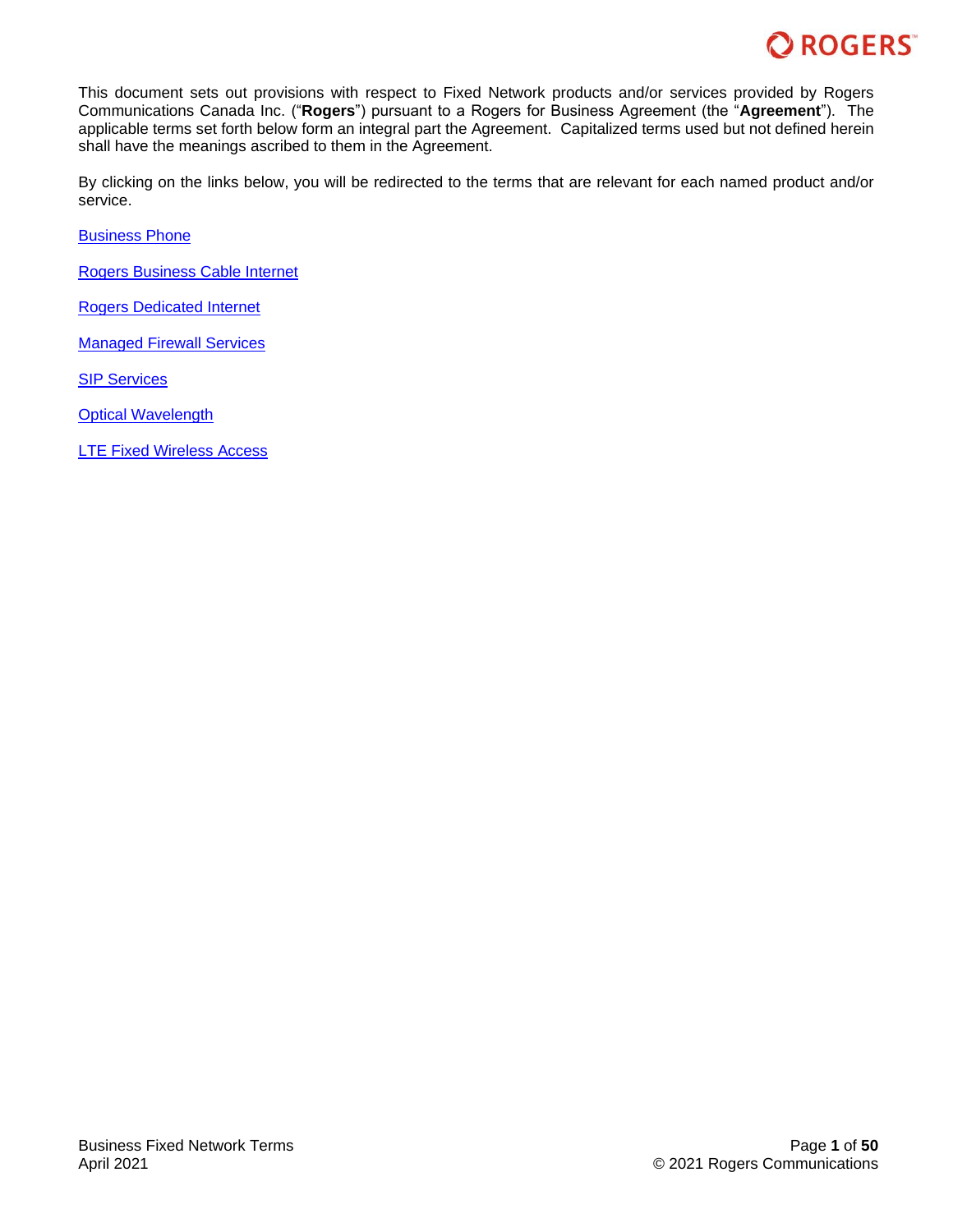

# <span id="page-1-0"></span>**Business Phone**

The following terms pertain specifically to Rogers Business Phone.Rogers' Business Phone Services are local voice services, including both access and four included features, plus optional features and long distance and tollfree pricing plans. The Business Phone Services use a copper circuit to deliver voice services to your Site. Business Phone Services have the following components:

- **1. Standard Switched Local Access.** Standard Switched Local Access Services are defined as Rogers' basic local voice product, consisting of basic telephone service within a Local Calling Area serviced by Rogers plus the following included features: Call Display, Call Forward, Call Waiting and 3-Way Calling. A monthly recurring charge applies, as set out in your Agreement. In addition, optional calling features and applicable pricing are available at your request.
- **2. Optional Calling Features.** The following optional calling features are available in conjunction with the Business Phone Services, at the rates set out in your Agreement:
	- Call Display Block
	- Call Return
	- Last Call Return
	- Call Screen
	- Collect and Third Party Block
	- Multiline Hunt
	- Multiline Call Answer
	- Toll Restriction
	- Voice Mail
	- Visual Call Waiting
- **3. Long Distance Services.** Rogers' long distance services provide outbound long distance telecommunications that originate on the Business Phone Services. North American long distance services are provided in plan tiers priced in accordance with the anticipated monthly volume of North American long distance services required by you, as set out in your Agreement.
- **4. Toll Free Services.** Rogers' toll free services allow you to receive and be billed for incoming calls from designated Canadian, U.S. and International country codes. Toll free services offer termination of calls via Business Phone Services. A number of enhanced routing and call processing features can also be provided by Rogers upon your request. North American toll free services are provided in plan tiers priced in accordance with the anticipated monthly volume of North American toll free services required by you, as set out in your Agreement.
- **5. Billing Increments.** International calls (with the exception of International toll free) will be billed in six (6) second increments, subject to a thirty (30) second minimum. All other long distance and toll free services will be billed in one (1) second increments, subject to a thirty (30) second minimum.

# **Product Terms and Conditions**

1. **Termination Fees.** Where you terminate the Services prior to the expiration of the applicable Service Term, you must either return all Rogers Equipment associated with the Services to Rogers, or pay Rogers for the fair market value of such Rogers Equipment.

Such termination liability shall be payable on the effective date of any and all terminations.

- 2. **Service Term.** The Service Term for all Business Phone Services is one (1) month, unless otherwise set out the Agreement.
- 3. **Installation Charges.** Where you request the migration, technology change or addition of new or existing Business Phone Services, Rogers may charge you a move-add-change (MAC) charge.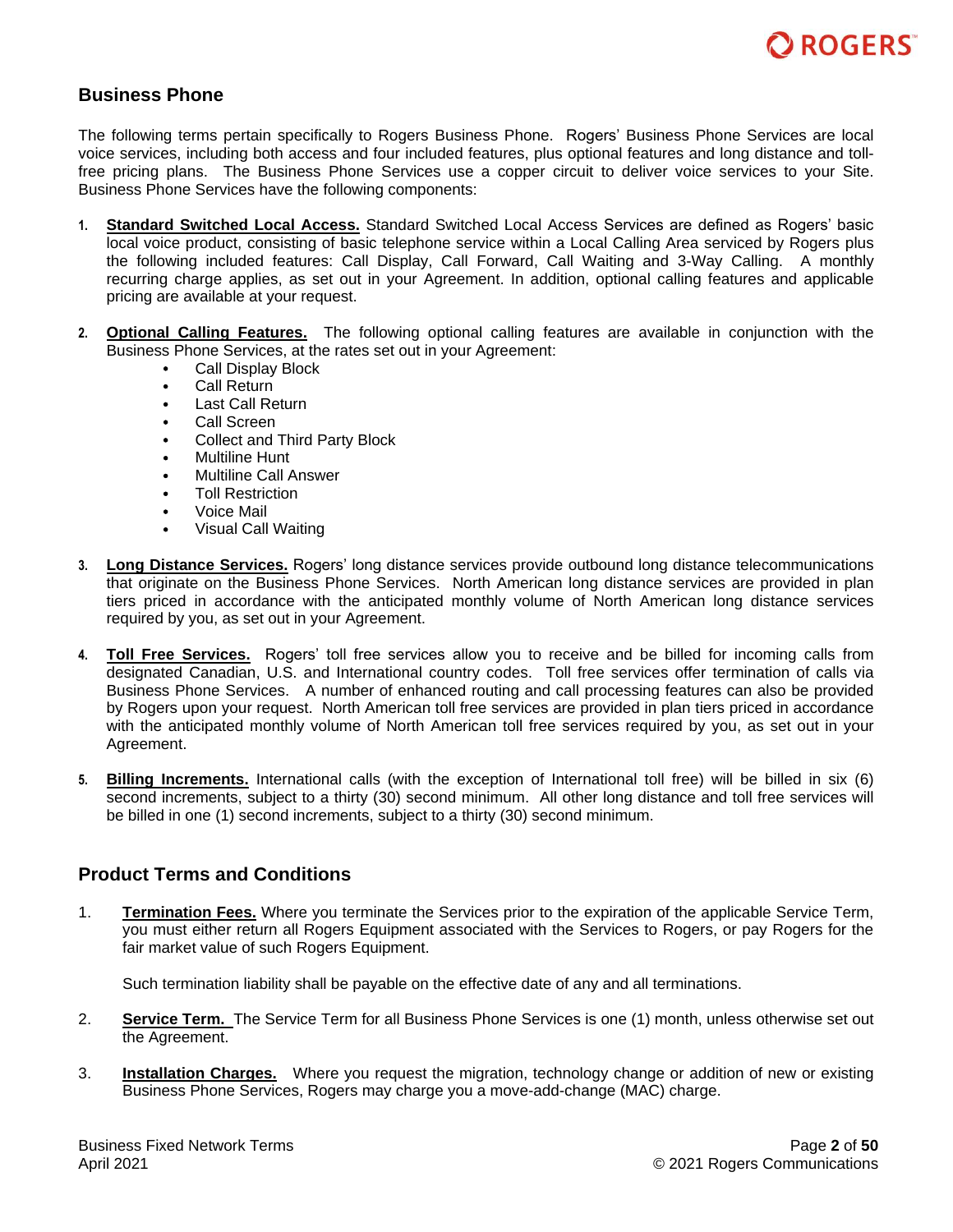

#### 4. **Long Distance Services.**

- (a) Rogers' long distance services per minute charges are established based on your anticipated long distance traffic volumes, as set out in the Agreement. Where you do not transmit the anticipated long distance traffic volumes for two (2) or more consecutive months, Rogers reserves the right to adjust your per minute charges for long distance services on a going forward basis to the per minute charges tier that most closely represents your actual long distance traffic volumes.
- (b) Per minute rates for International long distance services are standard Rogers' International rates, unless otherwise stated in the Agreement.
- (c) Rates for your long distance services are subject to maintaining monthly traffic distribution where: (i) no more than 5% of total minutes originate from or terminate to numbering plan areas ("**NPAs"**) 306/709, 819, 867, 705, 807, 418i or any derivations of these NPAs if they were to split at a future date; and (ii) no more than 2% of continental US traffic originate from or terminate to Alaska and/or Hawaii. In the event of any excess of the foregoing traffic distribution restrictions, the Parties agree that such excess traffic shall be charged at a rate of \$.25 per minute.
- (d) In the event of your resale of long distance services without consent, Rogers reserves the right to charge a premium of \$.25 per minute on all mobile, cellular, digital and/or PCS and other non-geographic based terminations terminating internationally.
- (e) You have a choice to obtain from Rogers different call detail reports which display your detailed call information on their long distance and/or toll free service(s). In the event of any discrepancies between such report and Rogers' invoice, information on the invoice prevails.
- (f) In case of discrepancies between any online billing summary and your invoice(s), the charges on your invoice(s) prevail. Rogers is not liable for damages, including any loss of benefits, lost savings or other incidental or consequential damages to you or any other party arising from the use, misuse or inability to use the online billing portal, whether or not Rogers or its authorized representative has been advised of the possibility of such damages.

#### 5. **Toll Free Services.**

- (a) Rogers' toll free services per minute charges are established based on your anticipated toll free traffic volumes, as set out in the Agreement. Where you do not transmit the anticipated toll free traffic volumes for two (2) or more consecutive months, Rogers reserves the right to adjust your per minute charges for toll free services on a going forward basis to the per minute charges tier that most closely represents your actual toll free traffic volumes.
- (b) Per minute rates for International toll free services are standard Rogers' International rates, unless otherwise stated in the Agreement.
- (c) Your request for specific toll free numbers will be accommodated free of charge subject to number availability. Rogers will have no liability whatsoever for its failure or inability to obtain a requested number for any reason. You may be listed in published telephone directories of telephone companies at the rates specified in those carriers' tariffs.
- (d) International Toll Free Services (Universal International Freephone Numbering (UIFN) or International Toll Free (ITF)) can be quoted by Rogers upon request. These Toll Free Services allow you to receive and be billed for incoming calls from one or many International destinations. A complete list of participating and available countries may be obtained through your Rogers representative. Rogers does not establish rules and conditions pertaining to International Toll Free service and therefore cannot be responsible for any unilateral actions taken by foreign administrations.
- 6. **Timing of Calls.** Per minute charges are based on call duration measured in accordance with the foregoing increments, with any partial cent amounts rounded to six (6) decimal places on a per call basis. Fractions of an increment will be billed as an entire increment. The timing of calls will begin upon Rogers' receipt of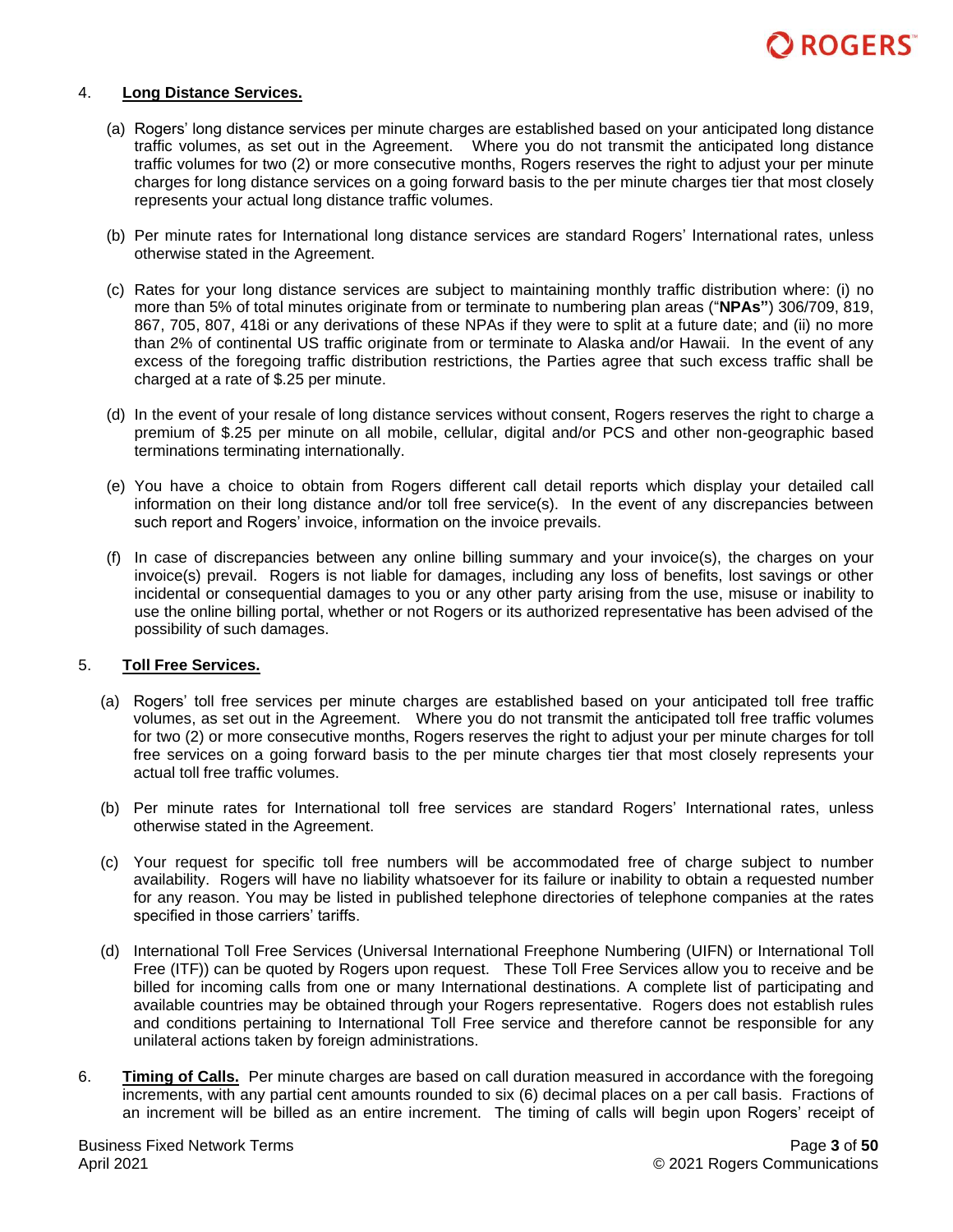answer supervision (where available) and will terminate when Rogers' switching equipment receives either a signal from the local telephone company that the calling party or the called party has disconnected the telephone, or an equivalent signal. For all Business Phone Services, call timing (or duration) will be determined conclusively by Rogers' network system.

- 7. **Unauthorized Charges.** You must immediately notify Rogers by calling Rogers Business Customer Care in the event that the Business Phone Services are used in an unauthorized manner. You will be responsible to pay Rogers for all charges up to the time you notify Rogers Customer Care of the breach. You also agree to treat as confidential and non-transferable all access codes and/or passwords that Rogers may provide for your use with the Business Phone Services.
- 8. **Emergency 9-1-1 Service.** The emergency 9-1-1 fee charged by your municipality or province may be billed each month as part of Rogers' monthly charge for Business Phone Services, or may be billed directly by the municipality or province.
- 9. **Directory Listing.** Where you subscribe to Business Phone Services, you will receive, without charge, a copy of the most recent directory for your municipality, up to one copy per four (4) voice channels. Updated directories will also be provided free of charge. Your telephone number(s) will be published in the telephone directory of your district unless arrangements are made to have your telephone number(s) removed from the directory (unlisted), and corresponding service charges are paid when due. In the case of errors or omissions in the directory listings, whether or not the error or omission is with regard to telephone numbers, Rogers' liability with regard to such errors or omissions is limited to a refund or credit of any charges associated with the listings in question for the period during which the error or omission occurred. You must request such credit from Rogers within ninety (90) days of the publication of the directory listings. Complex Directory Listing alternatives are available at additional charge, to be quoted by Rogers upon request.
- 10. **Long Distance Services not under contract.** Where Rogers becomes your voice access carrier, but not your long distance carrier, Rogers may provide long distance services to you prior to your intended long distance carrier to ensure continued availability of long distance service. Direct dialed long distance calls will be rated at Rogers' then-current month-to-month rates. You agree that you will be responsible for all long distance charges incurred during this interim period.
- 11. **Incoming Calls from North American Payphones.** Where calls from North American and International payphones are placed to one of your Business Phone numbers, you will be invoiced a surcharge of \$0.80 per call.
- 12. **Service Interruption.** With respect to Business Phone Services, you acknowledge that long distance, toll free and local services (including, without limitation, emergency 9-1-1 service) may be temporarily unavailable during the porting of your telephone number(s) from your previous local telephone company's network to Rogers' network (where applicable), and agrees that Rogers is not liable for any such suspension of service nor for any loss or damages that may result.
- 13. **Unsolicited Messages.** The transmission of unsolicited calls, using the Business Phone Services for broadcasting or transmitting unsolicited fax advertisements is regulated by the Canadian Radio-Television and Telecommunications Commission. Distribution of unsolicited voicemail, broadcast and fax advertisements through the Business Phone Services is prohibited. You shall not use the Business Phone Services to send or transmit any unsolicited communications or advertisements and in the event of a breach of this provision, Rogers may terminate the Business Phone Services for improper use.

### 14. **Telephone Numbers**

- (a) Rogers cannot guarantee the availability of a telephone number prior to the activation of the applicable telephone number. Rogers is not liable for any claims, actions, demands, loss or damages resulting from the advertisement, publication, distribution or other use of a telephone number prior to, or following, the activation of the telephone number.
- (b) Rogers reserves the right to change telephone numbers assigned to Business Phone Services if such change is required by the Canadian Numbering Administrator, which governs the allocation of telephone numbers in Canada. Rogers agrees to provide you with reasonable notice of any such required change in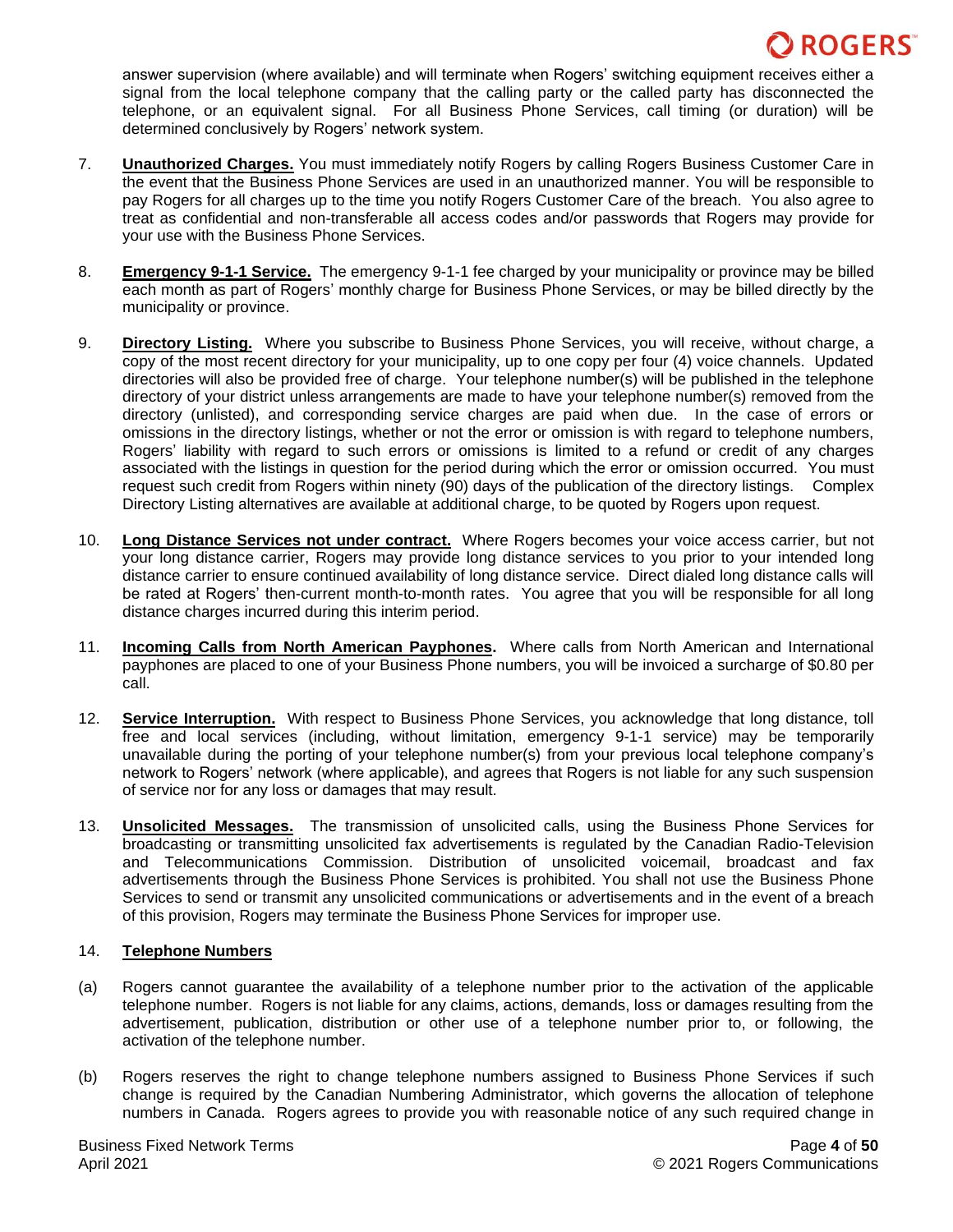

telephone numbers except where circumstances beyond Rogers' reasonable control prohibit or preclude Rogers from being able to provide a reasonable period of notice.

# **Definitions**

**The following definitions are used in conjunction with Rogers Business Phone Services. Any capitalized terms not defined below are defined in the Agreement.**

- 1. International means voice traffic terminating to a country other than Canada or the United States.
- 2. Local Calling Area means the geographic area corresponding to the local calling area designated by Rogers or the local telephone company, as applicable.
- 3. North American means voice traffic terminating to Canada and the United States.
- 4. Site means a geographic location where one or more of your Services are delivered.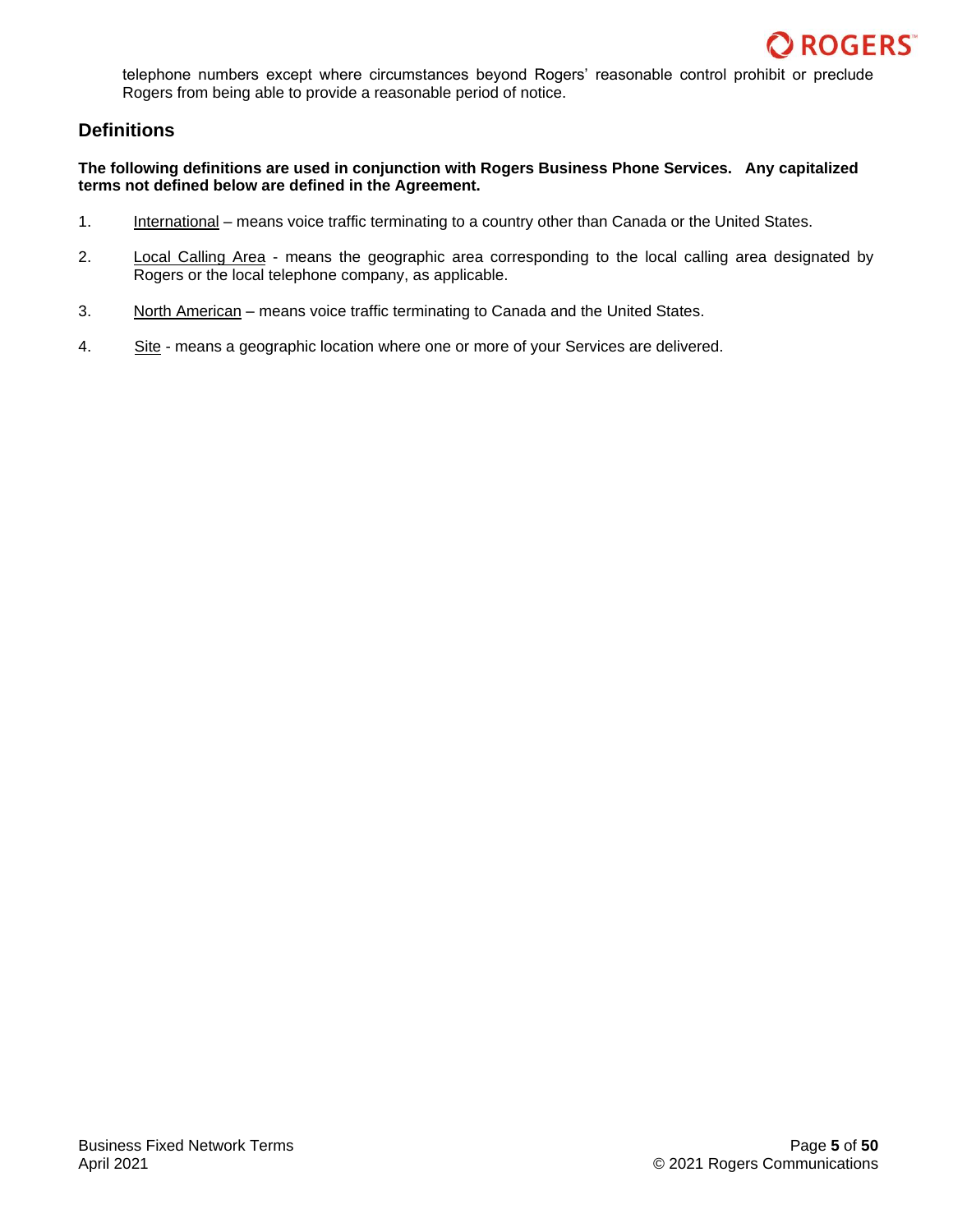

# <span id="page-5-0"></span>**Rogers Business Cable Internet**

The following terms pertain specifically to Business Cable Internet supplied by Rogers to you.

- **1. Definitions. The following definitions are used in these terms. Capitalized terms used but not defined herein shall have the meanings ascribed to them in the Agreement.**
- **1.1 Business Day** means Monday to Friday inclusive, excluding statutory holidays observed in the Province of Ontario.
- **1.2 Business Hours** means 8:00am to 5:00pm local time on a Business Day.
- **1.3 Customer CPE** means Customer owned or provided Customer premise equipment. Customer CPEs are any devices deployed at the Customer Site that have connectivity to Business Cable Internet Services. Customer CPEs represent the edge of the Customer Site's local area network and are not part of the Business Cable Internet Services local access or network.
- **1.4 ISP** means a third-party Internet service provider from whom Rogers sources ISP Services for provision to Customer in areas outside the Rogers Network.
- **1.5 ISP Services** means the Business Cable Internet Services provided by Rogers to a Customer through an ISP's network.
- **1.6 Primary Internet Access** means your primary method for connecting to the Internet. For Business Cable Internet Services, the Primary Internet Access is a wired connection from the Rogers Equipment to the demarcation point which then connects the Customer to the Internet via the Rogers Network or ISP network.
- **1.7 Rogers Network** means the Rogers core IP network and Rogers-owned cable plant.
- **1.8 Scheduled Maintenance.** Scheduled Maintenance means any maintenance activities performed on the Rogers network to which your facilities are connected. Such activities are typically performed during the standard maintenance window on Mondays to Fridays, 00:01 am and 6:00 am local time.
- **1.9 Site** means a geographic location where one or more of your Services is delivered.
- **2. Product Description.** These terms pertain specifically to Business Cable Internet Services (the "**Services**") provides high speed access and connection to the Internet utilizing the Rogers cable network, where possible, or other top-tier communications providers in areas not served by the Rogers Network. The Services have the following features:
- **2.1 Connection Service Types**: The Services are provided in different Connection Service Types, which are listed in Appendix 1 – Connectivity Types attached hereto. Your Connection Service Type for the Services and associated Monthly Recurring Charges are set out in the Agreement.
- **2.2 Rogers Equipment Rental**. The monthly recurring charges set out in the Agreement may include a separate billable line item for the monthly rental charges for Hardware, which may include modems, access points and any other equipment. In all other cases, the charge for such Hardware rental is included in the monthly recurring charge for the Services. The rented Hardware constitutes Rogers Equipment, as defined in the Agreement.
- **2.3 Installation and Configuration Services**: All tiers of the Services include basic installation services. However, there are certain tiers, along with the inclusion of an Additional Feature (as described below) that may require more complex installation and configuration services. Such complex installation and configuration services are subject to an additional charge, to be quoted by Rogers. You have the right to decline such additional charges and cancel the order of the Services at the affected Site without having to pay the Termination Fees for such Services.
- **2.4 Additional Features.** Depending on the Connection Service Types and the tiers of the Services chosen by you, the Services include some of the following additional features or are available as options as set out in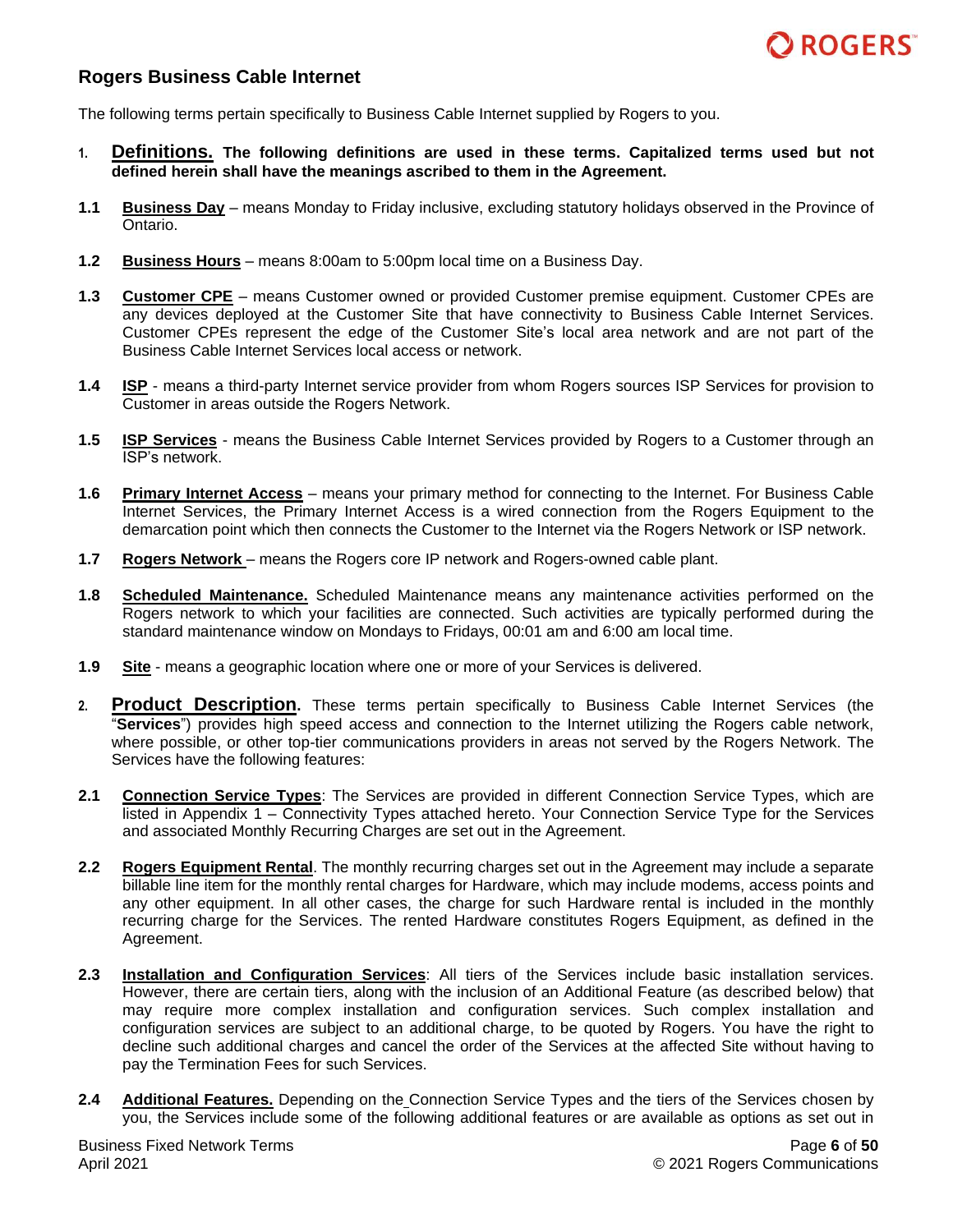

Appendix 1 - Connectivity Types.

- **2.4.1 Enhanced Security:** Enhanced Security leverages a foundational component of the Internet called Domain Name System ("**DNS**"). DNS is a system that automatically translates Internet addresses to the numeric addresses used by computers, smartphones, and tablet devices. Enhanced Security manages a dynamic list of known Internet addresses that have security threats, updated in near real time. When an attempt is made to connect to a compromised website, the connection is not completed, and the "blocked" page notice is shown. The Services also include a network level, cloud-based malware defence. The malware defence is not a firewall and you are responsible for all device-level security.
- **2.4.2 Wireless LTE Backup:** This feature relies on a dual band modem that detects when the Business Cable Internet connection is out of service and automatically routes the Internet traffic over the Rogers LTE wireless network instead. Wireless LTE Backup must remain connected at all time with the wireline access associated with such Wireless LTE Backup by Rogers at the time of the activation of this feature. Wireless LTE connection to the Internet is provided without additional charge until such time as the dual band modem detects that the Business Cable Internet connection is once again available and switches your traffic back to the primary connection.
- **2.4.3 Business Wi-Fi:** This feature enhances Wi-Fi capabilities beyond what is commonly found in the modem. A limited number of pre-configured wi-fi access point equipment is provided. You may be eligible to rent additional access point(s) for certain services.
- **2.4.4 Advantage Security:** This feature is delivered through a device that provides WAN management and advanced security features that supplement the functionality provided by Enhanced Security. Rogers will provide you with a default configuration of this device. Additional configurations may be subject to additional fees.
- **2.4.5 Monitoring Portal:** This feature provides you access to a monitoring portal where you can monitor certain performance of its Services such as service availability. You may be able to perform certain basic configuration changes on this monitoring portal. Certain configuration to the Services may be initiated from this monitoring portal may result in additional fees or change of your monthly recurring charges. Portal functionalities are provided "as is" and "as available" and may be updated from time to time without notice. The monitoring portal is an additional feature to the Services and may be cancelled at any time. You cannot terminate the Services as a result of such cancellation or outage or unavailability of the monitoring portal.
- **2.5 Bulk/Integrated Billing**: Rogers provides you a consolidated monthly billing that consists of a billing summary showing the last month's charge, last payment, current charge, charges added to the current bill, taxes and a total. A detailed bill is attached, showing new Sites and charges in the current month as well as a listing of all Sites receiving Services. Included in this report is the name and installation address, period of charges and total cost per Site. The invoice is dated at a fixed time each month and pro-rated for partial months of service.

## **3. Product Terms and Conditions**

- **3.1 Termination Fees.** If you terminate the Services for any reason other than for Cause as permitted under the Agreement, or if Rogers terminates the Services for Cause as permitted under the Agreement, you shall pay to Rogers, as liquidated damages and not as a penalty, an amount which is equal to the sum of:
	- (a) fifty percent (50%) of the average monthly charges for the terminated Service(s) (as determined over the previous three months) multiplied by the number of months remaining in the Initial Service Term from the effective date of termination;
	- (b) any cost which Rogers must continue to pay to third parties for the remainder of the applicable Initial Service Term as a result of the early termination of the applicable Services that exceeds the amount set out in (a) above;
	- (c) a lump sum representing the amortized remainder of any waived or discounted installation or one-time charges associated with the terminated Service(s) in consideration of your commitment to the Service Term for such Services; and
	- (d) if the Hardware costs were amortized in the monthly recurring charges for the Services, one hundred percent (100%) of the remaining value of such Hardware.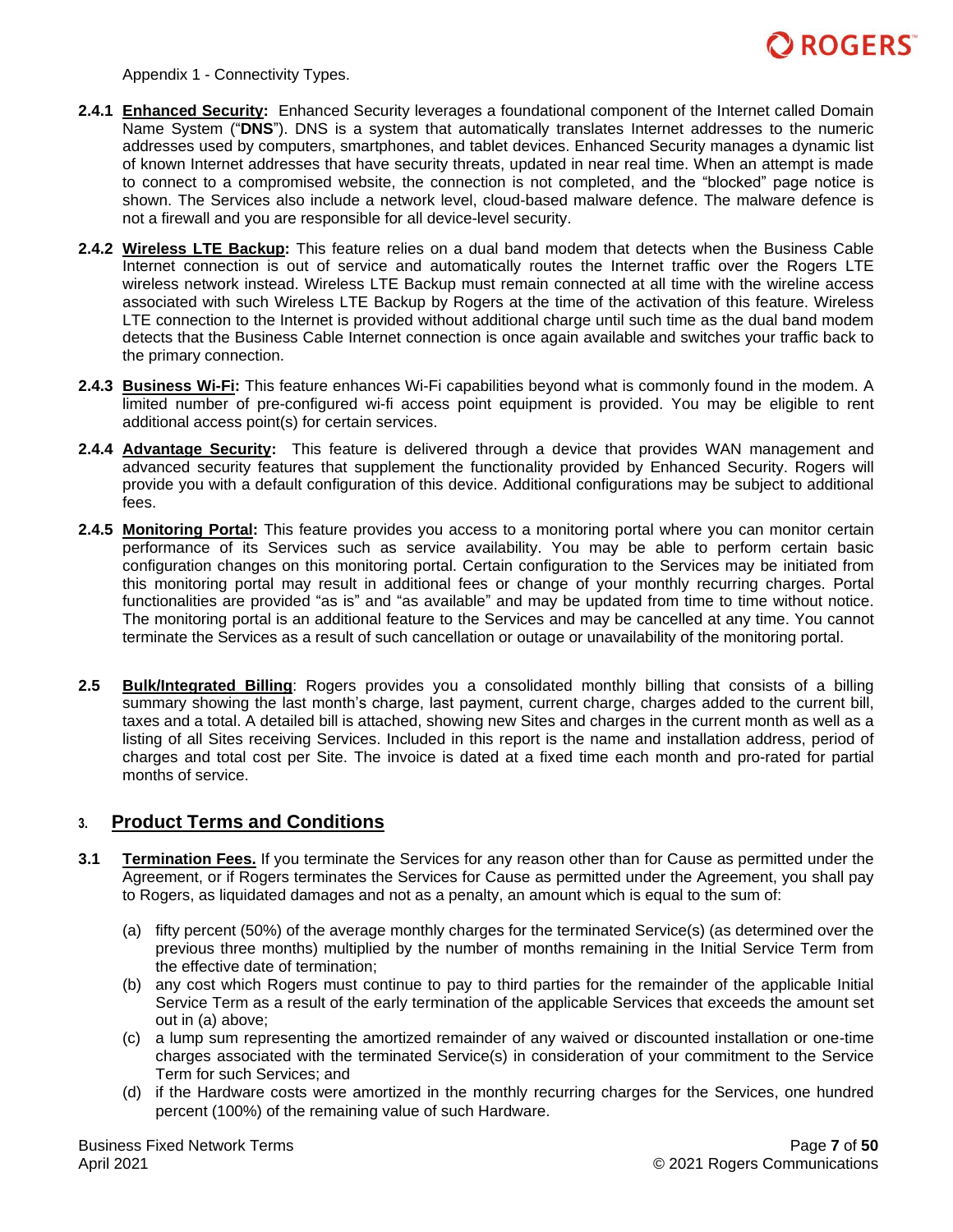

Where you terminate the Services prior to the expiration of the applicable Initial Service Term, you must either return all Rogers Equipment associated with the Services to Rogers, or pay Rogers the unreturned equipment value of such Rogers Equipment, as determined solely by Rogers.

Such termination liability shall be payable on the effective date of any and all terminations.

- **3.2 Invoicing.** Monthly recurring charges for the Services are invoiced monthly, in advance on the first of each month, with overage charges invoiced monthly in arrears. Billing for the Services will commence as of the Service Effective Date. In the first month the charges will be prorated for the number of days in the month after the Service Effective Date. Rogers will, by way of invoice or otherwise, notify you of the Service Effective Date.
- **3.3 Transition of Access**. Any access facility to the Services that are subcontracted by Rogers to a third party may, at any time, be replaced by a Rogers-provided access facility. In such case, in order to facilitate the transition and avoid service disruption to the greatest extent possible, you must reasonably cooperate with Rogers, which includes allowing Rogers' access to your premises and facilities as per Rogers' schedule for the performance of Rogers' transition activities.
- **3.4 Additional Charges.** The following circumstances may give rise to additional charges to be paid by you in respect of the Services:
- **3.4.1 Missed Appointments**: You must be at the Site at the agreed upon date and time for access to the location by the installation technician. If the installation technician arrives at the Site and there is no access, a missed appointment fee of \$100.00 will be charged.
- **3.4.2 Cancellations/Postponements:** A \$100.00 cancel-before-start fee will be charged for orders or install appointments cancelled or postponed within two (2) Business Days prior to the scheduled installation date.
- **3.4.3 Failure to Provide LOA:** If an installation is not possible owing to your failure to provide a signed Letter of Authority (LOA), as described below, prior to the installation time for a particular Site, the \$100.00 cancelbefore-start fee will be charged.
- **3.4.4 Other ISP Charges**: Unless otherwise agreed from time to time, any other third party ISP charges will be passed through at cost to you.
- **3.4.5 Additional Work**. Work requested by you and performed by Rogers or its sub-contractors that is outside the scope of these terms will be billed to you at Rogers' then current time and material rates. Work requested and performed outside of Rogers' Business Hours will be subject to an additional charge, to be quoted upon request.
- **3.5 Unauthorized Use of Wireless LTE Backup.** Where you purchases a "Pro" Tier of Business Internet that includes Wireless LTE Backup, or purchases any other services described in the Agreement as a wireless backup to a wired connection, you are not permitted to use such Wireless LTE Backup as its primary Internet access. If you are found using LTE Backup functionality as its primary Internet connection, you will be in violation of the terms of these terms and, Rogers may, at its sole discretion, bill you for the excess use at the then current rate for a similar term Rogers for Business LTE Fixed Wireless Access and / or terminate the Services, including charging you the applicable Termination Fees.
- **3.6 Hardware.** All Hardware purchased from Rogers is covered by the Hardware manufacturer's original warranty. Upon request, the Rogers sales team will provide you with up-to-date warranty information for the Hardware. The risk of loss or damage to any materials or Hardware shall pass to you upon receipt at your premises, notwithstanding that title to all materials and Hardware purchased outright shall pass to you only upon final payment, where applicable.
- **3.7 Modem/Router Configuration.** The modems/routers and other Hardware devices are configured to provide the maximum modem capabilities of the Connectivity Type (as listed in Appendix 1) between the Site's demarcation point and the Rogers Network. Actual speeds may vary with Internet/network traffic, server or other factors.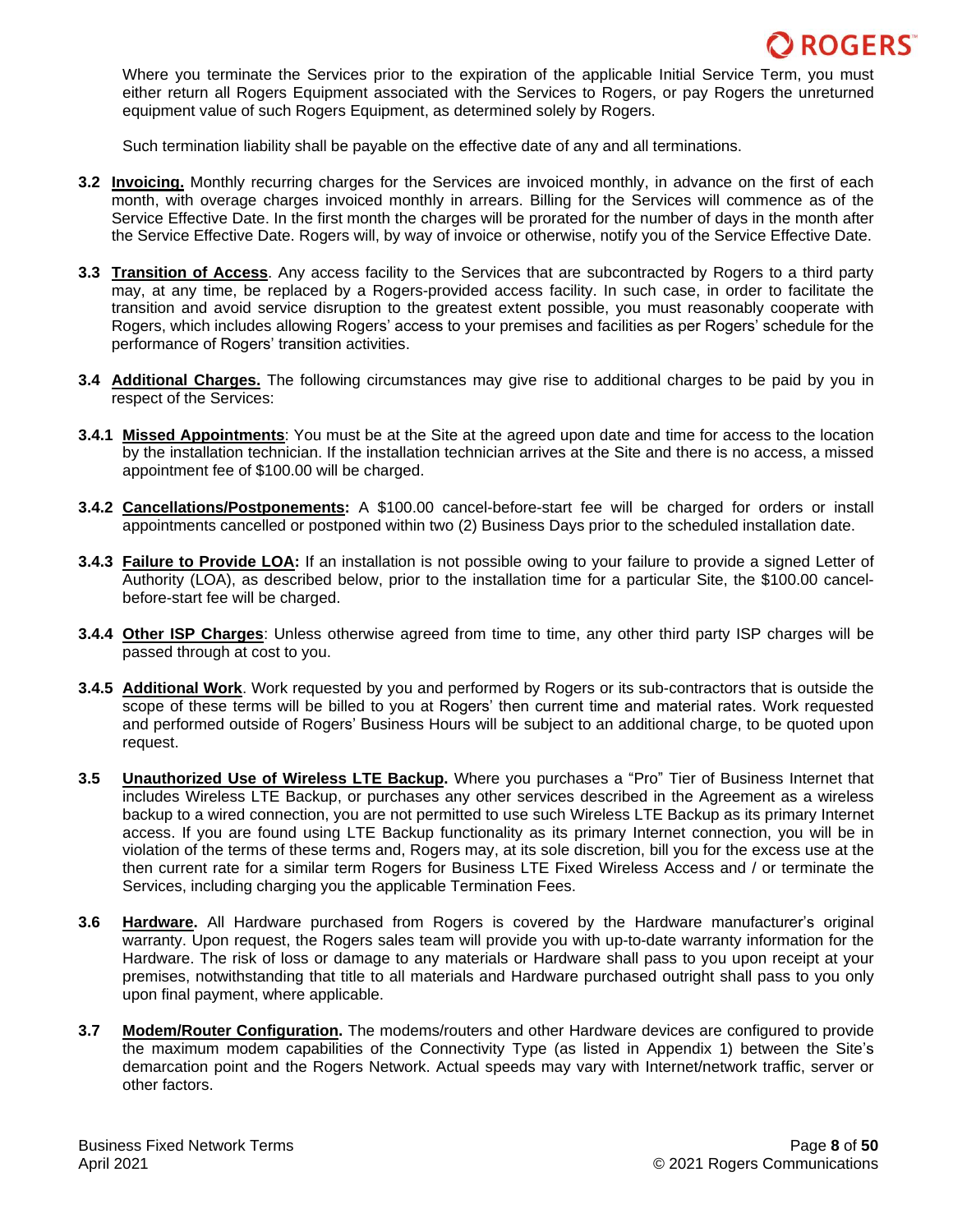- **3.8 Supported Configurations.** The Services are designed to function optimally with certain supported Hardware and Software configurations, which you can request from Rogers. Configuration changes made by you to any Hardware used in conjunction with the Services may result in performance degradation and reduction in throughput.
- **3.9 Service Orders**. You may: (i) order Services for new or existing Sites; and (ii) order changes, additions to, or deactivations of previous Service orders at existing Sites; in each case by presenting a signed Agreement specifying the Services to be ordered, changed, added to or deactivated, as the case may be. Rogers may accept or reject any such orders.
- **3.10 Letter of Authority**. For each Site not owned by you, prior to the scheduled Services installation date, you are responsible for securing a letter of authority ("**LOA**") from the Site's owner/landlord in the form and content that Rogers reasonably requires authorizing Rogers to install the Services and associated Rogers Equipment at the Site.
- **3.11 Changes to Services**. The Services to be provided on the Service Effective Date are described herein, however, they may be slightly changed from time to time. For the most up-to-date description of Business Cable Internet Services sourced from ISPs check www.rogers.com/business. The particulars of the Services may vary from Site to Site depending on the location of the Site and the time of provisioning. Rogers may discontinue or amend Services from time to time. If Rogers discontinues or amends any Business Cable Internet Services offering, it will provide an alternate Business Cable Internet Service consistent with the commercial connection services generally offered by Rogers to other commercial customers. If an ISP discontinues or amends any ISP Service offerings provided by Rogers hereunder and if it makes alternate services comparable to those initially provided by Rogers hereunder available at similar price points, Rogers may source and provide such alternative services to you.
- **3.12 ISP Services**. Rogers will provide a current list of those ISPs from which Rogers sources the Services outside the Rogers Network on your request. Where you order, and Rogers sources, the Services from any ISP, the particulars of the Service may vary from Site to Site and the monthly recurring charges and nonrecurring charges for such ISP Services will be set out in the relevant Agreement.
- **3.13 LTE Backup Services:** For the LTE Backup Services to work, you agree to keep the LTE device connected to the Rogers modem at all times. You will not be given access to any administrative elements of the Services for self-administration; administration of the device and its setting will be done by Rogers only. You agree that, in some circumstance, the LTE signal at your Site may be insufficient to support the LTE backup and therefore this feature might not be available for this specific Site. In such case, you may purchase the Services without the LTE Backup Services or cancel the order for the Services at the affected Site without having to pay the Termination Fees for the Services at such Site.
- **3.14 WARRANTY. EXCEPT WHERE OTHERWISE REQUIRED BY APPLICABLE LAW, THE BUSINESS CABLE INTERNET SERVICES ARE PROVIDED "AS IS" AND "AS AVAILABLE" WITHOUT WARRANTIES OR CONDITIONS OF ANY KIND. WITHOUT LIMITING THE GENERALITY OF THE FOREGOING, NEITHER ROGERS, NOR ANY ISP WARRANTS THE PERFORMANCE, AVAILABILITY, UNINTERRUPTED USE OF OR OPERATION OF THE INTERNET, ANY CONNECTION TO THE INTERNET, THE PRODUCTS, ROGERS NETWORK OR ISP'S INTERNET FACILITIES, ROGERS EQUIPMENT, OR ANY FEATURE OF THE FOREGOING. FURTHER, NEITHER ROGERS NOR ANY ISP WARRANTS THAT ANY DATA OR FILES SENT BY OR TO CUSTOMER OR ANY CUSTOMER END-USER (WHETHER BY E-MAIL OR OTHERWISE) WILL BE TRANSMITTED, TRANSMITTED IN UNCORRUPTED FORM, OR TRANSMITTED WITHIN A REASONABLE PERIOD OF TIME.**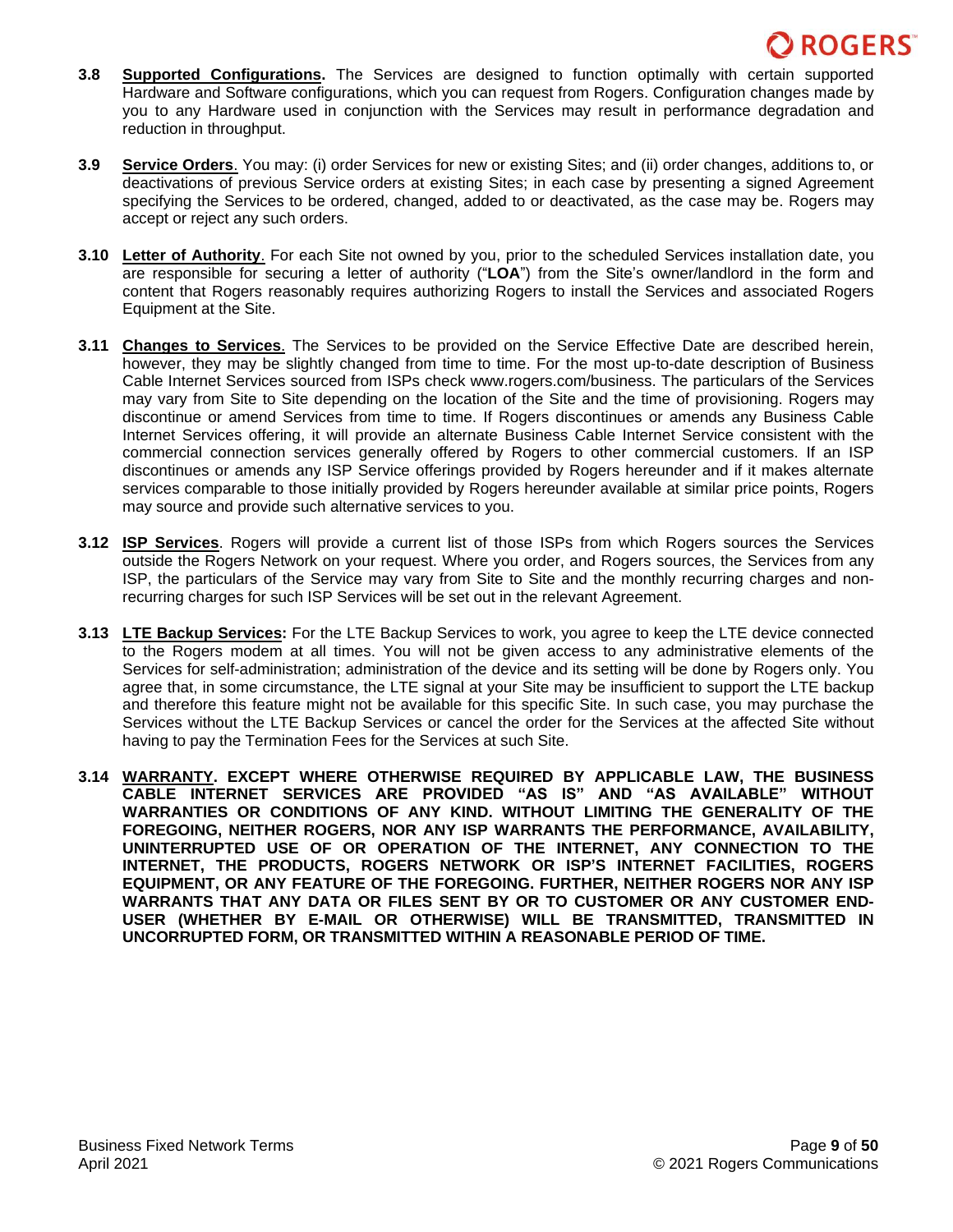# **Appendix 1 - Connectivity Types**

| <b>Connectivity Types</b>                                       | <b>Tiers</b>                                                                                                                                                                            |                                                   |                                                                               |                                                                                       |                                                                                       |
|-----------------------------------------------------------------|-----------------------------------------------------------------------------------------------------------------------------------------------------------------------------------------|---------------------------------------------------|-------------------------------------------------------------------------------|---------------------------------------------------------------------------------------|---------------------------------------------------------------------------------------|
|                                                                 | <b>Rogers Ignite for</b><br><b>business</b><br>30 <sub>u</sub>                                                                                                                          | <b>Rogers Ignite</b><br>for business<br>100u      | <b>Rogers Ignite for</b><br><b>business</b><br><b>150u</b>                    | <b>Rogers Ignite for</b><br><b>business</b><br>500u                                   | <b>Rogers lgnite for</b><br><b>business</b><br><b>Gigabit</b>                         |
| <b>Wired Connectivity</b><br>Modem/CPE<br>Configurations        | Up To<br>30 Mbps download<br>/ 5 Mbps upload                                                                                                                                            | Up To<br>100 Mbps<br>download / 10<br>Mbps upload | Up To<br>150 Mbps download /<br>20 Mbps upload                                | Up To<br>500 Mbps download<br>/20 Mbps upload                                         | Up To<br>1000 Mbps<br>download / 50 Mbps<br>upload                                    |
| <b>Provisioned IP's</b>                                         | 1 dynamic                                                                                                                                                                               | 1 dynamic or 1/5<br>static                        | 1 dynamic or 1/5 static                                                       | 1 dynamic or 1/5<br>static                                                            | 1 dynamic or 1/5<br>static                                                            |
|                                                                 |                                                                                                                                                                                         |                                                   |                                                                               |                                                                                       |                                                                                       |
|                                                                 | <b>Rogers Business</b><br><b>Internet</b>                                                                                                                                               |                                                   | <b>Rogers Business</b><br><b>Internet</b>                                     | <b>Rogers Business</b><br><b>Internet</b>                                             | <b>Rogers Business</b><br><b>Internet</b>                                             |
|                                                                 | 30 <sub>u</sub>                                                                                                                                                                         |                                                   | <b>150u</b>                                                                   | 500u                                                                                  | <b>Gigabit</b>                                                                        |
| <b>Wired Connectivity</b><br>Modem/CPE<br><b>Configurations</b> | Up To<br>30 Mbps download<br>/ 5 Mbps upload                                                                                                                                            |                                                   | Up To<br>150 Mbps download /<br>20 Mbps upload                                | Up To<br>500 Mbps download<br>/20 Mbps upload                                         | Up To<br>1000 Mbps<br>download / 50 Mbps<br>upload                                    |
| <b>Provisioned IP's</b>                                         | 1 dynamic                                                                                                                                                                               |                                                   | 1 dynamic                                                                     | 1 dynamic                                                                             | 1 dynamic                                                                             |
| <b>Included Features</b>                                        | <b>Enhanced Security</b><br><b>Monitoring Portal</b>                                                                                                                                    |                                                   | <b>Enhanced Security</b><br><b>Monitoring Portal</b>                          | <b>Enhanced Security</b><br><b>Monitoring Portal</b>                                  | <b>Enhanced Security</b><br><b>Monitoring Portal</b>                                  |
| <b>Optional Features</b>                                        | Advantage<br>Security                                                                                                                                                                   |                                                   | <b>Advantage Security</b>                                                     | <b>Advantage Security</b>                                                             | <b>Advantage Security</b>                                                             |
|                                                                 | <b>Rogers Business</b>                                                                                                                                                                  |                                                   | <b>Rogers Business</b>                                                        | <b>Rogers Business</b>                                                                | <b>Rogers Business</b>                                                                |
|                                                                 | <b>Internet Pro</b><br>30 <sub>u</sub>                                                                                                                                                  |                                                   | <b>Internet Pro</b><br><b>150u</b>                                            | <b>Internet Pro</b><br>500u                                                           | <b>Internet</b><br>Gigabit                                                            |
| <b>Wired Connectivity</b><br>Modem/CPE<br>Configurations        | Up To<br>30 Mbps download<br>/ 5 Mbps upload                                                                                                                                            |                                                   | Up To<br>150 Mbps download /<br>20 Mbps upload                                | Up To<br>500 Mbps download<br>/20 Mbps upload                                         | Up To<br>1000 Mbps<br>download / 50 Mbps<br>upload                                    |
| <b>Wireless</b><br>Connectivity                                 | Speeds may vary according to a variety of network and environmental factors. Use is limited to backup use only.<br>Usage as primary connectivity is considered a contractual violation. |                                                   |                                                                               |                                                                                       |                                                                                       |
| <b>Provisioned IP's</b>                                         | 1 dynamic                                                                                                                                                                               |                                                   | 1 dynamic                                                                     | 1 dynamic                                                                             | 1 dynamic                                                                             |
| <b>Included Features</b>                                        | <b>Enhanced Security</b><br><b>Monitoring Portal</b><br>Wireless LTE<br>Backup                                                                                                          |                                                   | <b>Enhanced Security</b><br><b>Monitoring Portal</b><br>Wireless LTE Backup   | <b>Enhanced Security</b><br><b>Monitoring Portal</b><br><b>Wireless LTE</b><br>Backup | <b>Enhanced Security</b><br><b>Monitoring Portal</b><br><b>Wireless LTE</b><br>Backup |
| <b>Optional Features</b>                                        | Advantage<br>Security                                                                                                                                                                   |                                                   | <b>Advantage Security</b>                                                     | <b>Advantage Security</b>                                                             | <b>Advantage Security</b>                                                             |
|                                                                 |                                                                                                                                                                                         |                                                   |                                                                               |                                                                                       |                                                                                       |
|                                                                 |                                                                                                                                                                                         |                                                   | <b>Rogers Business</b><br><b>Internet Wi-Fi</b><br><b>150u</b>                | <b>Rogers Business</b><br>Internet Wi-Fi<br>500u                                      | <b>Rogers Business</b><br><b>Internet Wi-Fi</b><br>Gigabit                            |
| <b>Wired Connectivity</b><br>Modem/CPE<br><b>Configurations</b> |                                                                                                                                                                                         |                                                   | Up To<br>150 Mbps download /<br>20 Mbps upload                                | Up To<br>500 Mbps download<br>/ 20 Mbps upload                                        | Up To<br>1000 Mbps<br>download / 50 Mbps<br>upload                                    |
| <b>Provisioned IP's</b>                                         |                                                                                                                                                                                         |                                                   | 1 dynamic                                                                     | 1 dynamic                                                                             | 1 dynamic                                                                             |
| <b>Included Features</b>                                        |                                                                                                                                                                                         |                                                   | <b>Enhanced Security</b><br><b>Monitoring Portal</b><br><b>Business Wi-Fi</b> | <b>Enhanced Security</b><br><b>Monitoring Portal</b><br><b>Business Wi-Fi</b>         | <b>Enhanced Security</b><br><b>Monitoring Portal</b><br><b>Business Wi-Fi</b>         |
| <b>Optional Features</b>                                        |                                                                                                                                                                                         |                                                   | <b>Advantage Security</b>                                                     | <b>Advantage Security</b>                                                             | <b>Advantage Security</b>                                                             |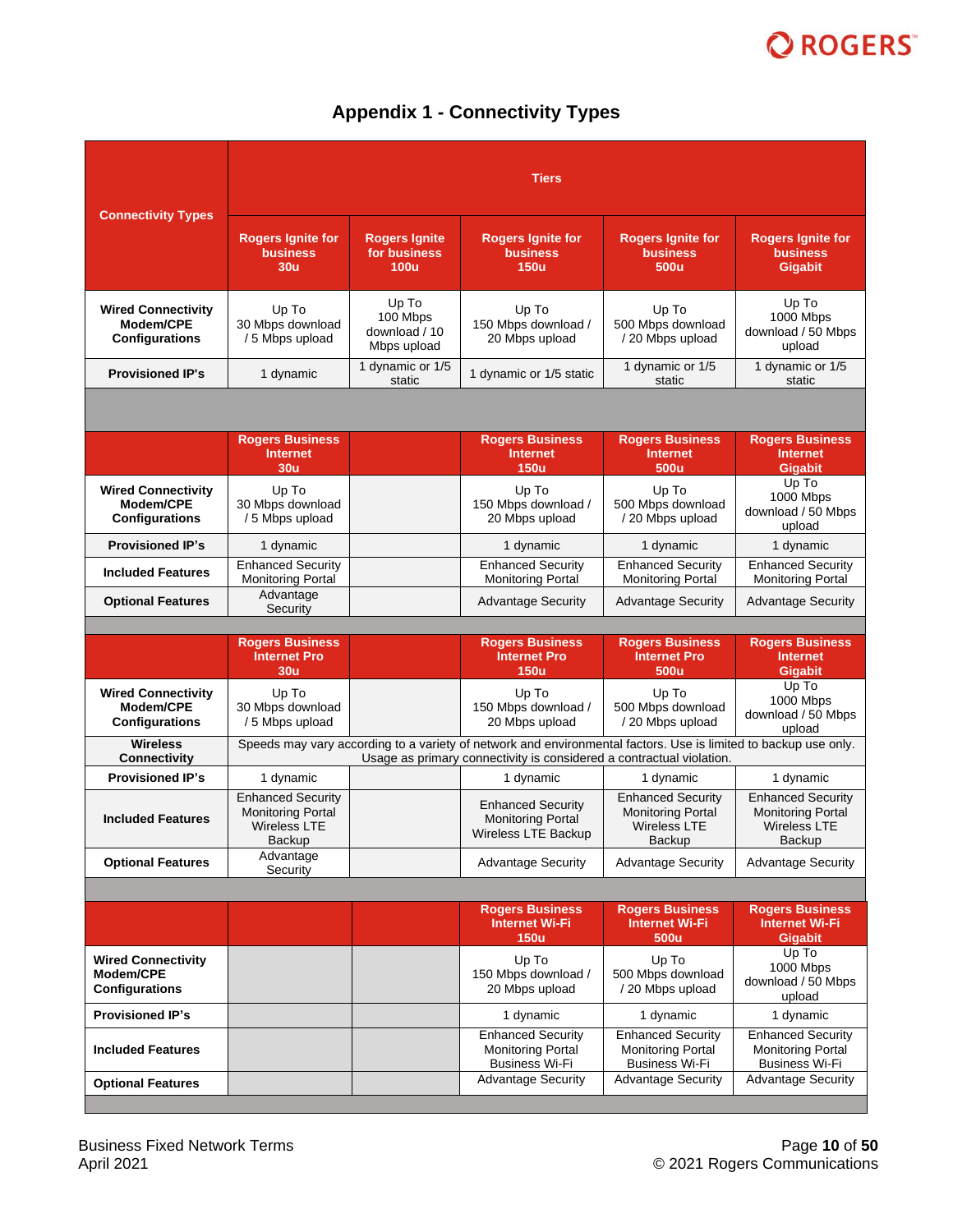|                                                                 |                                                                                                                                                                                         |  | <b>Rogers Business</b><br><b>Internet Pro Wi-Fi</b><br><b>150u</b>                                   | <b>Rogers Business</b><br><b>Internet Pro Wi-Fi</b><br>500u                                                           | <b>Rogers Business</b><br><b>Internet Pro Wi-Fi</b><br><b>Gigabit</b>                                          |
|-----------------------------------------------------------------|-----------------------------------------------------------------------------------------------------------------------------------------------------------------------------------------|--|------------------------------------------------------------------------------------------------------|-----------------------------------------------------------------------------------------------------------------------|----------------------------------------------------------------------------------------------------------------|
| <b>Wired Connectivity</b><br>Modem/CPE<br><b>Configurations</b> |                                                                                                                                                                                         |  | Up To<br>150 Mbps download /<br>20 Mbps upload                                                       | Up To<br>500 Mbps download<br>20 Mbps upload                                                                          | Up To<br>1000 Mbps<br>download / 50 Mbps<br>upload                                                             |
| <b>Wireless</b><br><b>Connectivity</b>                          | Speeds may vary according to a variety of network and environmental factors. Use is limited to backup use only.<br>Usage as primary connectivity is considered a contractual violation. |  |                                                                                                      |                                                                                                                       |                                                                                                                |
| <b>Provisioned IP's</b>                                         |                                                                                                                                                                                         |  | 1 dynamic                                                                                            | 1 dynamic                                                                                                             | 1 dynamic                                                                                                      |
| <b>Included Features</b>                                        |                                                                                                                                                                                         |  | <b>Enhanced Security</b><br><b>Monitoring Portal</b><br>Wireless LTE Backup<br><b>Business Wi-Fi</b> | <b>Enhanced Security</b><br><b>Monitoring Portal</b><br><b>Wireless LTE</b><br><b>Backup</b><br><b>Business Wi-Fi</b> | <b>Enhanced Security</b><br><b>Monitoring Portal</b><br><b>Wireless LTE</b><br>Backup<br><b>Business Wi-Fi</b> |
| <b>Optional Features</b>                                        |                                                                                                                                                                                         |  | <b>Advantage Security</b>                                                                            | <b>Advantage Security</b>                                                                                             | <b>Advantage Security</b>                                                                                      |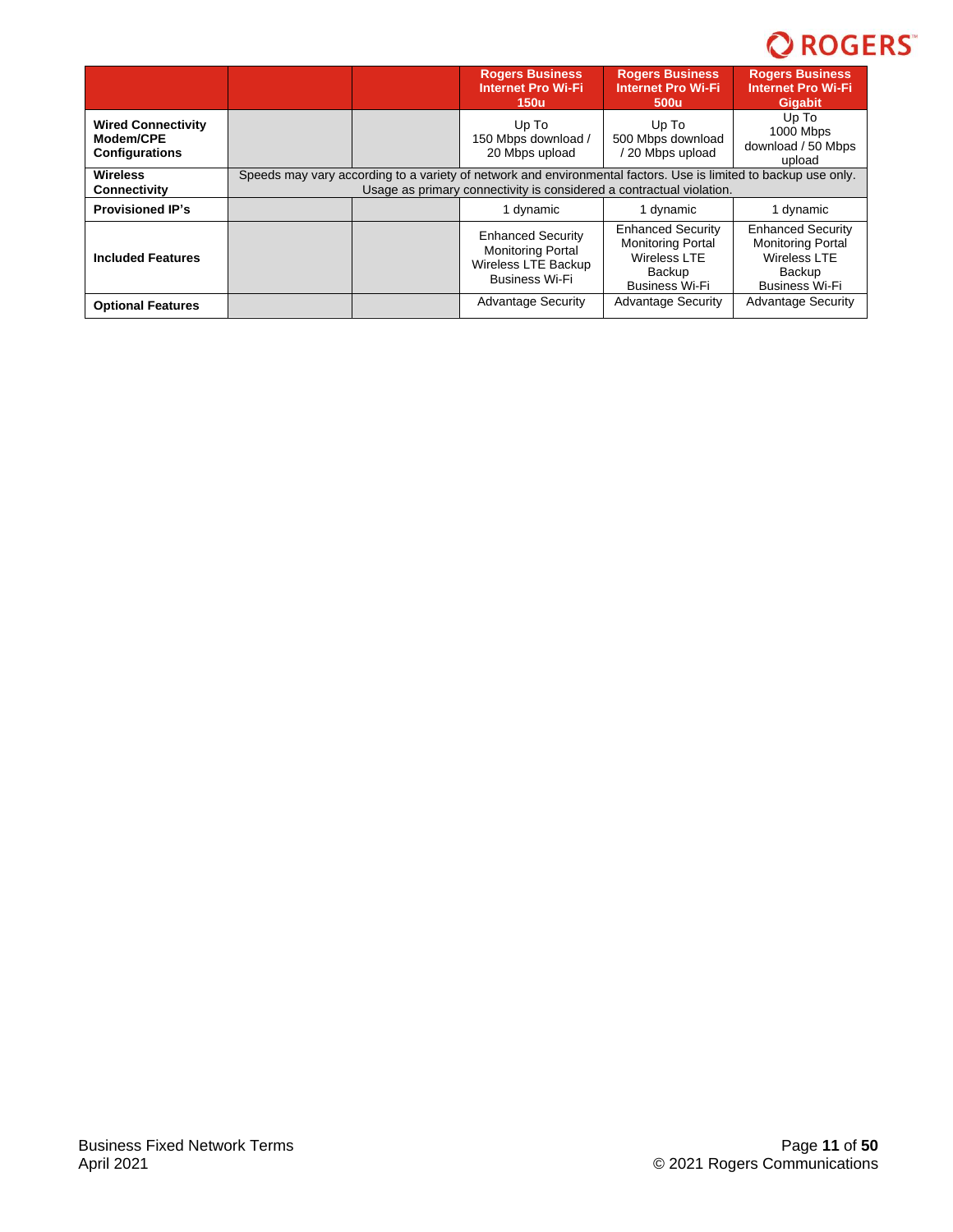

# <span id="page-11-0"></span>**Rogers Dedicated Internet**

The following terms pertain specifically to Rogers Dedicated Internet Services supplied by Rogers to you. Rogers Dedicated Internet Services offer scalable, high-speed Internet connectivity solutions for Canadian businesses and support Internet connectivity with speeds ranging up to 10,000Mbps. Rogers Dedicated Internet Services are available across Canada, servicing your location(s) with highly reliable Ethernet Internet access. Rogers Dedicated Internet Services have the following features:

- **6. Service Reliability and Performance.** Rogers Dedicated Internet provide the Customer with reliable, high performance Internet connectivity. The Services are:
	- built on Rogers' Tier I, high availability IP network, with over 100 major POPs nationwide, or on the IP network of one of Rogers' Tier I carrier peers;
	- supported on the Rogers' network by responsive and knowledgeable network professionals, with a Business Customer Care support centre available 7x24, 365 days a year; and
	- backed by industry-leading service availability and MTTR (mean time to repair) Service Level Agreements (SLAs).

The network architecture overview of Rogers Dedicated Internet is set out in Diagram 1, below.

- **7. Network Access**. Rogers Dedicated Internet are highly scalable, with incremental bandwidth speeds up to 10,000Mbps. Rogers Dedicated Internet support a variety of network access technologies, including:
	- Ethernet Access (ET1 (single or bonded), E10, E100, GigE and 10GigE)
	- Ethernet over Cable (various speeds)
	- DSL Access
	- Fixed Wireless Access



### **Diagram 1 – Architecture Overview**

- **8. Dedicated Internet Services.** Rogers Dedicated Internet Services provide you with the ability to sustain bandwidth up to the committed bandwidth rate throughout the month, without incurring additional usage-based overage charges. The committed bandwidth rate can be set up to the maximum port speed of the Rogers Dedicated Internet.
	- 3.1.1 Dedicated Internet Features
		- Interconnected with 200+ unique IP networks.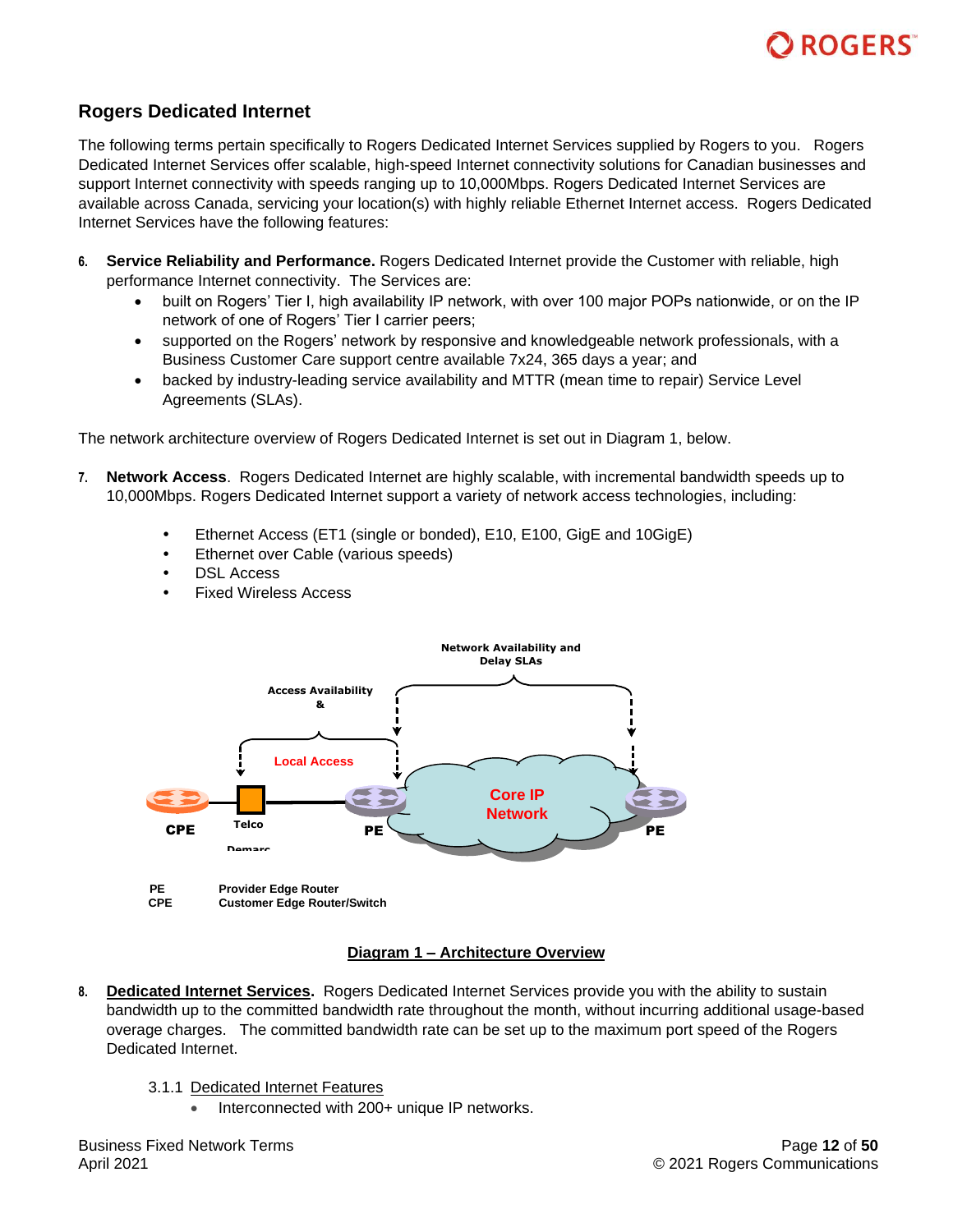

- Geographic backbone redundancy with millions of directly connected subscribers.
- Service speeds ranging from 1.5Mbps to 10,000Mbps.

### **Product Terms and Conditions**

**1. Termination Fees.** If you terminate the Rogers Dedicated Internet for any reason other than for cause as permitted under the Agreement, or if Rogers terminates the Rogers Dedicated Internet for cause as permitted under the Agreement, the Customer shall pay to Rogers, as liquidated damages and not as a penalty, a termination fee which is an amount which is equal to the sum of:

(a) fifty percent (50%) of the average monthly charges for the terminated Service(s) (as determined over the previous three months) multiplied by the number of months remaining in the Service Term from the effective date of termination;

(b) any cost which Rogers must continue to pay to third parties for the remainder of the applicable Service Term as a result of the early termination of the applicable Services that exceeds the amount set out in (a) above, and

(c) a lump sum representing the amortized remainder of any waived or discounted installation or onetime charges associated with the terminated Service(s) in consideration of the Customer's commitment to the Service Term for such Services.

Where the Customer terminates the Services prior to the expiration of the applicable Service Term, the Customer must either return all Rogers Equipment associated with the Services to Rogers, or pay Rogers for the fair market value of such Rogers Equipment.

- **2. Invoicing.** Monthly recurring charges for Rogers Dedicated Internet are invoiced monthly, in advance on the first of each month, with overage charges invoiced monthly in arrears. Charges for Rogers Dedicated Internet will commence as of the Service Effective Date. In the first month the charges will be prorated for the number of days in the month after the Service Effective Date. Rogers will, by way of invoice or otherwise, notify the Customer of the Service Effective Date. Service level credits will be applied to Customer's invoice within two billing cycles after Rogers' approval of a Customer's request.
- **3. Payment Terms**. You must pay invoices within 30 days of the date of our invoice. Late payment charges are set out on your invoice, and are subject to change without notice.
- **4. Additional Work.** Work requested by Customer and performed by Rogers or its sub-contractors that is outside the scope of the Services as described in these terms will be billed to you at Rogers' then current time and material rates as agreed with Customer. Work requested and performed outside of Rogers' Business Hours will be subject to an additional charge, to be quoted upon request.
- **5. Transition of Access**. Any access facility to the Services that are subcontracted by Rogers to a third party may, at any time, be replaced by a Rogers-provided access facility. In such case, in order to facilitate the transition and avoid service disruption to the greatest extent possible, Customer must reasonably cooperate with Rogers, which includes allowing Rogers' access to Customer's premises and facilities as per Rogers' schedule for the performance of Rogers' transition activities.

### **6. Configuration and Installation Warranty**

(a) Where Rogers configured and installed the CE, Rogers warrants that it will correct operational, performance, or security deficiencies related to the CE's configuration or installation, free of charge, for a period of sixty (60) days following the Service Effective Date. If Rogers is providing fault management services for the CE as part of the Rogers Dedicated Internet, Rogers warrants that it will correct operational, performance, or security deficiencies related to the CE's configuration or installation, free of charge, for the duration of the Service Term of such fault management services.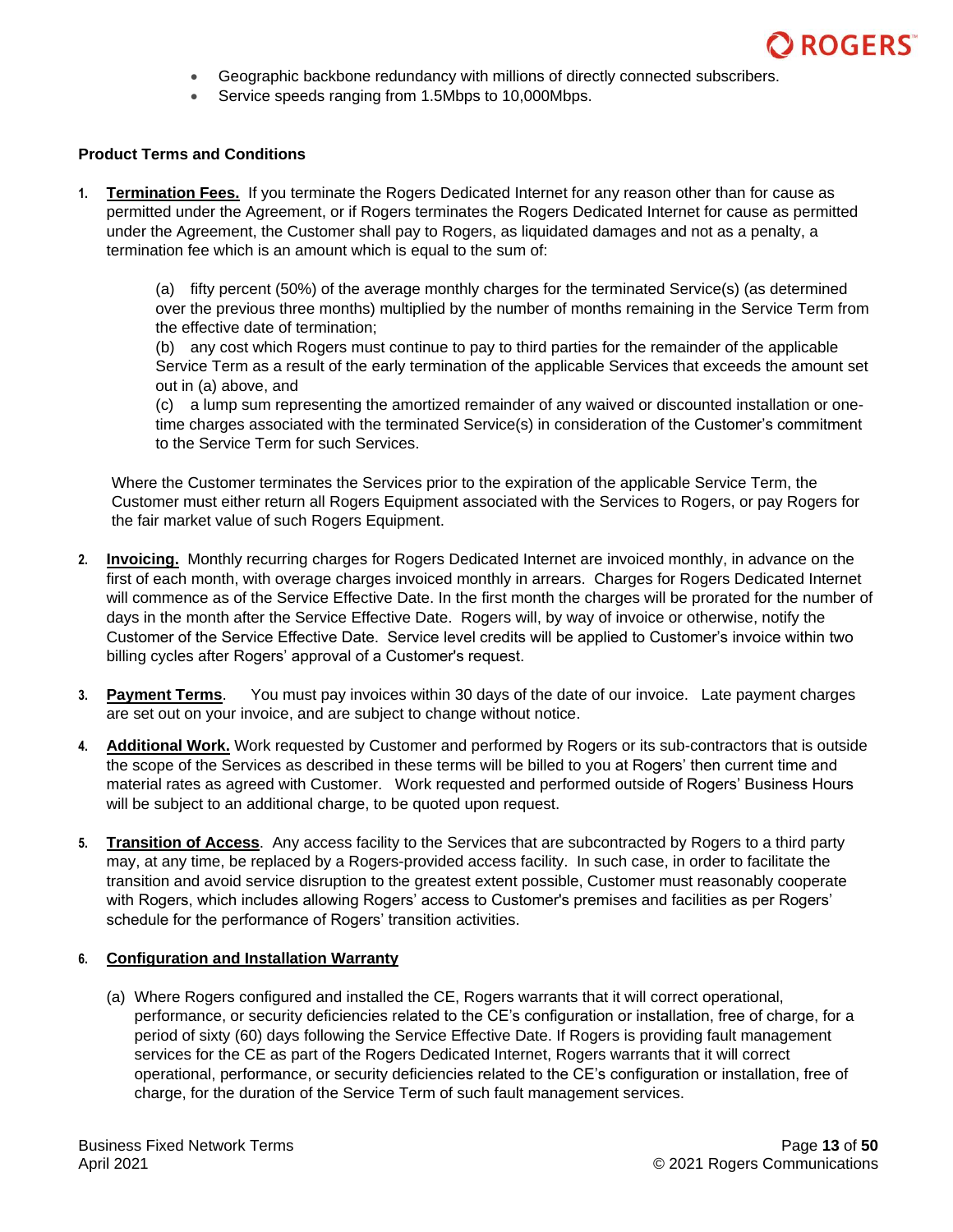

- (b) This warranty only extends to the original CE configuration and installations provided by Rogers or its subcontractor(s), or revised CE configuration and installations that have been completed as part of Rogers change management.
- (c) This warranty does not apply, and Rogers cannot be held liable for losses or damage incurred by the Customer, as a result of Acceptable Downtime, in addition to the following:
	- Hardware, operating system, and application failures or security breaches on LAN components, WAN components, servers or workstations that are not managed by Rogers;
	- Failures or security breaches caused by the improper installation of CE not installed by Rogers or its Contractor; and
	- Failure by the Customer to apply required security patches, fixes or upgrades when indicated by Rogers.
- (d) Rogers and its Contractors shall not be liable for loss of, or loss of use of, the Customer's information or data, or any part thereof. Any liability arising in the provision of Rogers Dedicated Internet Services shall be subject to the Liability provision in the Agreement.
- **7. Hardware.** All hardware purchased from Rogers is covered by the hardware manufacturer's original warranty. Upon request, the Rogers sales team will provide the Customer with up-to-date warranty information for the hardware. The risk of loss or damage to any materials or hardware shall pass to the Customer upon receipt at the Customer's premises (provided such materials or hardware are delivered free from damage, and in compliance with all specifications) , notwithstanding that title to all materials and hardware purchased outright shall pass to the Customer only upon final payment, where applicable.
- **8. Hardware Maintenance.** Where applicable, fees for hardware maintenance are charged annually and payable at the time of Services activation and each annual anniversary thereafter. Such maintenance Services, unless terminated by the Customer in writing at least sixty (60) days prior to the annual anniversary of the Service Term, shall be automatically renewed on an annual basis until expiration of the Service Term for the associated Services. Where hardware maintenance Services are provided by the hardware manufacturer or another third party, certain additional terms and conditions may apply.
- **9. Enterprise Web Portal Reporting**. The Rogers Enterprise Web Portal (EWP) provides a fast and convenient way to provide the Customer with traffic summary reports via web site access. The Customer can display its usage in graphical format or download the data in CSV format. The reports are available on a daily, weekly and monthly basis. The daily report displays inbound and outbound traffic in five (5) minute intervals. The EWP database is backed-up at regular intervals however, in the event the EWP database must be restored from back-up, information collected by the EWP database after the time of the most recent back-up may be lost. Rogers makes no representations or warranties regarding the availability or functionality of the EWP, which is provided on an as-is basis to the Customer.
- **10. eBilling Portal**. Rogers provides the Customer with a fast and convenient way to access its invoices and account information through a new tab on the Rogers Enterprise Web Portal. eBilling supports Rogers' commitment to reduce the environmental impact of its billing methods. The eBilling Portal provides the Customer with the ability to view current and historical invoices, review current and historical payments, and run custom billing reports. All data stored on the eBilling Portal related to actual charges billed to the Customer will be retained for a minimum period of seven (7) years. In the event of a discrepancy between the data on the Customer's invoice and the eBilling Portal, the data on the Customer's invoice will govern.

## **Product Service Level Agreement ("SLA")**

**1. Policy**. If you experience performance of the Rogers Dedicated Internet that does not meet the applicable metrics set out in this SLA, then Rogers will issue the Customer a Service Credit. All defined terms are set out below or in the Agreement.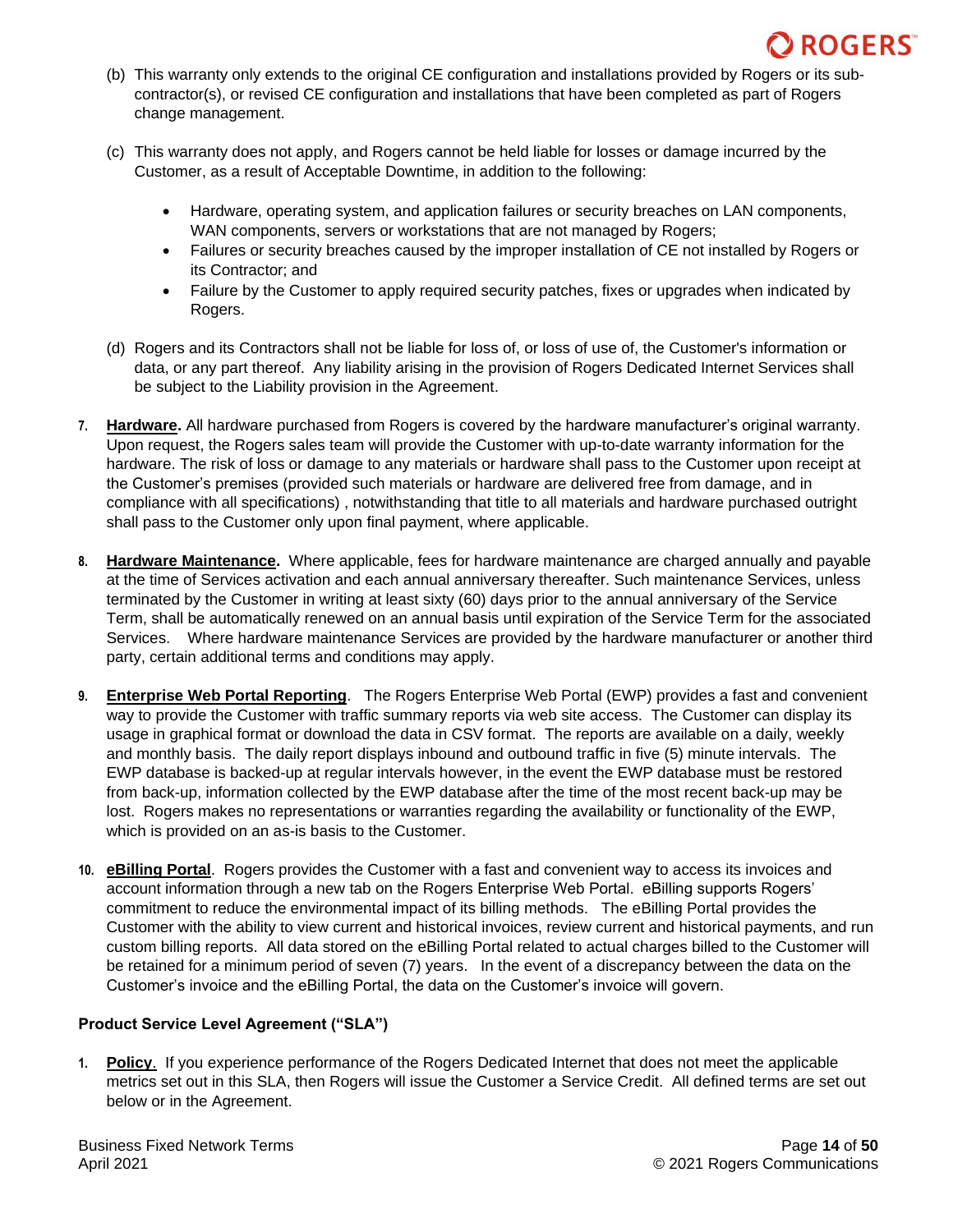### **2. Access Availability and MTTR Commitments**

Access Availability and MTTR commitments are included with all formats of Rogers Dedicated Internet.

### **2.1 Access Availability Commitment**

- 2.1.1 Access Availability Commitment. Rogers will provide the Customer with an Access Availability performance commitment from the network access that connects a Customer Site to the IP network. Network access encompasses all elements from, and including, the PE router to the designated Rogers or third party demarc on the Customer Site. Customer Premise Equipment (CPE) is not considered as part of the network access. Access Availability commitments are determined by the type of access into a particular Customer Site.
- 2.1.2 Access Availability Credit. If Rogers has failed to meet the applicable Access Availability commitment for a particular Site in any given billing month, the Customer must contact their Rogers sales representative and apply for credit within fifteen (15) Business Days starting from the fifteenth (15<sup>th</sup>) day of the following billing month. Upon confirmation by Rogers that the Access Availability commitment was not met, Rogers will issue a Service Credit to the Customer. The Service Credit will equal the applicable amount from Table 1 for the monthly recurring charges for the affected accesses in the applicable month.

| <b>Canadian Sites</b>        |                     |                                                 |
|------------------------------|---------------------|-------------------------------------------------|
| <b>Access Type</b>           | <b>Monthly</b>      | <b>Service Credit</b>                           |
|                              | <b>Access</b>       |                                                 |
|                              | <b>Availability</b> |                                                 |
| Ethernet Access (E10,        | $>99.9\%$           | 10% of the<br>monthly<br>recurring<br>Rogers    |
| E100 and E1000,              |                     | Dedicated Internet access charges for the       |
| E10000)                      |                     | specific Customer Site.                         |
| Ethernet Access (E-T1        | $>99.7\%$           | of the<br>monthly<br>10%<br>Rogers<br>recurring |
| and bonded E-T1)             |                     | Dedicated Internet access charges for the       |
|                              |                     | specific Customer Site.                         |
| <b>Ethernet over Cable</b>   | >99.5%              | of the monthly<br>10%<br>Rogers<br>recurring    |
| Access                       |                     | Dedicated Internet access charges for the       |
|                              |                     | specific Customer Site.                         |
| <b>DSL Access</b>            | n/a                 | n/a                                             |
| <b>Fixed Wireless Access</b> | n/a                 | n/a                                             |

#### **TABLE 1: Committed Access Availability by Access Type**

### **2.2 Mean Time to Repair (MTTR) Commitment**

- 2.2.1 MTTR Commitment. Rogers will provide the Customer with a Mean Time to Repair (MTTR) performance credit when the network access that connects a Customer Site to the IP network is Out of Service. Network access encompasses all elements from, and including, the PE router to the designated Rogers or third party demarc on the Customer Site. Customer Premise Equipment (CPE) is not considered as part of the network access. MTTR commitments are based on the location of and the access type deployed on the Customer's Site. MTTR commitments only apply to Customer locations that are within fifty (50) km or thirty (30) miles of a Rogers' network point-of-presence (POP).
- 2.2.2 MTTR Credit. If Rogers has failed to meet the applicable MTTR Commitment for a particular Site in any given billing month, the Customer must contact their Rogers sales representative and apply for credit within fifteen (15) Business Days starting from the fifteenth (15<sup>th</sup>) day of the following billing month. Upon confirmation by Rogers that the MTTR commitment was not met, Rogers will issue a credit to the Customer. The credit will equal the applicable amount from Table 2 for the monthly recurring charges for the affected accesses in the applicable month.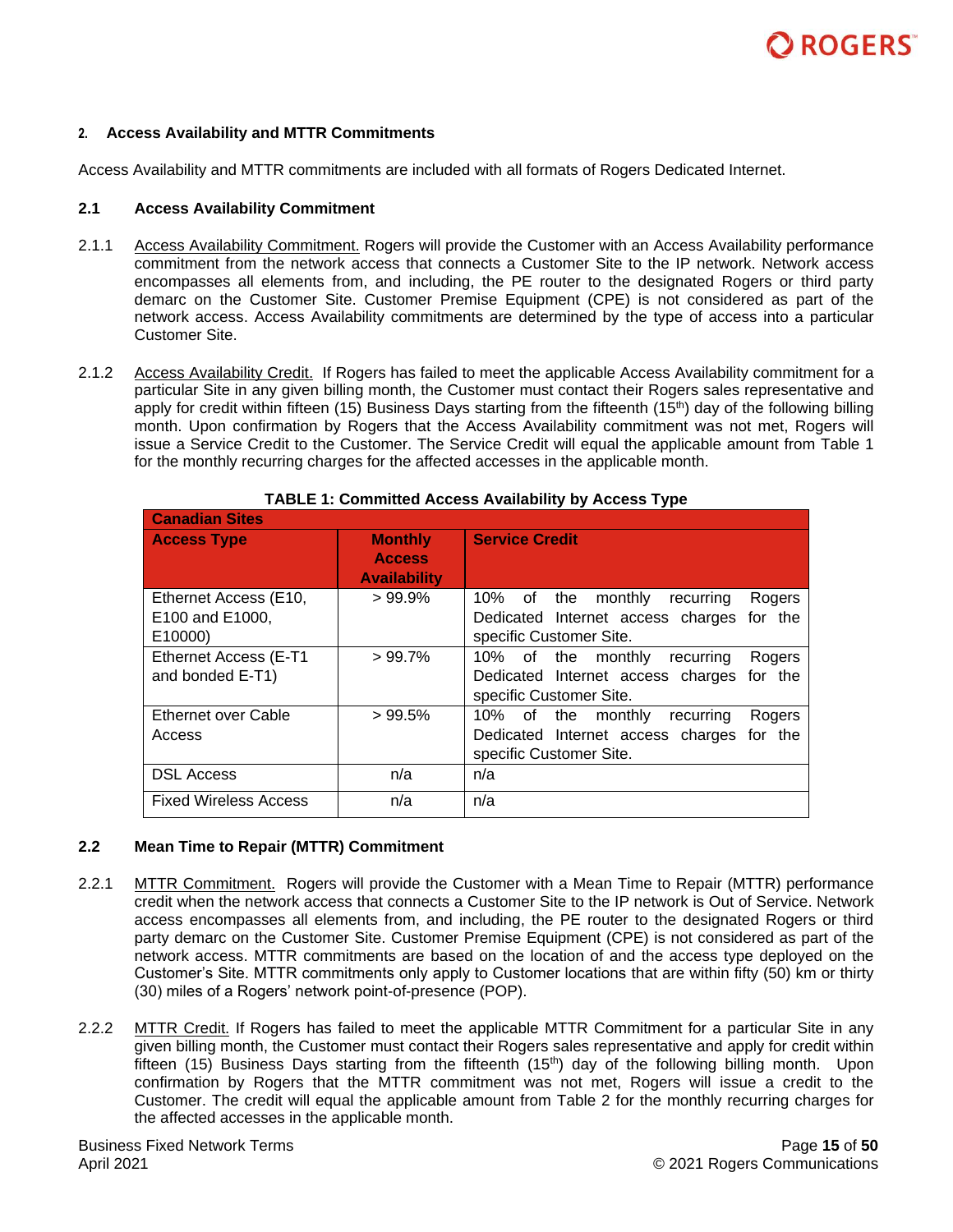

| <b>Canadian Sites</b>        |                     |                                                 |
|------------------------------|---------------------|-------------------------------------------------|
| <b>Access Type</b>           | <b>Monthly MTTR</b> | <b>Service Credit</b>                           |
| Ethernet Access (E10,        | < 4 h               | 10% of the monthly recurring Rogers Internet    |
| E100 and E1000,              |                     | Service charges for the specific Customer Site. |
| E10000)                      |                     |                                                 |
| Ethernet Access (E-T1        | < 4 h               | 10% of the monthly recurring Rogers Internet    |
| and bonded E-T1)             |                     | Service charges for the specific Customer Site. |
| <b>Ethernet over Cable</b>   | $<$ 48 h            | 10% of the monthly recurring Rogers Internet    |
| Access                       |                     | Service charges for the specific Customer Site. |
| <b>DSL Access</b>            | <48 h               | 10% of the monthly recurring Rogers Internet    |
|                              |                     | Service charges for the specific Customer Site. |
| <b>Fixed Wireless Access</b> | n/a                 | n/a                                             |
|                              |                     |                                                 |

### **TABLE 2: Committed Mean Time to Repair by Access Type**

**3. Network Performance Commitment.** Network Performance commitment is an SLA that validates the reliability of the Rogers Core Network.

### **4. Network Availability.**

- (a) Network Availability Commitment. If Network Availability does not meet or exceed the applicable percentage set out in Table 3 in a given month for reasons other than Acceptable Downtime, then Rogers will provide a service credit to the Customer.
- (b) Network Availability Validation. Customer must request each month's measurements from its Rogers sales representative by the fifteenth  $(15<sup>th</sup>)$  day of the following month. Rogers network performance reports will be used to determine Network Availability metrics and credits.
- (c) Network Availability Credit. If Customer believes that Rogers has failed to meet the committed Network Availability percentage set out in Table 3 in a given month, the Customer must contact its Rogers sales representative and apply for credit within fifteen (15) business days of the Network Availability metrics being posted for the specific month. Upon Rogers' verification that the actual Network Availability in the specific month was less than the committed Network Availability for reasons other than Acceptable Downtime, Rogers will issue a Service Credit as specified in Table 3.

| <b>Committed Network</b><br><b>Availability</b> | <b>Service Credit</b>                                                              |
|-------------------------------------------------|------------------------------------------------------------------------------------|
| Greater than or equal to<br>99.999%             | 10% of the monthly recurring Rogers<br>Dedicated Internet charges for the affected |
|                                                 | Customer Site(s).                                                                  |

### **TABLE 3: Network Performance Commitment**

### **Definitions**

## **The following definitions are used in relation to Rogers Dedicated Internet Services. Any capitalized terms not defined below are defined in the Agreement.**

Acceptable Downtime**.** In calculating whether or not Rogers has met the commitments in any specific month lack of availability owing to downtime for any of the reasons set out below will not be factored into the SLA calculations: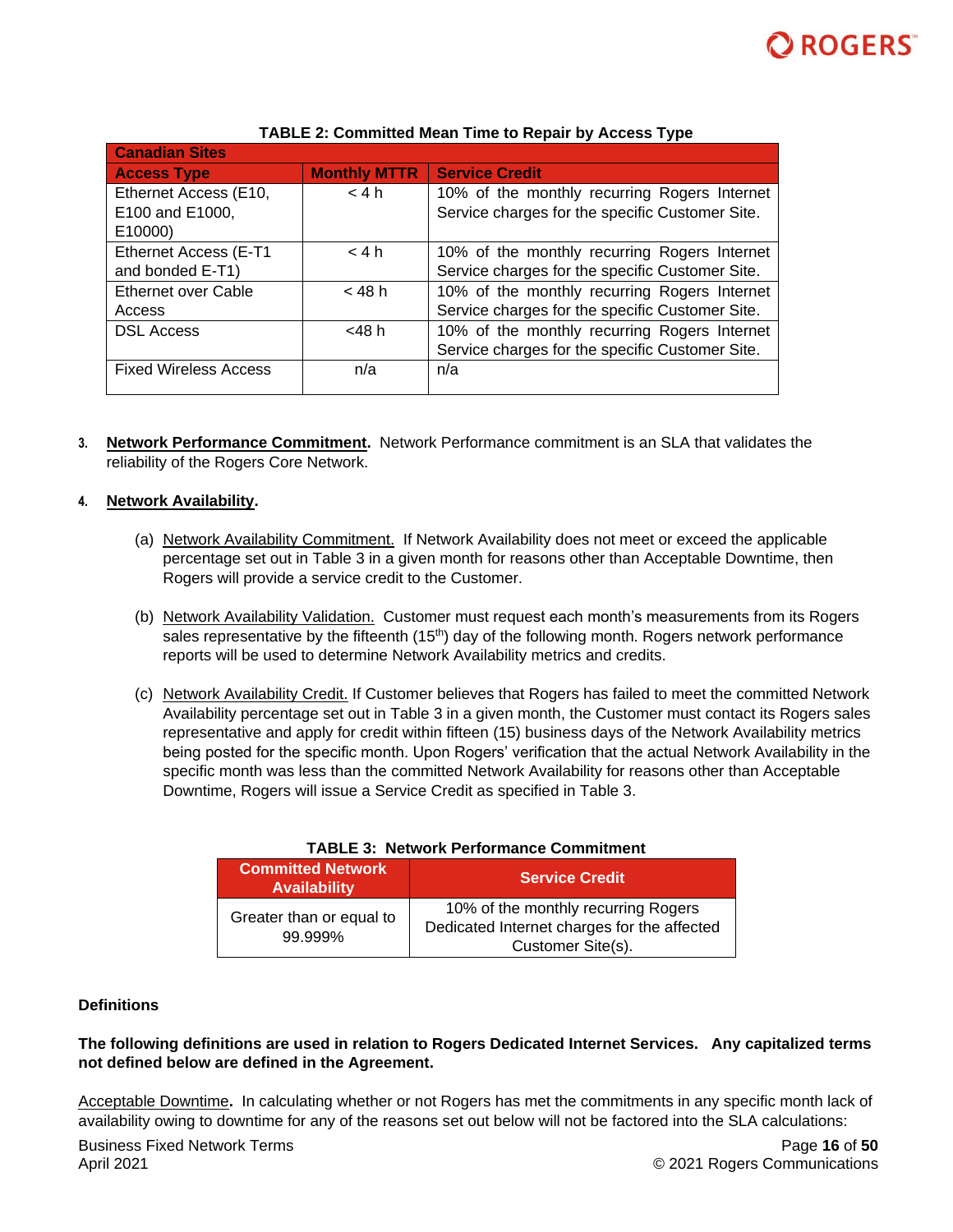- Customer delays including, but not limited to: (i) acts or omissions by the Customer, its agents or vendors; (ii) inaccurate, incomplete or changes to previously accepted orders; (iii) unavailable and/or faulty Customer premises, unavailable and/or faulty Customer premise equipment (CPE) and/or facilities necessary to install the Services; or, (iv) extension of access circuit demarcation point by Customer without Rogers approval;
- **■** during an event of Force Majeure, as described in the Agreement;
- Customer's failure to materially comply with its obligations as defined in the Agreement, including failure to pay valid past-due amounts; order suspensions due to Customer's credit worthiness;
- during Scheduled Maintenance;
- troubles resolved as "No Trouble Found":
- outages of less than 60 seconds in duration:
- performance degradation caused by the over-subscription of a fibre-served access port;
- time attributed to Customer's delay in responding to Rogers requests for assistance to repair an outage;
- **•** the failure of any Customer owned and maintained equipment on the Customer's premise, beyond the local telephone companies' demarcation device or smart-jack;
- hardware, operating system, and application failures or security breaches on LAN components, WAN components, servers, or workstations that were not configured by Rogers;
- **EXECT** failures or security breaches caused by improper use, improper care, or damage to devices by the Customer's employees or a third party;
- **EXECT** failures or security breaches caused by the movement of hardware by the Customer or a third party, electrical and power irregularities, or abnormal use;
- failures or security breaches, where a device's configuration, IOS/Software, or hardware has been modified by the Customer or a third party;
- **EXECT** failures or security breaches caused by undocumented hardware, IOS/Software, or other manufacturer deficiency; or
- **EXECT** failures or security breaches caused by hardware, IOS/Software, or other deficiencies, that were documented by the manufacturer following the implementation of the service by Rogers.

Access Availability – means the percentage of time in a given month that a specific Customer access was available to pass traffic. Access Availability metrics are measured solely against Out of Service conditions on access elements. Access encompasses all elements from (and including) the PE router to the designated Rogers or third party provider demarc on the Customer Site. CPEs are not designated to be part of the access. Access Availability metrics are based solely on Out of Service statistics collected by the Rogers Trouble Reporting System (TRS).

Access Availability is calculated as follows:

Total amount of time in a specific calendar month (in minutes), minus the total amount of validated Out of Service time (in minutes) during the specific month as measured by Rogers and Rogers trouble tickets (not including maintenance and planned outages), divided by the total amount of time in a specific calendar month (in minutes), and multiplied by hundred (100) (for the percentage).

Business Day – means Monday to Friday inclusive, excluding statutory holidays observed in the Province of Ontario.

Business Hours – means 8:00am to 5:00pm local time on a Business Day.

Canadian Site – A Site within the borders of Canada.

Core Network – means the Rogers core IP network. This includes all network infrastructure between, and including the Provider Edge (PE) routers.

Core Network Measurements – Each Network Node has an associated source probe that sends test packets to destination probes associated with each PE router, for the purpose of measuring Core Network metrics. One-way test packets are sent across the network from source probes to destination probes at randomized fifteen (15)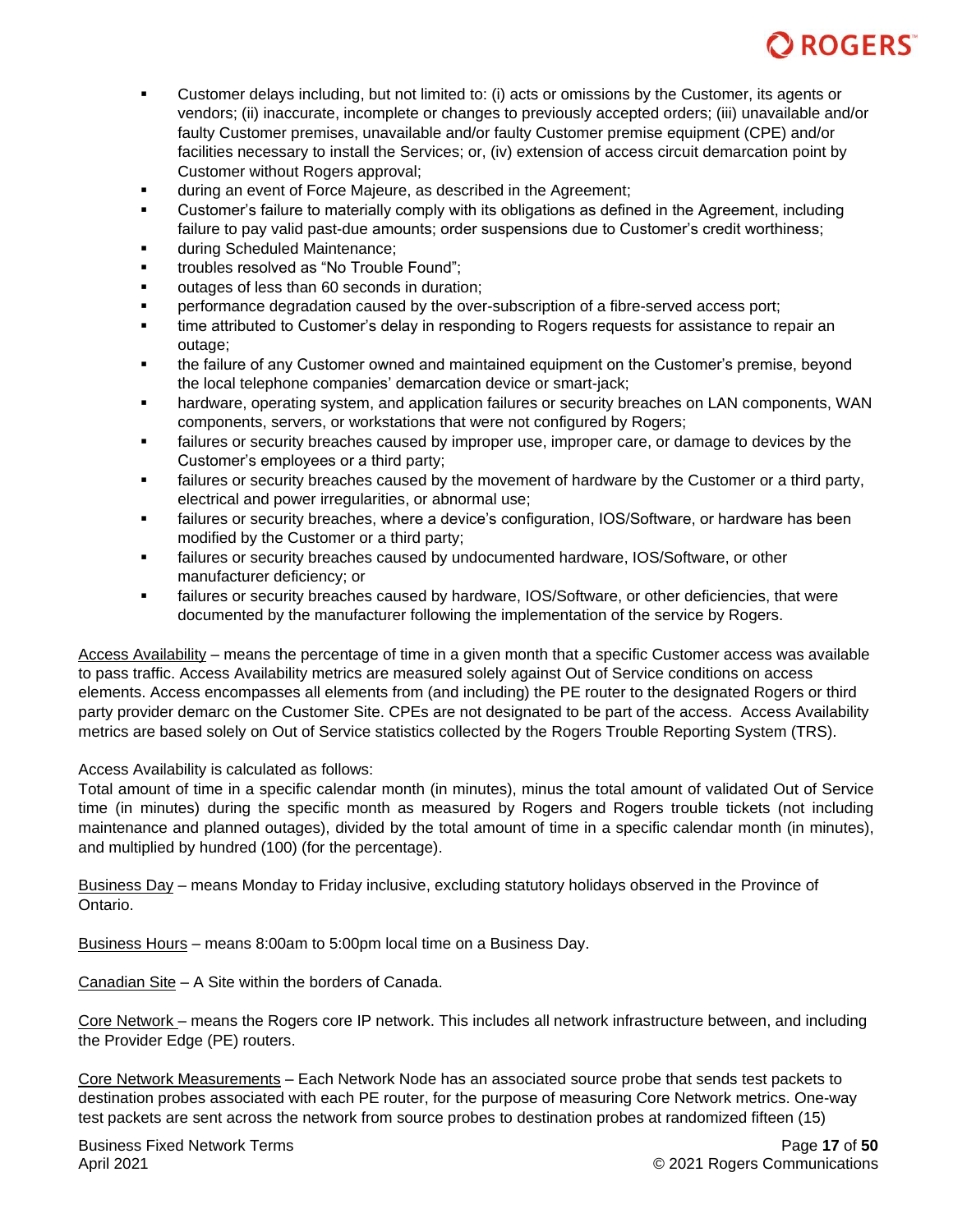minute intervals (i.e., a total of four (4) measurements per hour, per source-destination probe pair). Network delay, packet loss, and jitter metrics are derived from the accumulated test packets sent during a specific calendar month.

CPE – means Customer Premise Equipment. CPEs are routers or switches deployed at the Customer Site to provide connectivity to Rogers Dedicated Internet. CPEs represent the edge of the Customer Site's local area network and are not part of the Rogers Dedicated Internet local access or network.

International Site – A Site outside of the borders of Canada.

Mean Time to Repair (MTTR) – means the average length of time it took to repair a particular Customer access during a specific month. MTTR metrics are measured solely against Out of Service conditions on access elements. Access encompasses all elements from (and including) the PE router to the designated Telco demarc on the Customer Site. CPEs are not designated to be part of the access. MTTR metrics are based solely on Out of Service statistics collected by the Rogers Trouble Reporting System (TRS).

### MTTR is calculated as follows:

Total amount of validated Out of Service time (in minutes) during a specific calendar month as measured by Rogers and Rogers trouble tickets (not including maintenance and planned outages), divided by the total number of outage incidents on a particular Customer access during a specific calendar month, and divided by sixty (60) (for hours).

Network Availability – means the percentage of time during a specific calendar month, that the Core Rogers Network was available to pass traffic. Network Availability is based on ticket information from the Rogers Trouble Reporting System:

Rogers continuously monitors each Network Node for availability. If an Out of Service condition is detected on a specific Network Node, the Core Network will be deemed to be unavailable for the length of the outage. Network Availability is calculated as the total number of minutes that the Core Network was unavailable during a specific month, divided by the total number of minutes in the specific month, multiplied by hundred (100) (for the percentage).

Network Node – means the primary nodes on the Core IP Network with dual redundant P routers.

No Trouble Found – means Rogers Customer reports a problem that cannot be duplicated by Rogers, after reasonable efforts to do so. For example, a Customer reports an Out of Service condition, but Rogers sees its service up and active with no evidence of a recent outage.

Out of Service - When a specific Customer access is unable to transmit or receive data, an "Out of Service" condition will be recorded for the specific Customer access in the Rogers Trouble Reporting System. Out of Service conditions can either be declared automatically by the Rogers Managed Network Service monitoring system, or manually by a Rogers technician. If a Customer does not subscribe to Rogers Managed Network Service monitoring, the Customer will assume responsibility for notifying Rogers of any outages. Following Customer notification, a Rogers technician will validate the outage and will manually declare an Out of Service condition in the Rogers Trouble Reporting System.

Scheduled Maintenance. Scheduled Maintenance means any maintenance activities performed on the Rogers network to which Customer's facilities are connected provided that Customer shall be given at least ten (10) days' advance notice of such maintenance activities. Such activities are typically performed during the standard maintenance window on Mondays to Fridays, 00:01 and 6:00 am local time.

Site - means a geographic location where one or more of the Customer's Services is delivered.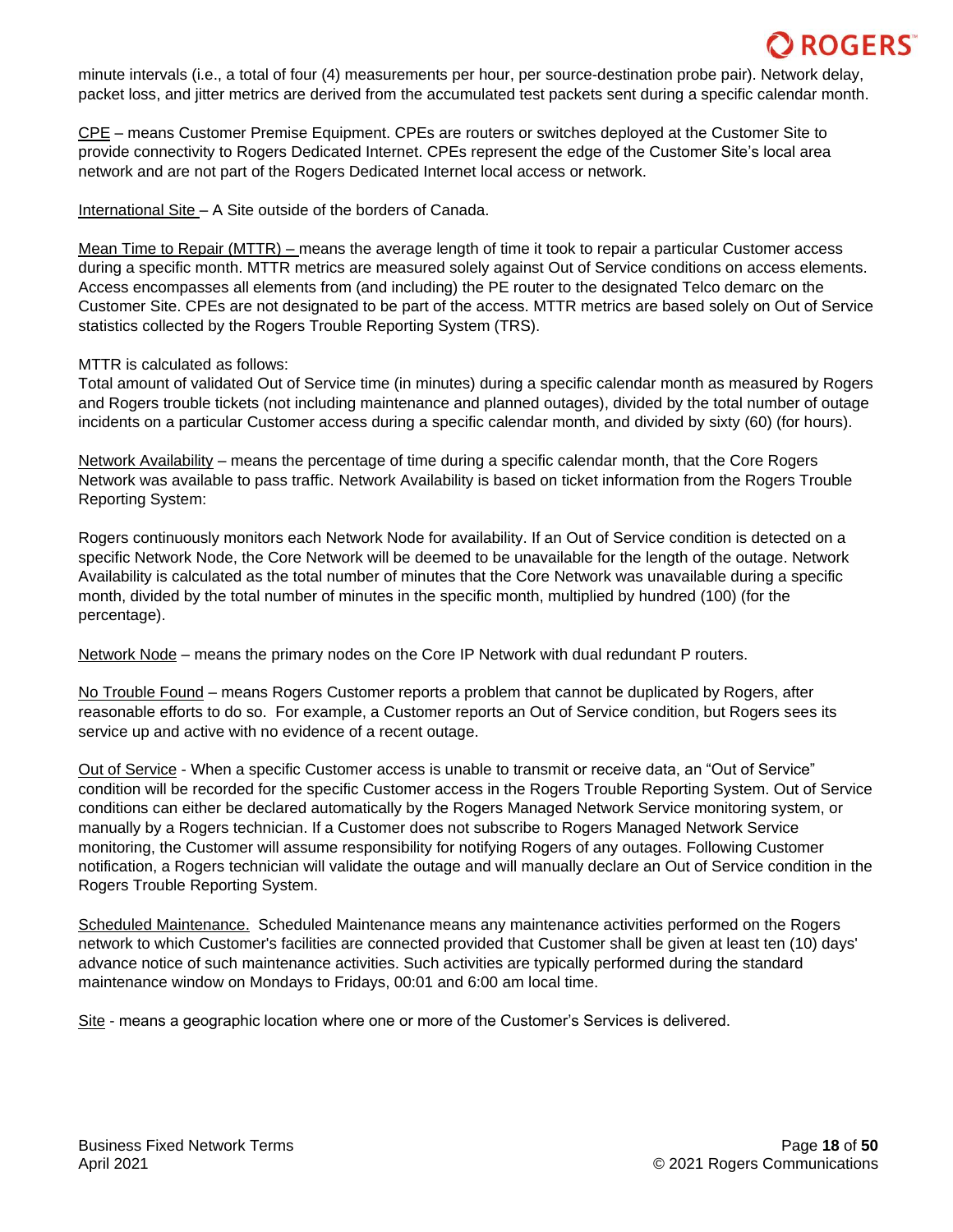

# <span id="page-18-0"></span>**Managed Firewall Services**

The following terms pertain specifically to Managed Firewall Services supplied by Rogers to you.

- **1. Definitions. The following definitions are used in these terms. Capitalized terms used but not defined herein shall have the meanings ascribed to them in the Agreement.**
- **1.1 Business Day** means Monday to Friday inclusive, excluding statutory holidays observed in the Province of Ontario.
- **1.2 CE** means your (Customer) Equipment as defined in the Agreement.
- **1.3 Change Management Process**  means the change management process established in Subsection 4.7 hereof.
- **1.4 IP** means Internet Protocol.
- **1.5 IT** means Information Technology.
- **1.6 MFS** means Managed Firewall Services.
- **1.7 MTTR**  means Mean Time to Repair.
- **1.8 Out of Service.** When your specific access is unable to transmit or receive data, an "Out of Service" condition will be recorded for your specific access in the Rogers Trouble Reporting System. Out of Service conditions can either be declared automatically by the Rogers Managed Network Service monitoring system, or manually by a Rogers' technician.
- **1.9 UTM** means Unified Threat Management.
- **2. Product Description.** This Product description pertains specifically to MFS supplied by Rogers to you. Managed Firewall is a turn-key firewall solution in conjunction with Rogers Internet Services with 24x7 firewall monitoring, including availability, concurrent connections, memory usage, device health, and SNMP MIBII variables.

There are two (2) MFS packages available:

### **2.1 MFS Full Management - Managed Firewall** (includes Change Management Process):

Allows you to fully outsource the day-to-day management of its Rogers Internet Services to Rogers. Rogers' MFS Full Management – Managed Firewall package combines monitoring and alerting, robust reporting, secure asset management features along with full Fault Management and a managed firewall.

**2.2 MFS Full Management - Managed Firewall Plus UTM** (includes Change Management Process):

Allows you to fully outsource the day-to-day management of its Rogers Internet Services to Rogers. Rogers' MFS Full Management – Managed Firewall Plus UTM package combines monitoring and alerting, robust reporting, secure asset management features along with full Fault Management and a managed firewall with additional UTM features (Web Filtering, Malware, Intrusion Prevention and Application Control).

### **3. Deployment**

Hardware Deployment Services details all the activities which facilitate the deployment and management of the MFS.

### **3.1 CE Firewall Design, Configuration, and Implementation**

- **3.1.1** Rogers will design the CE firewall configuration. The CE firewall design will be consistent with the overall network design and may include some or all of the following elements:
	- Hardware staging including necessary parts and modules.
	- OS/Software version updates to align with Rogers deployment standards.
	- Network access, routing, and IP addressing schemes (You are responsible for providing Rogers with current network topology as required for deployment and integration purposes).
	- Firewall parameters and policies.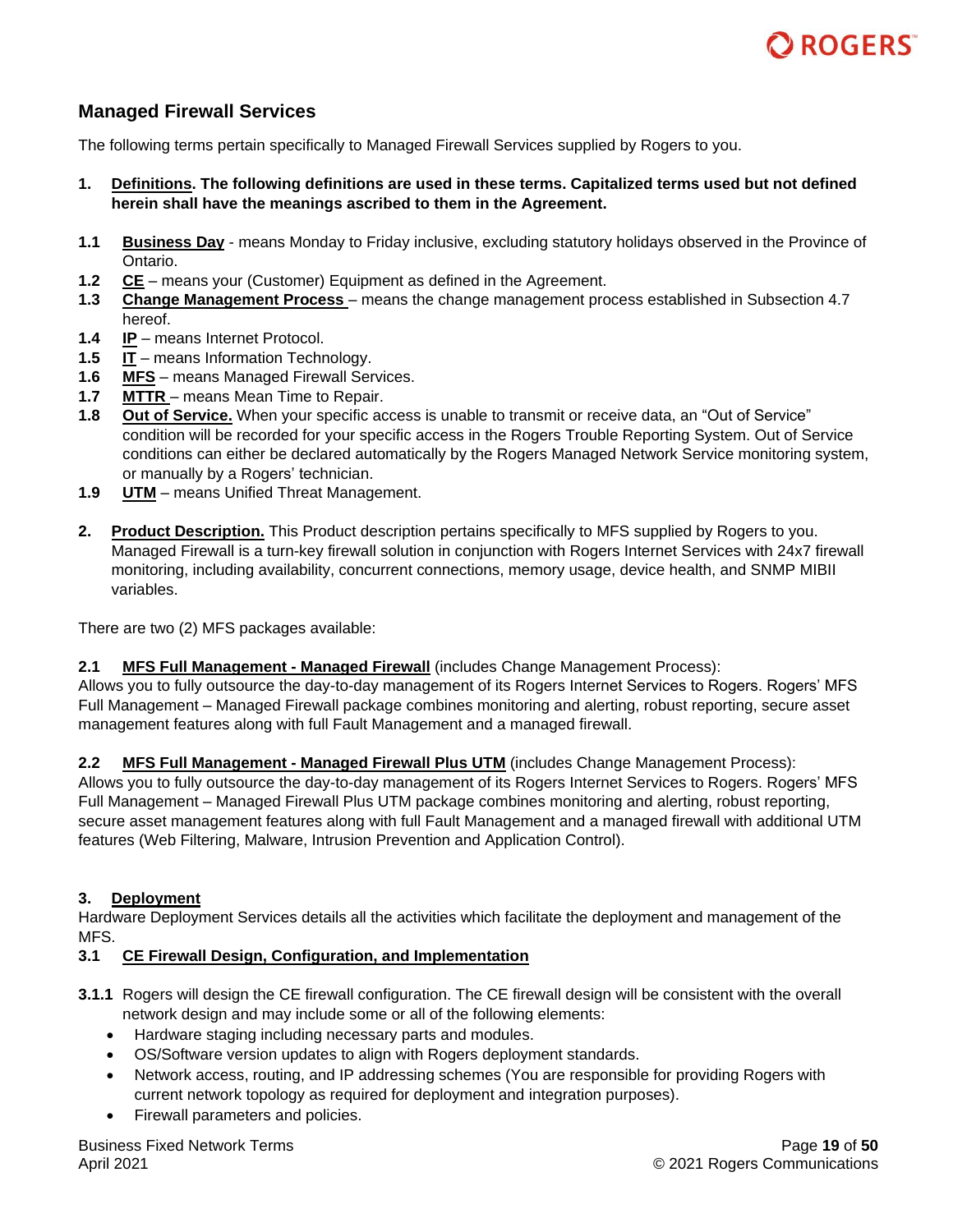

- Set-up of CE firewalls on the Rogers IP Portal.
- Set-Up of CE firewall Maintenance Window notification (You are responsible for providing Rogers with a valid distribution email address).
- For UTM solutions:
	- $\circ$  Rogers will set-up MFS Report distribution (Your are responsible for providing Rogers with a valid distribution email address).
	- $\circ$  Rogers will apply the Web Filtering, Malware, Intrusion Prevention and Application Control profiles based on Rogers' defined branch and data center deployment standards.
	- o Upon your request, Rogers will set-up on-going alerting for blocking events based on Rogers' deployment standards (You are responsible for providing Rogers with a valid distribution email address).
- **3.1.2** Rogers will ship the pre-configured CE firewall to your Site, and remotely turn-up the CE firewall as part of the scheduled implementation.
	- Lead times for implementation at a particular Site are dependent on Site location, Hardware availability, and access type.
	- Certain pieces of Hardware may be subject to manufacturing limitations or supply shortages. Where there are unforeseen limitations or shortages on Hardware supplied by Rogers, and where it is financially viable, Rogers will make reasonable efforts to source the Hardware from alternative suppliers. Rogers will notify you of changes.
	- Project change requests must be approved by Rogers and you and will be documented. All change requests must be submitted in writing to the Rogers sales team.
	- Deployment testing during turn-up (You are responsible for connectivity and performance testing).

### **4. Deliverables**

The features of the MFS Rogers' Full Management feature package are as follows:

### **4.1 Monitoring and Notification**

- **4.1.1** Rogers will monitor a designated CE firewall to detect Out of Service conditions.
	- The designated CE firewall will be polled at one (1) minute intervals. If the designated CE firewall fails to respond, the CE firewall will be polled again in one (1) minute. For fibre accesses if the CE firewall does not respond to the fifth  $(5<sup>th</sup>)$  poll, an Out of Service condition will be declared.
	- For non-fibre accesses, an Out of Service condition will be declared after twenty-five (25) missed polls.
- **4.1.2** Rogers commits to notify you via email within fifteen (15) minutes of the initial detection of an Out of Service condition. This commitment is contingent upon you maintaining up-to-date contact information with its Rogers account team.
- **4.1.3** If Rogers fails to send you a notification to your current provided email address within fifteen (15) minutes of the initial detection of an Out of Service condition, you will be entitled to a Service Credit.

## **4.2 Fault Management**

Rogers will provide comprehensive Fault Management Services. These include:

- **4.2.1** Problem isolation, identification, and resolution on either primary or back up service.
- **4.2.2** Repair and restoral of Services supplied by Rogers.
- **4.2.3** Centralized coordination and management of service repairs, including dispatch of on-site technicians (as procured), trouble-ticket tracking, proactive notification and status reporting.
- **4.2.4** Centralized coordination and management of hardware repairs (only available to you if you have purchased Hardware maintenance through Rogers and has a valid Hardware vendor maintenance contracts). Restoral timelines are dependent on the Hardware vendor maintenance coverage and contract terms.
- **4.2.5** Restoration of CE firewall configuration following Network, access, and/or Hardware repairs. To ensure the integrity of the CE firewall configuration for restoration purposes, Rogers will assume responsibility for the configuration of the your CE firewall. Fault Management of your CE firewall is contingent upon the following conditions:
	- Rogers must configure and approve the configuration of the CE firewall.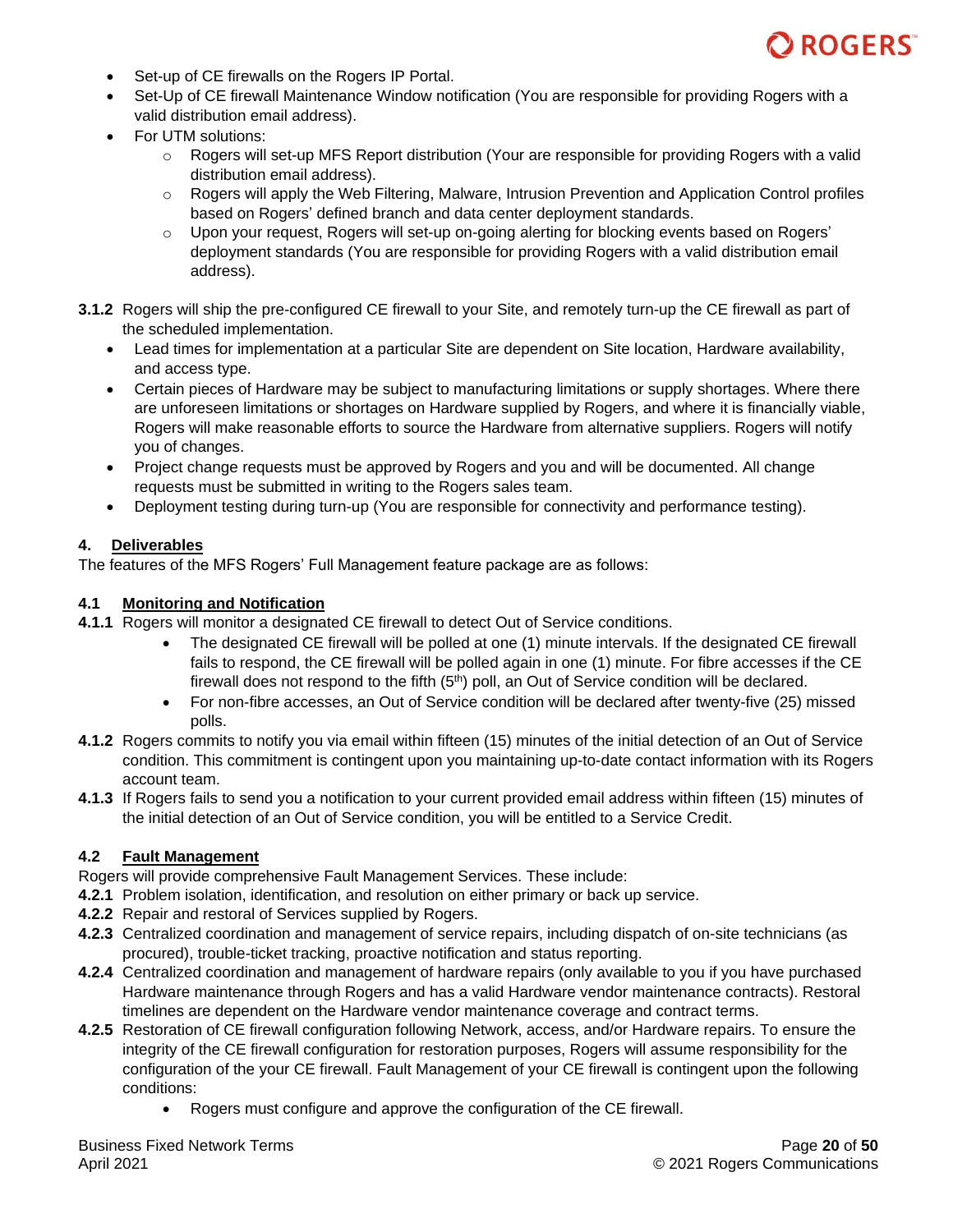

• Rogers will password-protect all CE firewall configurations. Only Rogers will have access to the CE firewall to implement configuration changes.

Rogers shall have the right to unilaterally suspend or cancel Fault Management on managed CE firewalls where the managed CE firewall experiences outages or requires maintenance due to any of the following situations, which you refuse to correct:

- i. Documented IOS/Software bugs, defects, or vulnerabilities;
- ii. Damaged or faulty Hardware, or;
- iii. Your other systems, equipment, or applications.

# **4.3 OS/Software Patches**

Where Hardware Maintenance Service was purchased through Rogers, Rogers will proactively manage and coordinate the repair of malfunctioning Hardware. This may include the dispatch of on-site technicians, as procured, and where included in the Hardware vendor maintenance contract.

- **4.3.1** MTTRs for Hardware that require technician dispatch are subject to geographical restrictions and the terms and conditions of the Hardware vendor maintenance contract.
- **4.3.2** You will be responsible for providing building access and device access to on-site technicians for Hardware repairs.
- **4.3.3** You may be asked by Rogers to provide basic technical information prior to the release of any on-site technicians. Basic technical information may include visual inspections of CE devices to ascertain light indicator status, physical cable connectivity, switch positions, and power availability.
- **4.3.4** Where supported by the CE firewall device, device configurations are captured automatically daily. Rogers will restore the latest configuration on the CE firewall device in an Out of Service situation, as required.
	- Where you have not purchased Hardware Maintenance Service for the CE firewall from Rogers, you will be responsible for managing and coordinating the repair of Hardware. Restoration of the CE firewall will be subject to review and, where restoral from saved configurations cannot be utilized, the CE firewall configuration and restoration will be considered billable and subject to Change Management Process.

# **4.4 Hardware Maintenance/Configuration Restoration**

- **4.4.1** Where a valid vendor warranty contract was purchased through Rogers, automated OS/Software firewall patches are included via the Maintenance Windows. OS/Software firewall patches are subject to Rogers' best practice and standards.
	- Rogers will inform you of the Maintenance Window at a minimum of two (2) weeks prior via your distribution email address. It is your responsibility to ensure the distribution email address is accurate and to inform Rogers of any changes to the distribution email address.
	- It is your responsibility to perform testing upon completion of OS/Software firewall patches and inform Rogers of any network performance issues within one (1) week of completion of the firewall patch.
	- Any of your OS/Software firewall patch requests outside of the Maintenance Window(s) can be performed on a billable basis under Change Management Process.

# **4.5 Rogers IP Portal**

You will have access to a network management portal referred to in these terms as the Rogers "**IP Portal**". This will provide you visibility into its MFS and allow to run reports.

Highlights include:

- i. Powerful self-service tool, providing visibility into your network health.
- ii. You can run critical real-time reports; view a live network map, set admin rights, etc.
- iii. Secure environment.

Upon turn-up of Rogers MFS services, You will be emailed its IP Portal credentials and login details via a welcome email (You are responsible for providing a valid email address).

# **4.6 UTM Services** (where applicable)

Managed Firewall Plus UTM service, the following is included in the service: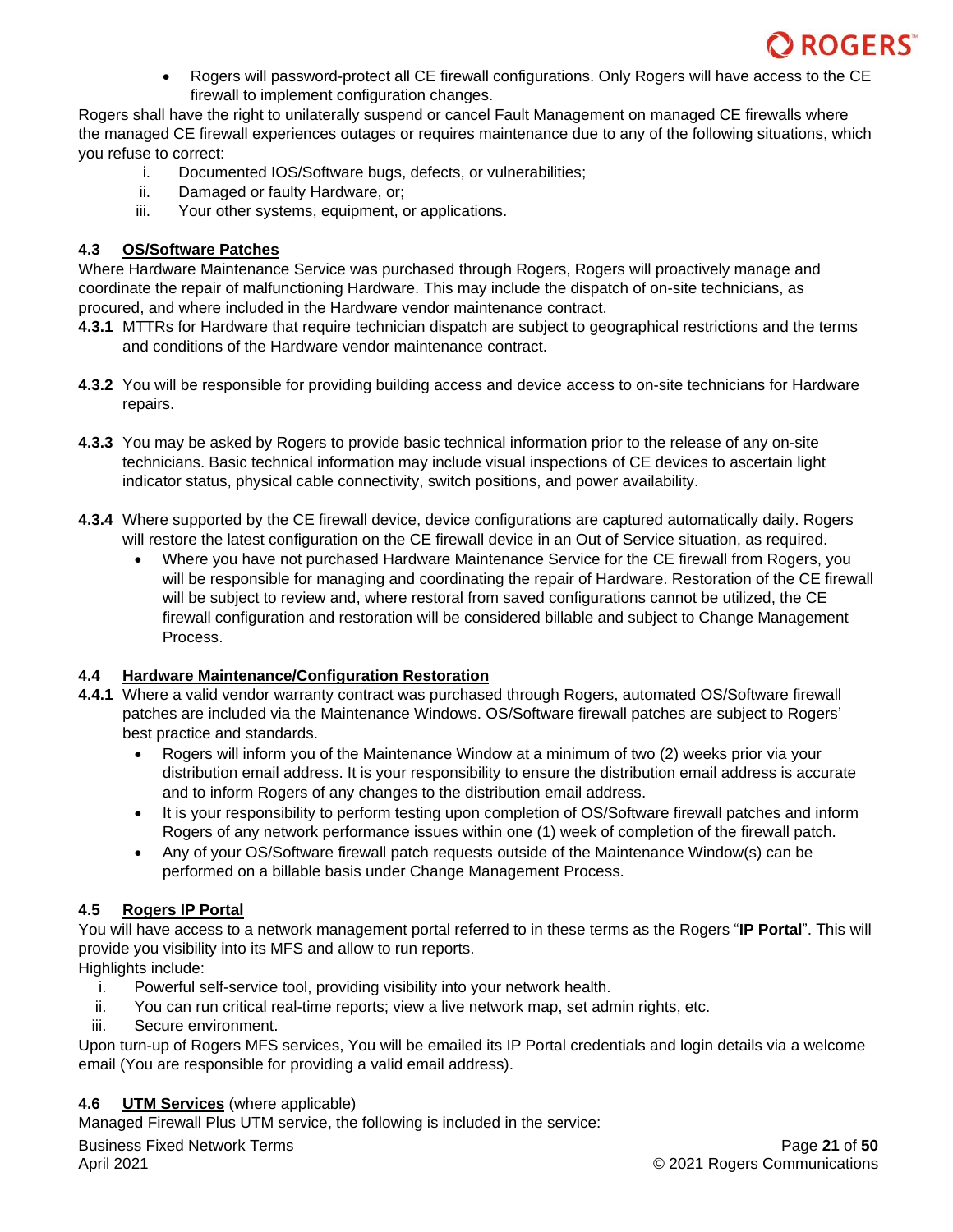- **4.6.1** A monthly MFS report will be emailed to your IT management. MFS reporting data will be retained for ninety (90) days. You are responsible for maintaining the IT management distribution email address and for informing Rogers if there has been any change to the distribution email address.
	- Any investigation, analysis, and/or forensics of risk, utilization and performance of users, systems, applications and/or your managed infrastructure, based on the MFS report, is the responsibility of your IT management. Any gaps, recommendations and/or remediation to users, systems, applications and/or your managed infrastructure is the responsibility of your IT management.
- **4.6.2** Automated cloud-based signature updates & vulnerability definitions for vendor UTM databases.
- **4.6.3** Web filtering whitelist changes are included and are subject to Change Management Process. Malware, Intrusion Prevention & Application Control policies are pre-defined by Rogers' best practices and standards and cannot be modified.
- **4.6.4** Review of UTM blocking alert based on your request. Rogers will utilize the CE firewall to review the request. If it is determined that remediation of the firewall is required based on the review, changes are included and are subject to Change Management Process. Review using your non-managed network devices are not included and not available.
- **4.6.5** Changes to the existing UTM alerting settings are included and are subject to Change Management Process.

# **4.7 Change Management Process**

The Change Management Process provides change control and management of CE firewall configuration changes, as requested by you. With Change Management Process, Rogers will acknowledge your change request within one (1) business day, at which time Rogers and you will schedule a review of the change request. During the review, a maintenance window will be scheduled for the applicable configuration change (the "**Maintenance Window**").

The Change Management Process provides unlimited single changes (subject to Rogers' reasonable requirements) for certain types of changes as itemized in the Table 1 below. For change requests that are deemed billable, a onetime billable change request service fee may apply. You will be informed at the time of request if the change is billable and its Rogers sales representative will provide you with a quotation in order to proceed with the work.

Change Management Process includes the following:

- **4.7.1** All moves/adds/changes/deletes ("**MACD**") will be scheduled for an agreed-upon date and time with you.
- **4.7.2** You must submit an email to the Rogers support team and copy its Rogers sales representative for all move/add/change/delete requests.
- **4.7.3** All MACD requests will be acknowledged and you will be contacted by Rogers within one (1) Business Day to review and schedule a Maintenance Window to perform the change.
- **4.7.4** All emergency changes will be deemed billable.
	- If an emergency change is required, You must call in to Rogers within fifteen (15) minutes of submitting the written the request to validate the MACD requirements.
	- Scheduled and completed within twenty-four (24) hours upon Your request.
	- Applicable to MACD's on a per incident basis at the current rate structure.
- **4.7.5** For change requests not identified in the below table, You will be advised at time of request of the change request timeframe completion requirements and applicable rate structure.
- **4.7.6** You will be responsible for any charges associated with required on-site technicians to implement moves/adds/changes.
- **4.7.7** You are responsible for testing network and/or application functionality within 48 (forty-eight) hours of completion of MACD by Rogers. If additional changes are required after this period, such changes will be subject to the Change Management Process. The following Table 1 provides examples of change requests.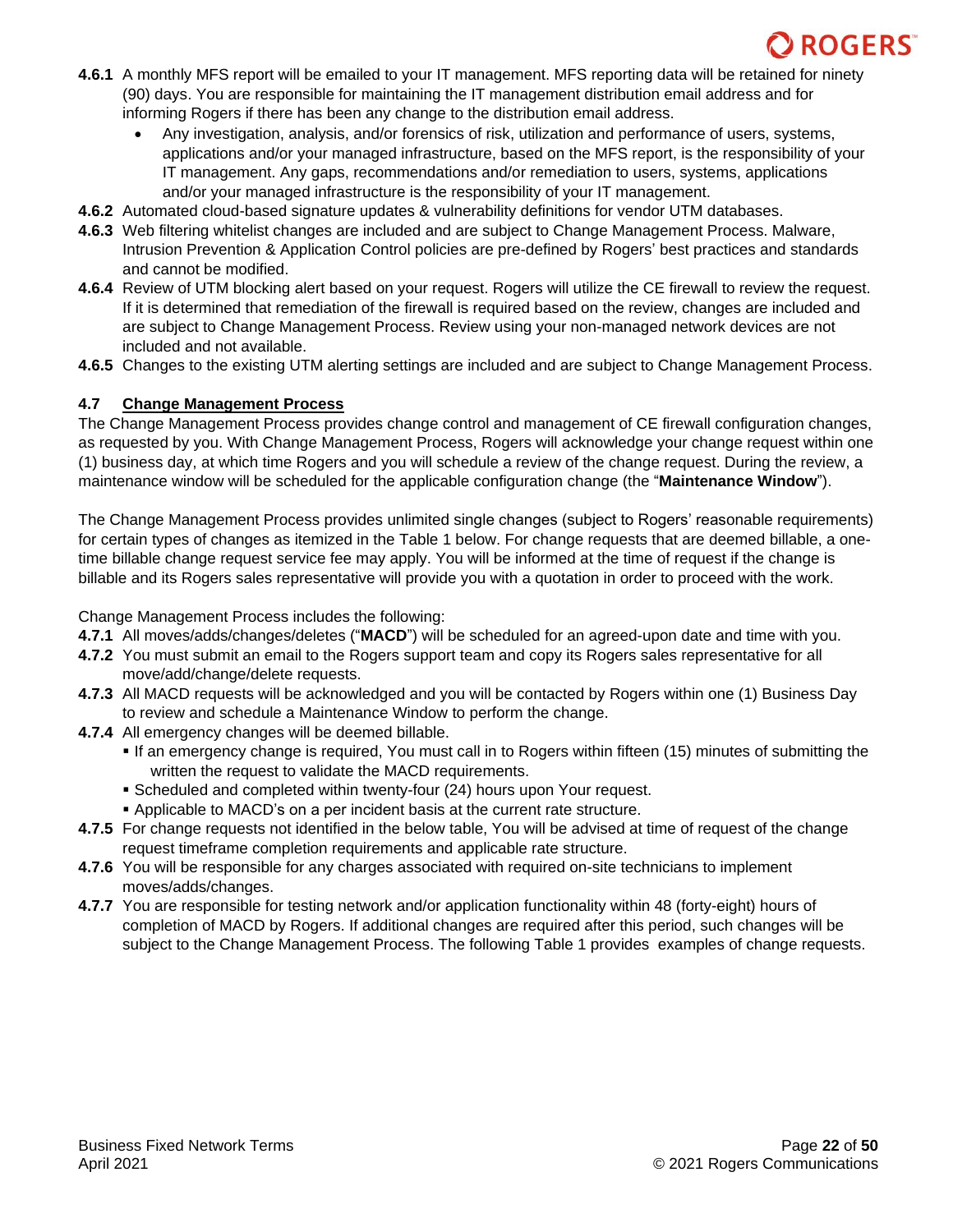

|                                                                                                                                                                                        |                           | <b>RESPONSIBILITY OF:</b> |                                  |
|----------------------------------------------------------------------------------------------------------------------------------------------------------------------------------------|---------------------------|---------------------------|----------------------------------|
| <b>EXAMPLES OF CHANGE REQUESTS</b>                                                                                                                                                     | <b>Rogers</b>             | <b>Client</b>             | <b>INCLUDED</b><br><b>CHANGE</b> |
| <b>Standard change request</b>                                                                                                                                                         |                           |                           |                                  |
| Addition/deletion of IP address(es) for inbound access from the<br>Internet                                                                                                            | X                         |                           | Included                         |
| Addition/deletion of IP address(es) to access list(s)                                                                                                                                  | $\sf X$                   |                           | Included                         |
| Opening/closing port(s)                                                                                                                                                                | $\sf X$                   |                           | Included                         |
| DHCP scope changes                                                                                                                                                                     | $\times$                  |                           | Included                         |
| Static routing changes                                                                                                                                                                 | X                         |                           | Included                         |
| Speed and/or duplex changes                                                                                                                                                            | $\times$                  |                           | Included                         |
| Wireless profile & SSID changes in existing controller based<br>networks                                                                                                               | Χ                         |                           | Included                         |
| Configure new user/group on Client LDAP system                                                                                                                                         |                           | X                         | <b>Client Responsibility</b>     |
| Security analytics, investigation and risk assessment of real-time<br>including threat event & timeline troubleshooting, analysis and<br>remediation based on Cloud Security Reporting |                           | X                         | <b>Client Responsibility</b>     |
| <b>Billable change request</b>                                                                                                                                                         |                           |                           |                                  |
| Remote Site re-location (Client is responsible for moving the<br>Hardware)                                                                                                             | X                         | Χ                         | <b>Billable</b>                  |
| Addition of new full tunnel or new half tunnel build                                                                                                                                   | $\sf X$                   |                           | <b>Billable</b>                  |
| Head Office and/or Remote Site re-location (Client is responsible<br>for moving the Hardware)                                                                                          | X                         | X                         | <b>Billable</b>                  |
| Internal/external IP addressing scheme changes and/or subnet<br>expansion                                                                                                              | X                         |                           | <b>Billable</b>                  |
| Addition of new and/or modification of existing routing protocols                                                                                                                      | $\sf X$                   |                           | <b>Billable</b>                  |
| New authentication integration (i.e. LDAP, RADIUS, 2-factor)                                                                                                                           | $\boldsymbol{\mathsf{X}}$ |                           | <b>Billable</b>                  |
| IPv6 enablement                                                                                                                                                                        | $\times$                  |                           | <b>Billable</b>                  |
| Client request to perform OS upgrade in order to take advantage of<br>new available feature set(s)                                                                                     | X                         |                           | <b>Billable</b>                  |
| Addition of a new Site, Product or Service(s)                                                                                                                                          | X                         |                           | <b>Billable</b>                  |

### **5. Product Terms and Conditions**

### **5.1 Termination Fees.**

If you terminate the Services for any reason other than for Cause as permitted under the Agreement, or if Rogers terminates the Services for Cause as permitted under the Agreement, you shall pay to Rogers, as liquidated damages and not as a penalty, an amount which is equal to the sum of:

- (a) fifty percent (50%) of the average monthly charges for the terminated Service(s) (as determined over the previous three months) multiplied by the number of months remaining in the Initial Service Term from the effective date of termination;
- (b) any cost which Rogers must continue to pay to third parties for the remainder of the applicable Initial Service Term as a result of the early termination of the applicable Services that exceeds the amount set out in (a) above, and
- (c) a lump sum representing the amortized remainder of any waived or discounted installation or one-time charges associated with the terminated Service(s) in consideration of your commitment to the Initial Service Term for such Services.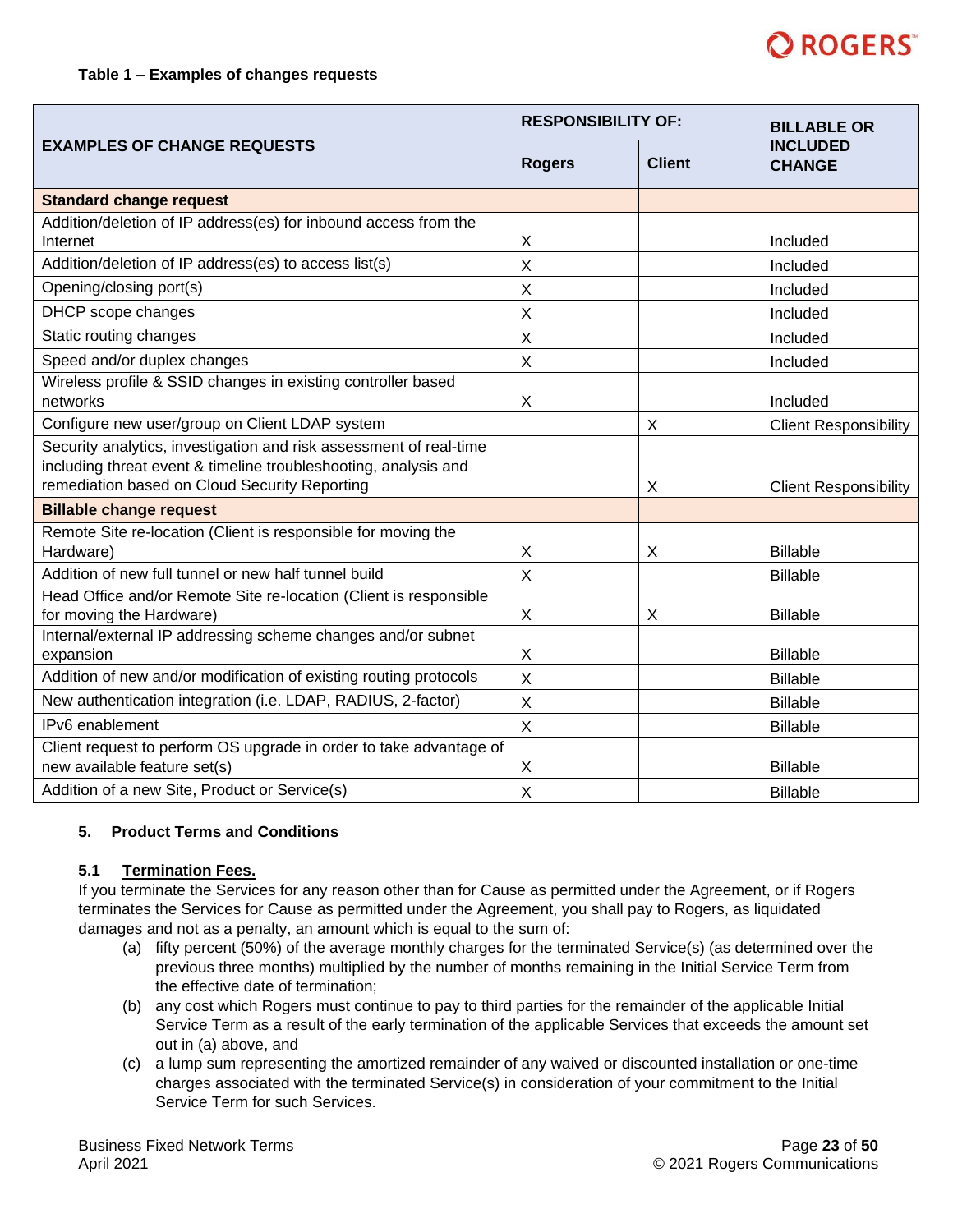Where you terminate the Services prior to the expiration of the applicable Initial Service Term, you must either return all Rogers Equipment associated with the Services to Rogers, or pay Rogers for the fair market value of such Rogers Equipment.

Such termination liability shall be payable on the effective date of any and all terminations.

## **5.2 Rates and Charges.**

- **5.2.1** Customer is responsible and agrees to pay for all Fees for MFS, including the monthly recurring charges set out in any applicable Agreement, professional service charges set out in a Statement of Work and all other charges incurred in the use of the Services, regardless of who used the Services. Customer is solely responsible in the event of charges arising from fraudulent and/or unauthorized use of Customer Equipment, Rogers' Equipment or Services by a third party.
- **5.2.2** The monthly recurring charges set out in the Agreement represent minimum charges. Customer is responsible for all charges for excess usage beyond the minimum monthly recurring charges as set out in the Agreement. Unless otherwise specified, there are no limits or restrictions on usage.
- **5.2.3** Professional Services offered by Rogers to complete specific Customer requested work are subject to additional charges and require Customer approval of a Statement of Work. Applicable charges include, but are not limited to, travel costs, living and miscellaneous expenses. Customer will also be responsible for all costs associated with the purchase, lease and, or subscription of any Software, Hardware or related equipment required to fulfill the Statement of Work.

### **5.3 Ownership of Facilities.**

**5.3.1** The Customer will in no case be permitted to access the physical space or the surrounding facility from which the MFS are performed. You will not acquire any interest in, nor file any liens upon the Rogers Equipment, or any portion of the data center as a result of the provision by Rogers of the MFS or their termination for any reason pursuant to the Agreement.

### **5.4 Security Access and Fraud.**

- **5.4.1** Rogers shall limit access to Managed Firewall Services and take reasonable security efforts to prevent unauthorized access to the Managed Firewall platform. You are solely responsible for End User access security or network access security with respect to your data.
- **5.4.2** Rogers shall use best practices to reasonably assist in network security breach detection or identification. Rogers provides absolutely no guarantees in relation to its efforts to identify security breaches and is not liable for any security breach that occurs despite its efforts. Rogers' access control management policies ensure that Managed Firewall Services will utilize controls and logging in the IP Portal. Upon implementation of the order, you will identify all user management rules for the account. This will include identifying which individuals have access to account administrative, security, technical and billing rights. Changes to the access controls require the provision of your designated secure username and password. Credentials designated by you must utilize strong security traits (e.g. upper- and lower-case values, numeric and nonnumeric values). You are responsible for credentials and must keep credentials secure and confidential.
- **5.4.3** Rogers will track all access to your Services through the IP Portal and will ensure that they have all your necessary documented approvals prior to accessing or changing your Services.
- **5.4.4** In the event of any emergency that presents a substantial risk of a service outage, or damage to Rogers Equipment or data belonging to Rogers, a third party, data center facilities, or to any persons or property present therein, Rogers shall take all reasonable measures to respond to the emergency; and only as necessary, Rogers may disable Managed Firewall Services if the emergency requires such action to avoid damage.
- **5.4.5** You agree to co-operate and assist Rogers with any investigation or action taken in relation to Rogers' operations and provisioning of Services, confirmation of Your compliance with the Agreement and, or breach of the Agreement by you.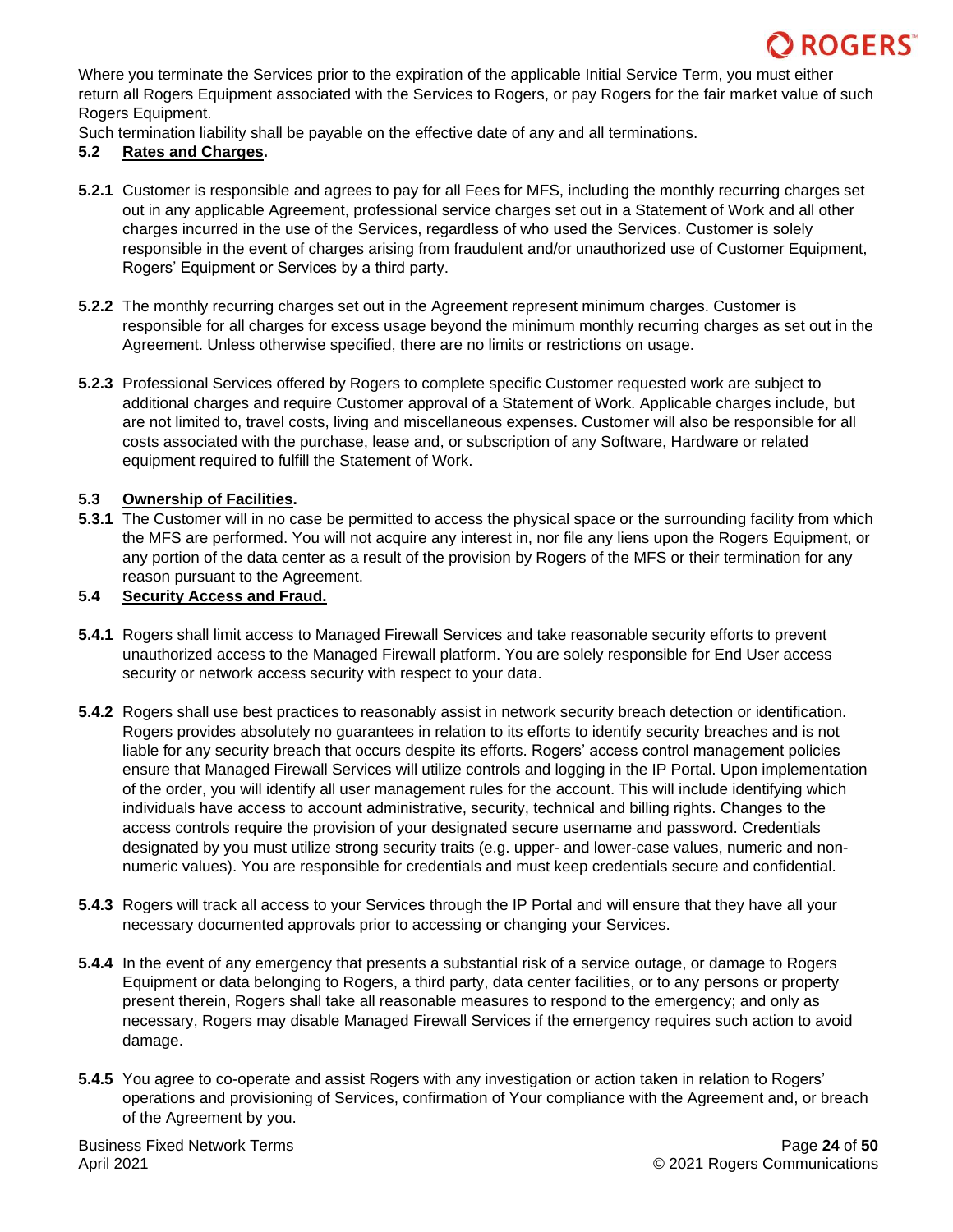# ROGERS<sup>®</sup>

**5.4.6** You are not permitted to run security penetration tests on the Managed Firewall Services without written approval from Rogers and any such actions will be considered improper use under the Agreement. Rogers may, without liability, restrict Managed Firewall Services platform access if you perform invasive platform testing without written approval.

## **5.5 Data Privacy**

Except as otherwise set out in the Agreement regarding Rogers' right to access your information, only your authorized personnel can access your data in a readable form while it is housed on the Managed Firewall platform. Rogers' personnel will perform administrative activities on the Managed Firewall platform. Your data will be retained in Canada, at one of Rogers' secure data center locations.

# **5.6 Encryption**

Even where your data in encrypted, if Rogers is under a legal obligation to disclose your certain information, as described in the Agreement, Rogers is obligated to make the encryption keys available along with such lawfully requested data.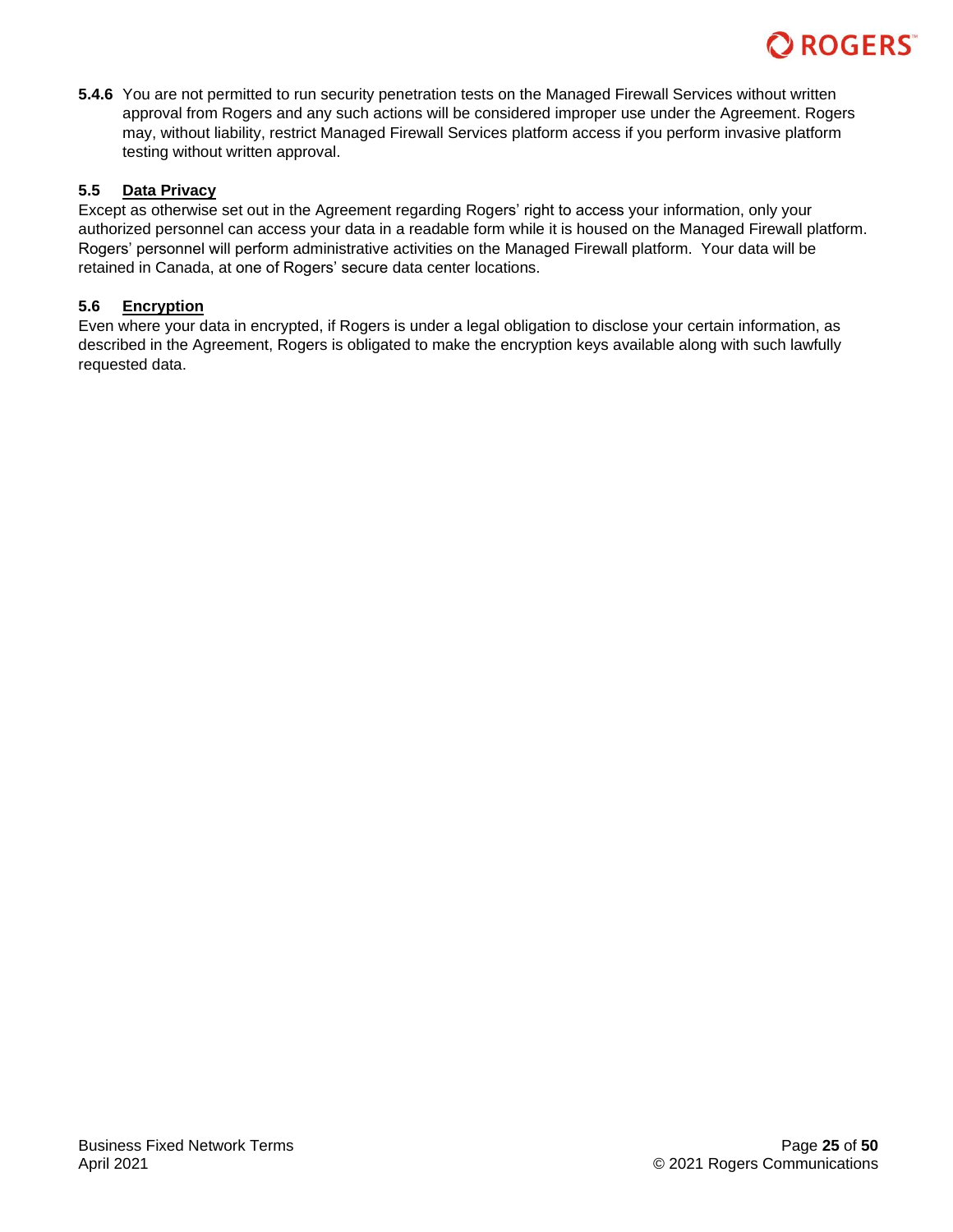# <span id="page-25-0"></span>**SIP Services**

The following terms pertain specifically to SIP Services supplied by Rogers to you.

- **1. Definitions. The following definitions are used in relation to SIP Services. Any capitalized terms not defined below are defined in the Agreement.**
- **1.1 Acceptable Downtime.** In calculating whether or not Rogers has met the commitments in any specific month lack of availability owing to downtime for any of the reasons set out below will not be factored into the SLA calculations:
	- Your delays including, but not limited to: (i) acts or omissions by you, your agents or vendors; (ii) inaccurate, incomplete or changes to previously accepted orders; (iii) unavailability and/or faulty condition of your premises, unavailability and/or faulty condition of CPE and/or facilities necessary to install the Services; or, (iv) extension of access circuit demarcation point by you without Rogers approval;
	- during an event of Force Majeure, as described in the Agreement;
	- Your failure to materially comply with its obligations as defined in the Agreement, including failure to pay valid past-due amounts; order suspensions due to your credit worthiness;
	- during Scheduled Maintenance;
	- troubles resolved as "No Trouble Found";
	- outages of less than 60 seconds in duration;
	- time attributed to your delay in responding to Rogers requests for assistance to repair an outage;
	- the failure of any of your owned and maintained equipment on your premise, beyond the local telephone companies demarcation device or smart-jack;
	- hardware, operating system, and application failures or security breaches on LAN components, WAN components, servers, or workstations that were not configured by Rogers;
	- failures or security breaches caused by improper use, improper care, or damage to devices by your employees or a third party;
	- failures or security breaches caused by the movement of hardware by you or a third party, electrical and power irregularities, or abnormal use;
	- failures or security breaches, where a device's configuration, IOS/Software, or hardware has been modified by you or a third party;
	- failures or security breaches caused by undocumented hardware, IOS/Software, or other manufacturer deficiency; or
	- **.** failures or security breaches caused by hardware, IOS/Software, or other deficiencies, that were documented by the manufacturer following the implementation of the service by Rogers.
- **1.2 Access Availability** means the percentage of time in a given month that a specific access was available to pass traffic. Access Availability metrics are measured solely against Out of Service conditions on access elements. Access encompasses all elements from (and including) the PE router to the designated Rogers or third party provider demarc on your Site. CPEs are not designated to be part of the access. Access Availability metrics are based solely on Out of Service statistics collected by the Rogers Trouble Reporting System.

Access Availability is calculated as follows:

Total amount of time in a specific calendar month (in minutes), minus the total amount of validated Out of Service time (in minutes) during the specific month as measured by Rogers and Rogers trouble tickets (not including maintenance and planned outages), divided by the total amount of time in a specific calendar month (in minutes), and multiplied by hundred (100) (for the percentage).

- **1.3 Business Day** means Monday to Friday inclusive, excluding statutory holidays observed in the Province of Ontario.
- **1.4 Business Hours** means 8:00am to 5:00pm local time on a Business Day.
- **1.5 Core Network** means the Rogers core IP network. This includes all network infrastructure between the Provider Edge (PE) routers.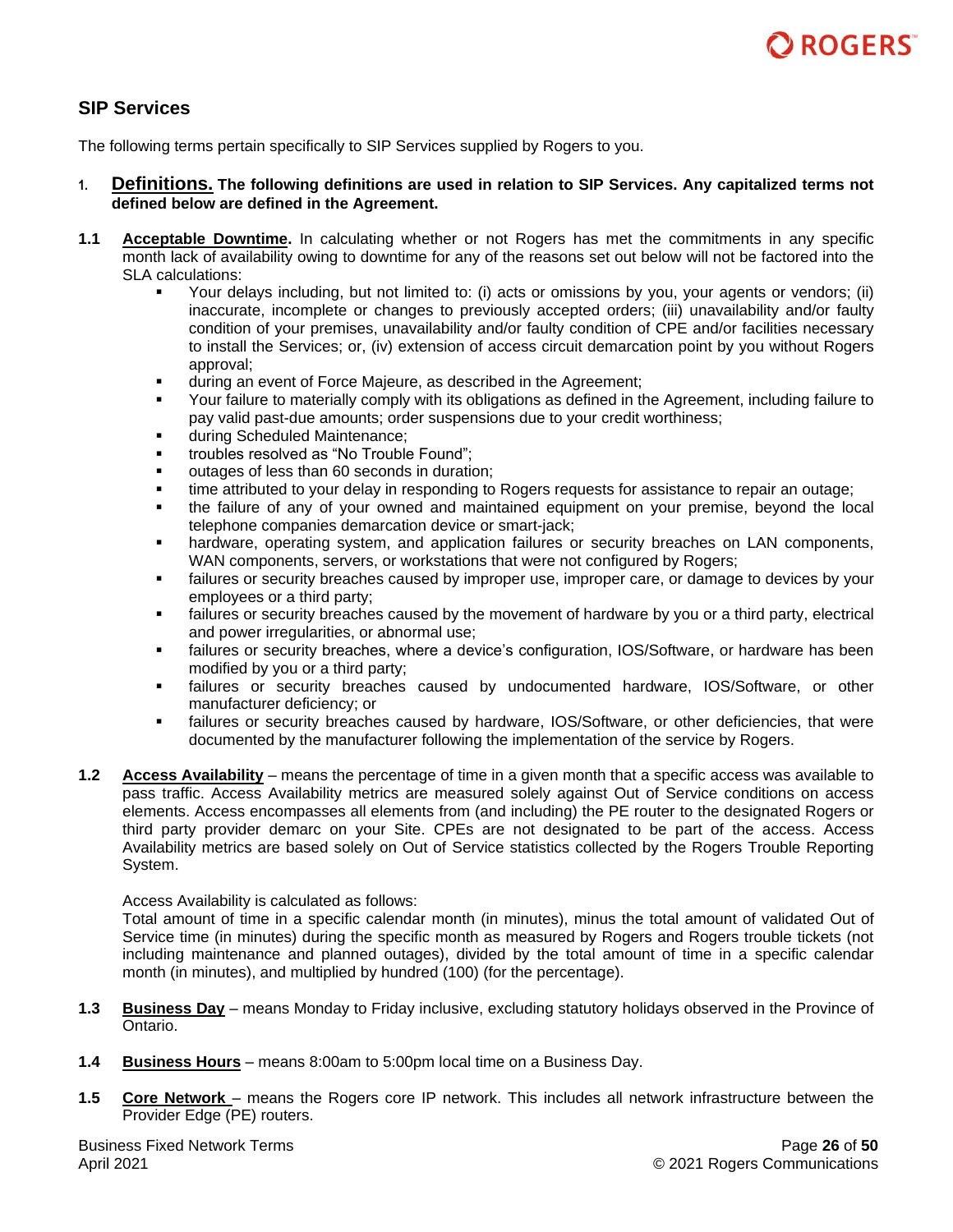

- **1.6 CPE** means Customer Premise Equipment.
- **1.7 Ethernet over Cable or EoC:** Ethernet over Cable is DOCSIS Access which is used for delivering SIP Services.
- **1.8 IP** means Internet Protocol.
- **1.9 Mean Time to Repair or MTTR** means the average length of time it took to repair a particular access during a specific month. MTTR metrics are measured solely against Out of Service conditions on access elements. Access encompasses all elements from (and including) the PE router to the designated Telco demarc on your Site. CPEs are not designated to be part of the access. MTTR metrics are based solely on Out of Service statistics collected by the Rogers Trouble Reporting System.

MTTR is calculated as follows:

Total amount of validated Out of Service time (in minutes) during a specific calendar month as measured by Rogers and Rogers trouble tickets (not including maintenance and planned outages), divided by the total number of outage incidents on a particular access during a specific calendar month, and divided by sixty (60) (for hours).

**1.10 Network Availability** – means the percentage of time during a specific calendar month, that the Core Network was available to pass traffic. Network Availability is based on ticket information from the Rogers Trouble Reporting System:

Rogers continuously monitors each Network Node for availability. If an Out of Service condition is detected on a specific Network Node, the Core Network will be deemed to be unavailable for the length of the outage. Network Availability is calculated as the total number of minutes that the Core Network was unavailable during a specific month, divided by the total number of minutes in the specific month, multiplied by hundred (100) (for the percentage).

- **1.11 Network Node** means the primary nodes on the Core IP Network with dual redundant PE routers.
- **1.12 No Trouble Found** means a situation where you report a problem that cannot be duplicated by Rogers, after reasonable efforts to do so. For example, you report an Out of Service condition, but Rogers sees its service up and active with no evidence of a recent outage.
- **1.13 Out of Service** When a specific access is unable to transmit or receive data, an "Out of Service" condition will be recorded for the specific access in the Rogers Trouble Reporting System. Out of Service conditions can either be declared automatically by the Rogers Managed Network Service monitoring system, or manually by a Rogers' technician. If you do not subscribe to Rogers Managed Network Service monitoring, you will assume responsibility for notifying Rogers of any outages. Following your notification, a Rogers' technician will validate the outage and will manually declare an Out of Service condition in the Rogers Trouble Reporting System.
- **1.14 PBX** means Private Branch Exchange. PBX is a private telephone network used within an enterprise that connects telephone extensions to the PSTN and provides internal communication for a business.
- **1.15 PE router** means Provider Edge router.
- **1.16 POP** means point-of-presence.
- **1.17 PRI** means Primary Rate Interface. PRI is a telecommunications interface standard used for carrying multiple 23 voice and data transmissions between the network and a user.
- **1.18 PSTN** means Public Switched Telephone Network.
- **1.19 Rogers Business Internet or RBI**: Business Cable Internet Services provides high speed access and connection to the Internet utilizing the Rogers cable network, where possible, or other top-tier communications providers in areas not served by the Rogers Network.
- Business Fixed Network Terms April 2021 Page **27** of **50** © 2021 Rogers Communications **1.20 Scheduled Maintenance** - means any maintenance activities performed on the Rogers network to which your facilities are connected provided that you shall be given at least ten (10) days' advance notice of such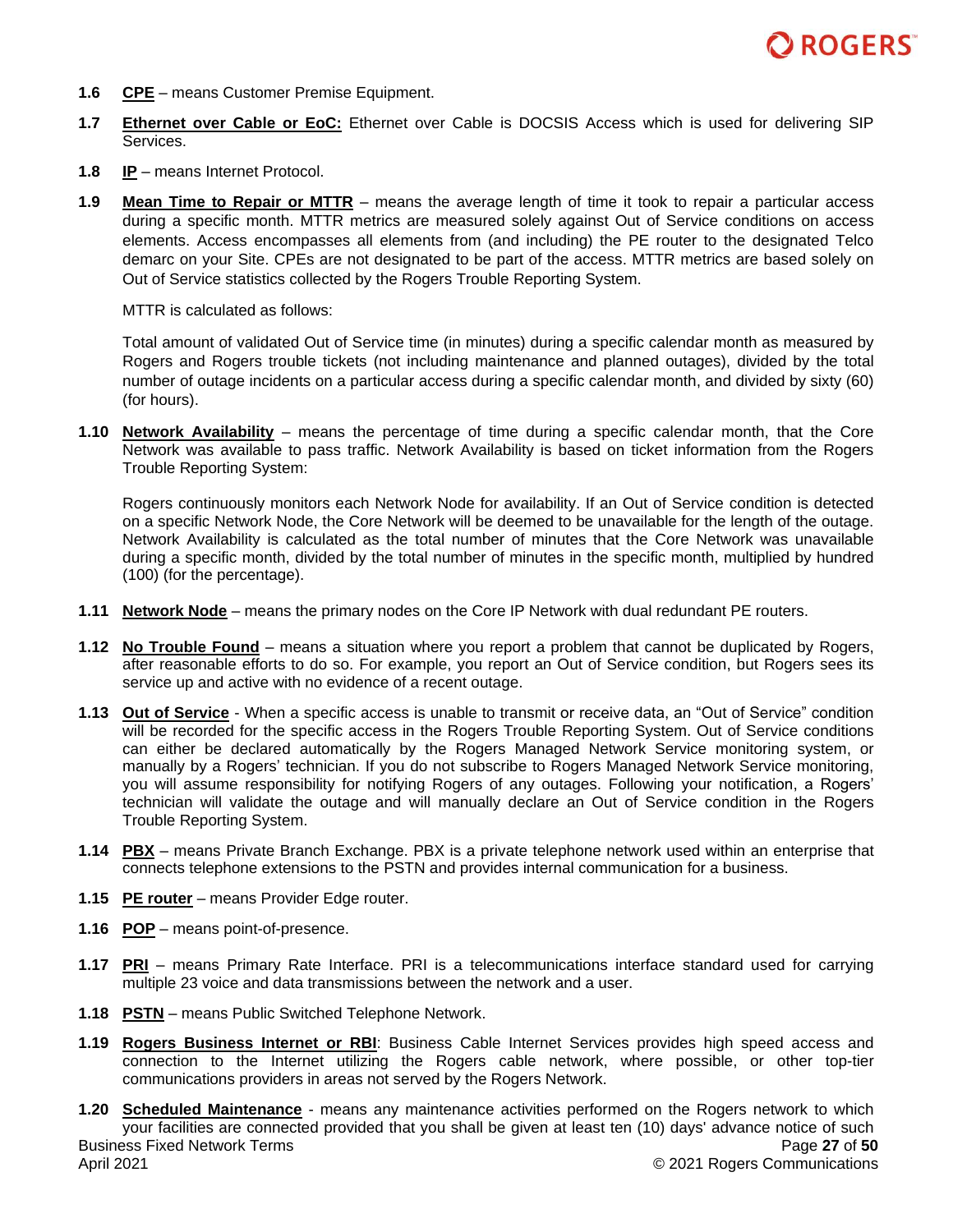

maintenance activities. Such activities are typically performed during the standard maintenance window on Mondays to Fridays, 00:01 am and 6:00 am local time.

- **1.21 SIP** means Session Initiation Protocol. SIP is a signaling protocol used for initiating, maintaining, and terminating real-time sessions that include voice, video and messaging applications.
- **1.22 SIP Trunking**. SIP Trunking enables the end point's PBX to send and receive calls via an IP network. As SIP is applied for the signalling protocol for multiple real-time application, SIP trunk is able to control voice, video and messaging applications.
- **1.23 Site** means a geographic location where one or more of your Services is delivered.
- **1.24 TDM** means Time-Division Multiplexing. TDM is a method of transmitting and receiving signals. This signals transmission method is commonly used in legacy voice products.
- **2. Product Description.** Rogers SIP Services have the following components:
- **2.1 SIP Trunking Services.** SIP Trunking is delivered to one of your Site via a dedicated IP access circuit(s) routed across Rogers' Canada-wide fibre optic or cable network in order to bypass public Internet congestion. They leverage the existing redundancy, diversity and rerouting capabilities of your IP network for enterprise-grade voice clarity and the heightened security. SIP Trunking from Rogers provide enterprisegrade voice quality, flexibility and business continuity. SIP Trunking Services allow you to scale quickly to support call volumes. The amount of IP bandwidth required to support the SIP Services is dependent on the number of SIP Sessions purchased, and an increase in the number of SIP Sessions may require that you purchase additional IP bandwidth. Rogers SIP Trunking services can be delivered on fiber and/or cable access (over EoC or RBI). Where the SIP Services are provided over RBI, the terms and conditions applicable to the RBI portion of the SIP Services are set out in the Rogers Business Internet Schedule.
- **2.2 Microsoft 365 Business Voice with SIP Trunking**: Microsoft 365 Business Voice over Rogers SIP trunking network offers you an enterprise-grade, all in one platform for voice and collaboration needs. Offered as a fully-managed service, this cloud-based solution requires no infrastructure investments. Rogers manages geo-redundant Session Border Controllers ("**SBCs**") on your behalf so that SBCs are not required in their offices or data centres. The Microsoft 365 Business Voice services can work with any Internet connection and there are no specific network access requirements to be able to subscribe to these services. By using Rogers fully managed Microsoft 365 Business Voice with SIP Trunking Services, you can get new Canadian phone numbers or move their existing Canadian phone numbers to Rogers (where available within the Rogers local footprint) and use them in conjunction with the services. You can also use Microsoft Teams applications to make and receive calls. You must have eligible Microsoft 365 subscriptions to subscribe to Microsoft 365 Business Voice with SIP Trunking. The services facilitate the use by individual employees/users of their existing or new Canadian phone numbers for calling purposes. Rogers currently does not issue phone numbers in Canada that can be direct connected with Auto Attendants, Call Queues or Conference Bridges; but you can use Microsoft-supplied telephone numbers that can be connected to these features. You may subscribe to the services on a monthly or annual basis, as set out in your Agreement. Rogers provides no guarantee of Quality of Service related to voice connectivity while using Microsoft 365 Business Voice with SIP Trunking. The quality of the voice connectivity is dependent on your internet bandwidth speeds and performance of the public Internet and/or mobile cellular networks. Microsoft 365 Business Voice with SIP Trunking requires a user to be signed in with their correct username and password on a minimum of one endpoint/device in order to use the services. Rogers recommends that users only remain signed in on an endpoint/device when they are in close proximity to that endpoint/device, and that each user use the security features (passwords, screen time-outs, etc.) of each endpoint/device to protect the confidentiality and privacy of the user's credentials. If a user is signed in on multiple endpoint/devices, an incoming phone call will ring to all endpoint/devices, but can only be received on one endpoint/device. You have the option to self-install and configure the services via Microsoft 365 admin portal or may purchase Professional Services from Rogers, including but not limited to the configuration of your Microsoft 365 Business Voice with SIP Trunking Services, the configuration of your users, and the setup of Auto Attendants and Call Queues. These Professional Services are subject to additional terms and conditions, provided to you at the time of purchase.

The provisions of the following sections of these SIP Services terms do not apply to Microsoft 365 Business Voice with SIP Trunking Services: sections 2.6, 2.11 to 2.14, 3.2(a), 3.5, 3.8 and 4.2.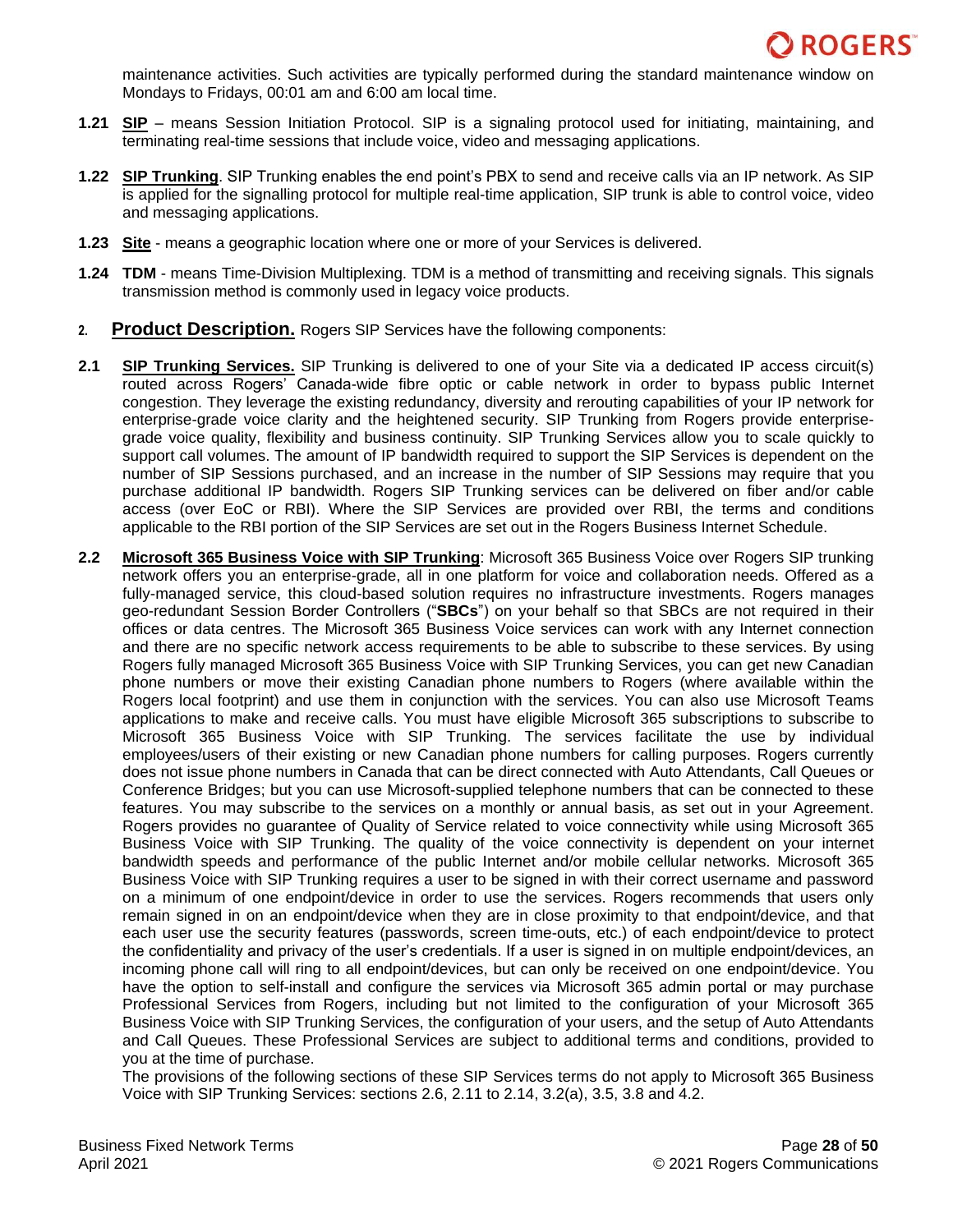- **2.3 SIP Session.** SIP Services are provided to you in units known as sessions. Each SIP Session is the IP equivalent of a PRI voice channel and represents a virtual connection between your location and the PSTN. Rogers' SIP Services allow you to purchase the number of SIP Sessions required to meet your voice calling needs. You may decrease or increase the number of SIP Sessions that you purchase from Rogers over the course of the Service Term for SIP Services, but a decrease below any minimum number of SIP Sessions set out in your Agreement may result in Termination Fees.
- **2.4 Direct Inward Dial (DID) Numbers.** These are individual telephone numbers (NPA+NPX) that transmit dialed telephone traffic directly to the end-user or device associated with such DID. You purchase a specific number of DIDs upon subscription to the SIP Services. You may decrease or increase the number of DID Numbers that you purchase from Rogers over the course of the Service Term for SIP Services.
- **2.5 Integrated Access Device (IAD).** IAD is a Hardware that converts voice media from IP to TDM for legacy PBX compatibility. IAD allows you to keep its legacy PBX and makes it compatible with the SIP Services.
- **2.6 Business Continuity Features.** In order to allow peering of two Sites to have access to the business continuity features below, the two Sites must be either (i) both on private IP (SIP over fiber or SIP over EoC), or (ii) both on public IP (SIP over RBI). For sake of clarity, a Site on public IP cannot be peered with a Site on private IP and a Site on private IP cannot be peered with a Site on public IP.
- **2.6.1 SIP Peer Failover.** With the purchase of SIP Peer Failover, Rogers configure the identified SIP Trunk to failover to an alternate of your SIP Trunk in case of an emergency or an outage. Using this feature, all incoming calls on the identified SIP Trunk can be redirected to an alternate location during failover (maximum of 3 SIP peers).
- **2.6.2 SIP Peer Load Balancing.** With the purchase of SIP Peer Load Balancing, Rogers configure the SIP Trunking Services to distribute incoming calls across all active SIP Trunk peers to maximize the utilization of voice bandwidth (maximum of 3 SIP peers).
- **2.6.3 SIP Peer Overflow.** With the purchase of SIP Peer Overflow, Rogers configure the SIP Trunking Services to redirect incoming calls to an alternate identified SIP Trunk in the event that the primary SIP Trunk is fully utilized (maximum of 3 peers).
- **2.6.4 Emergency Redirect.** With the purchase of Emergency Redirect, Rogers configure the SIP Trunking Services to redirect incoming calls to ring to an alternate SIP Trunk in case of emergency identified by you on an as-needed basis.
- **2.7 Extended Local Calling.** Rogers SIP Trunking Services allow you to place local calls between all Rogers SIP Services rate centres in Canada, as updated from time to time, without incurring long distance charges. Long Distance minutes and charges apply to calls terminating in Canada that are outside Rogers SIP Services rate centres, and to all calls terminating outside of Canada.

## **2.8 Long Distance Services**

- (a) Rogers' long distance services provide outbound long distance telecommunications that can be combined with SIP Services.
- (b) Rogers' long distance services per minute charges are established based on your anticipated long distance traffic volumes, as set out in your Agreement. Where you do not transmit the anticipated long distance traffic volumes for two (2) or more consecutive months, Rogers reserves the right to adjust your per minute charges for long distance services on a going forward basis to the per minute charges tier that most closely represents your actual long distance traffic volumes.
- (c) Per minute rates for international long distance services are standard Rogers international rates, unless otherwise stated in the Agreement.
- (d) Rates for your long distance services are subject to maintaining monthly traffic distribution where: (i) no more than 5% of total minutes originate from or terminate to numbering plan areas (NPAs) 306/709, 819, 867, 705, 807, 418i or any derivations of these NPAs if they were to split at a future date; and (ii) no more than 2% of continental US traffic originate from or terminate to Alaska and/or Hawaii. In the event of any excess of the foregoing traffic distribution restrictions, the Parties agree that such excess traffic shall be charged at a rate of \$.25 per minute.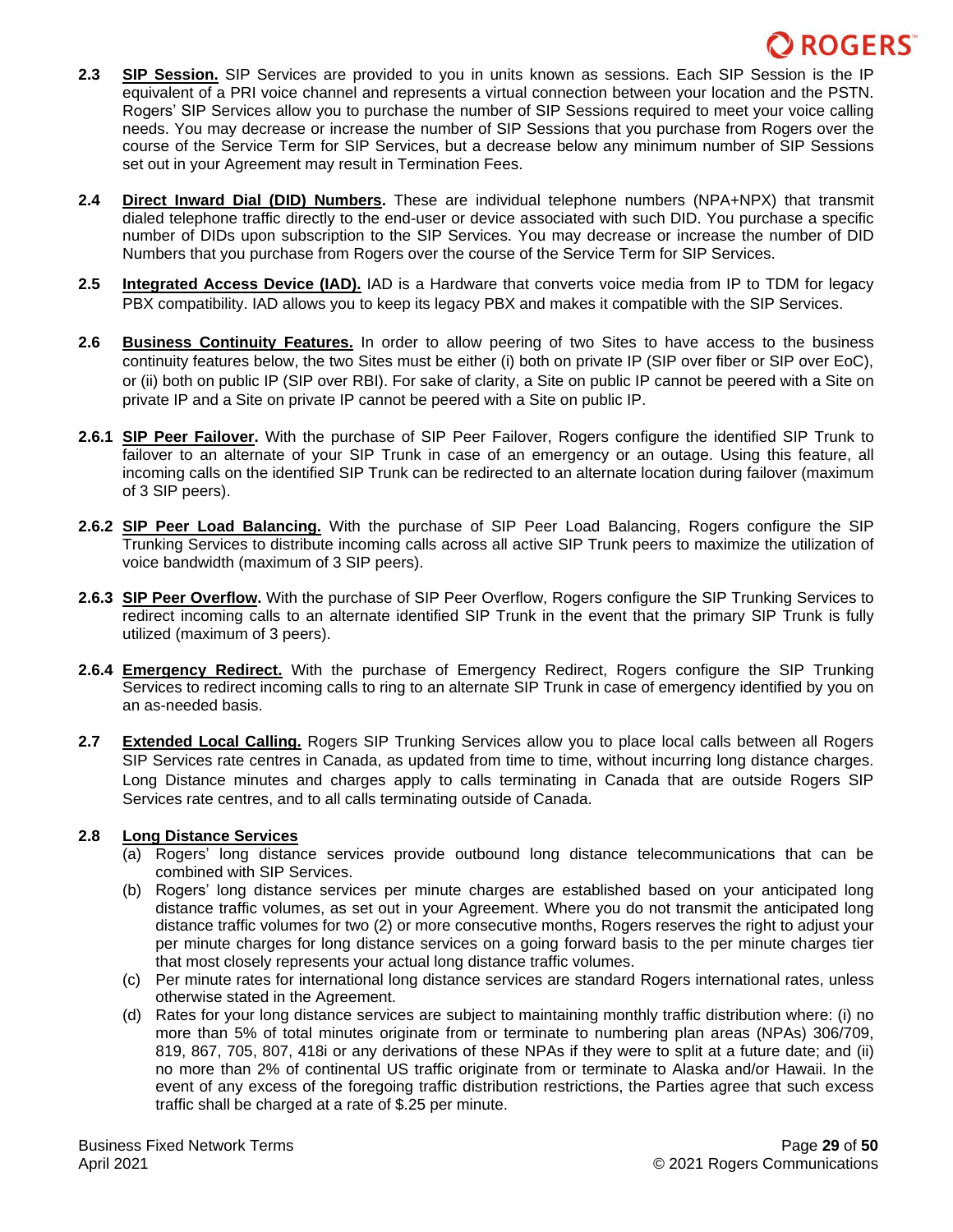

- (e) In the event of resale of long distance services by your without consent, Rogers reserves the right to charge a premium of \$.25 per minute on all mobile, cellular, digital and/or PCS and other nongeographic based terminations terminating internationally.
- (f) You have a choice to obtain from Rogers different call detail reports which display your detailed call information on your long distance and/or toll free service(s). In the event of any discrepancies between such report and Rogers' invoice, information on the invoice prevails.
- (g) In case of discrepancies between any online billing summary and your invoice(s), the charges on your invoice(s) prevail. Rogers is not liable for damages, including any loss of benefits, lost savings or other incidental or consequential damages to you or any other party arising from the use, misuse or inability to use the online billing portal, whether or not Rogers or its authorized representative has been advised of the possibility of such damages.

### **2.9 Toll Free Services**

- (a) Rogers' toll free services allow you to receive and be billed for incoming calls from designated Canadian, U.S. and international country codes. Toll free services offer termination of calls via SIP Trunking Services. A number of enhanced routing and call processing features can also be provided by Rogers upon your request.
- (b) Rogers' toll free services per minute charges are established based on your anticipated toll free traffic volumes, as set out in the Agreement. Where you do not transmit the anticipated toll free traffic volumes for two (2) or more consecutive months, Rogers reserves the right to your per minute charges for toll free services on a going forward basis to the per minute charges tier that most closely represents your actual toll free traffic volumes.
- (c) Per minute rates for international toll free services are standard Rogers international rates, unless otherwise stated in the Agreement.
- (d) Your requests for specific toll free numbers will be accommodated free of charge subject to number availability. Rogers will have no liability whatsoever for its failure or inability to obtain a requested number for any reason. You may be listed in published telephone directories of telephone companies at the rates specified in those carriers' tariffs.
- (e) International Toll Free Services (Universal International Freephone Numbering (UIFN) or International Toll Free (ITF)) can be quoted by Rogers upon request. These Toll Free Services allow you to receive and be billed for incoming calls from one or many international destinations. A complete list of participating and available countries may be obtained by you through your Rogers representative. Rogers does not establish rules and conditions pertaining to International Toll Free service and therefore cannot be responsible for any unilateral actions taken by foreign administrations.
- **2.10 Billing Increments.** International long distance and toll free calls will be billed in six (6) second increments, subject to a thirty (30) second minimum. North American long distance and toll free services will be billed in one (1) second increments, subject to a thirty (30) second minimum.
- **2.11 Network Access.** Rogers SIP Services are supported by Rogers' own reliable fibre and/or cable accesses and accesses provided to Rogers from a variety of third party carriers across Canada. Ethernet access support service speeds up 1 Gbps. Service speeds up to 10 Gbps can be supported by fibre based access subject to a full site survey prior to order.
- **2.12 Diversity.** Rogers supports a number of ways to provide physical diversity to your Site. All diversity requests are subject to a full site survey prior to order. Following completion of the survey, Rogers will inform you of the proposed diversity option(s) that are available. Pricing will be provided at this time.
	- **Access Diversity.** Rogers supports access diversity by establishing a secondary diverse access between your Site and the Rogers POP. You can switch traffic from the primary access to the diverse access or can run traffic on both access simultaneously. This provides you with a level of access resilience for the Services that run over the access.
	- **Route Diversity**. Route diversity is when Rogers provides two similar access technologies which travel on geo-diverse paths to the Rogers POP.
	- **POP Diversity.** POP diversity is when Rogers provides two similar access technologies which travel on geo-diverse paths that do not cross, and terminate at two different Rogers POPs.
- **2.13 Demarcation Point.** The access demarcation is an end point of the Rogers network that interfaces with your internal network. Demarcation interface is a port facing your internal network on a router/switch/modem (depending on access technology) provided by Rogers or Rogers' partner.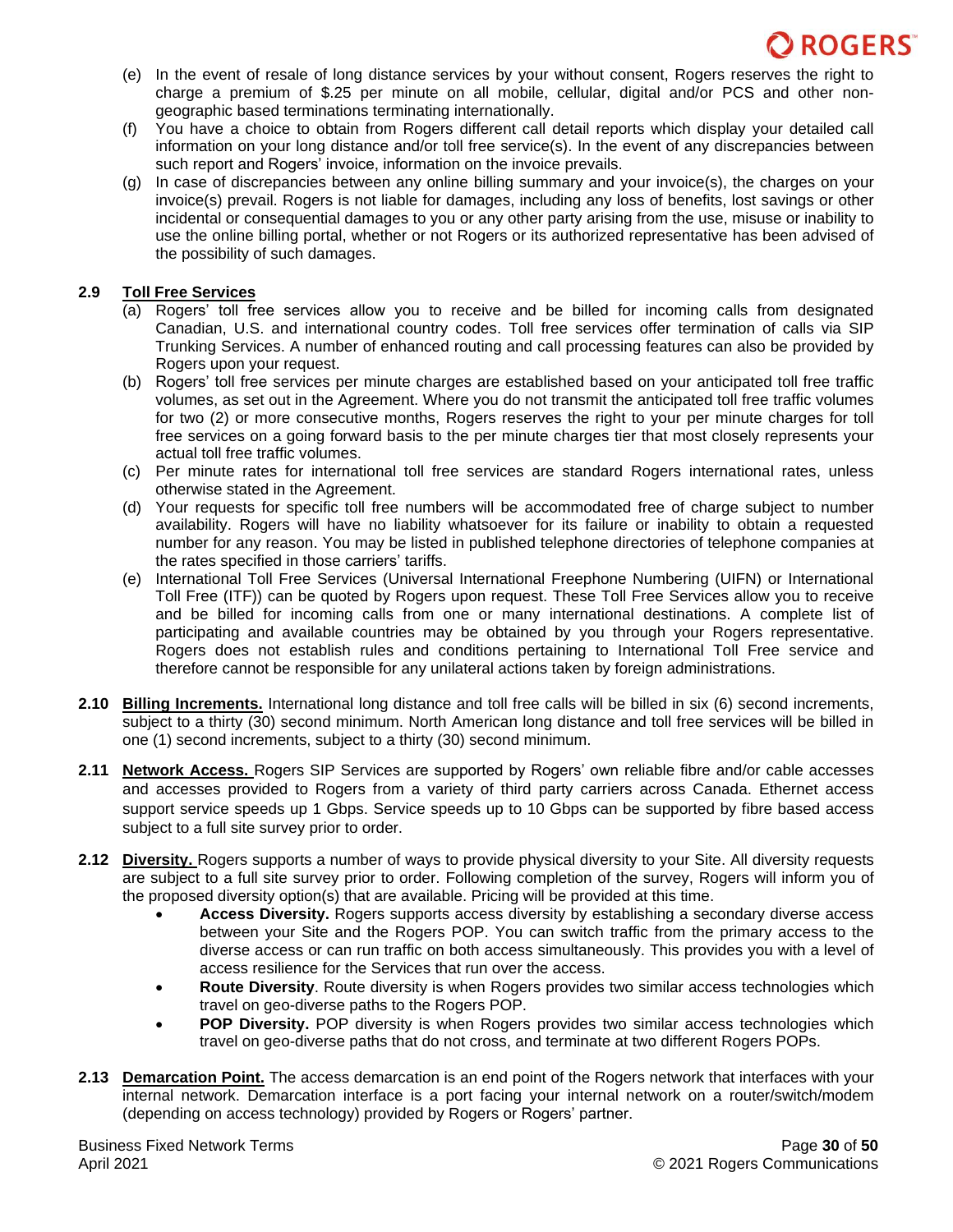**2.14 Interface.** The following Table 1 lists the options for access interfaces. Note: Access interface is dependent on technology and availability.

| <b>Name</b>      | <b>Physical</b> | <b>Speed</b> | <b>Standard</b> |
|------------------|-----------------|--------------|-----------------|
| E <sub>10</sub>  | <b>RJ-45</b>    | 10Mb/s       | 10Base-T        |
| E <sub>100</sub> | <b>RJ-45</b>    | 100Mb/s      | 100Base-T       |
| E1000            | <b>RJ-45</b>    | 1000Mb/s     | 1000Base-T      |
| E100             | <b>SFP</b>      | 100Mb/s      | 100Base-FX      |
| GE.              | <b>SFP</b>      | 1000Mb/s     | 1000Base-FX     |
| 10GE             | SFP+/XFP        | 100000Mb/s   | 10GBase-X       |

### **TABLE 1: Ethernet Interfaces**

The default network access provided by Rogers includes one (1) physical port per Site. Additional ports are available when multiple Services are added to a single network access. Additional charges may apply and will be quoted upon request.

# **3. Product Terms and Conditions**

- **3.1 Termination Fees.** If you terminate the SIP Services for any reason other than for cause as permitted under the Agreement, or if Rogers terminates the SIP Services for cause as permitted under the Agreement, you shall pay to Rogers, as liquidated damages and not as a penalty, an amount which is equal to the sum of:
	- (a) fifty percent (50%) of the average monthly charges for the terminated Service(s) (as determined over the previous three months) multiplied by the number of months remaining in the Service Term from the effective date of termination;
	- (b) any cost which Rogers must continue to pay to third parties for the remainder of the applicable Service Term as a result of the early termination of the applicable Services that exceeds the amount set out in (a) above; and
	- (c) a lump sum representing the amortized remainder of any waived or discounted installation or one-time charges associated with the terminated Service(s) in consideration of the Customer's commitment to the Service Term for such Services.

Where you terminate the Services prior to the expiration of the applicable Service Term, you must either return all Rogers Equipment associated with the Services to Rogers, or pay Rogers for the fair market value of such Rogers Equipment.

Such termination liability shall be payable on the effective date of any and all terminations.

### **3.2 Charges.**

- (a) The SIP Services require a dedicated IP circuit at each of your Site where the SIP Services will be delivered.
- (b) SIP Services will be provided at the per SIP session rate set out in the Agreement, with a minimum of five (5) SIP sessions and one (1) DID being required for activation.
- (c) Upon delivery of the SIP Services to you by Rogers, you will have a maximum of ten (10) days to perform interoperability testing, after which ten (10) days Rogers will commence billing for the SIP Services.
- (d) SIP Services are billed on a monthly basis. Monthly charges will be prorated for the first partial month of service.
- (e) Where you request the move, add, change, or disconnect of new or existing SIP Services, Rogers will charge you a move-add-change-disconnect (MACD) charge.
- **3.3 Payment Terms.** You must pay invoices within thirty (30) days of the date of our invoice. Late payment charges are set out on your invoice, and are subject to change without notice.
- **3.4 Additional Work.** Work requested by you and performed by Rogers or its sub-contractors that is outside the scope of the Services as described in these terms will be billed to you at Rogers' then current time and material rates. Work requested and performed outside of Rogers' Business Hours will be subject to an additional charge, to be quoted upon request.
- **3.5 Transition of Access**. Any access facility to the Services that are subcontracted by Rogers to a third party may, at any time, be replaced by a Rogers-provided access facility. In such case, in order to facilitate the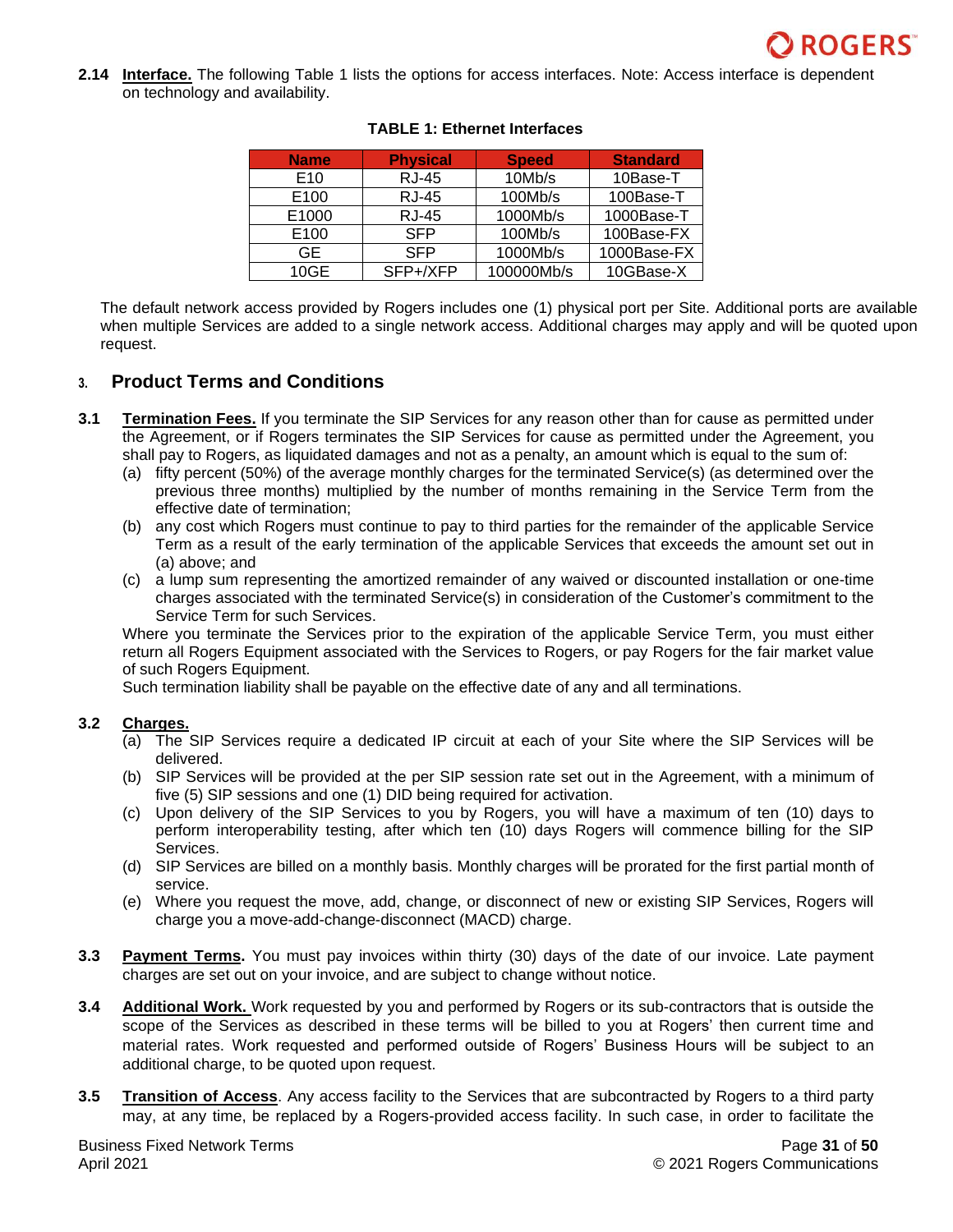transition and avoid service disruption to the greatest extent possible, you must reasonably cooperate with Rogers, which includes allowing Rogers' access to your premises and facilities as per Rogers' schedule for the performance of Rogers' transition activities.

- **3.6 Timing of Calls.** Per minute charges are based on call duration measured in accordance with the foregoing increments, with any partial cent amounts rounded to six (6) decimal places on a per call basis. Fractions of an increment will be billed as an entire increment. The timing of calls will begin upon Rogers' receipt of answer supervision (where available) and will terminate when Rogers' switching equipment receives either a signal from the local telephone company that the calling party or the called party has disconnected the telephone, or an equivalent signal. For all SIP Services, call timing (or duration) will be determined conclusively by Rogers' network system.
- **3.7 Unauthorized Charges.** You must immediately notify Rogers by calling Rogers Customer Care in the event that the SIP Services are used in an unauthorized manner. You will be responsible to pay Rogers for all charges up to the time you notify Rogers Customer Care of the breach. You also agree to treat as confidential and non-transferable all access codes and/or passwords that Rogers may provide to you for use with the SIP Services.
- **3.8 Non-Mobile Use Only.** You expressly acknowledge and agrees that the SIP Services are not intended to be used for non-geographic (ie. mobile) purposes. Any mobile usage of the SIP Services at a location other than your Site is strictly prohibited by this Agreement, and you release Rogers of all liability arising therefrom.
- **3.9 Calling Features.** The SIP Services do not support 0+ or operator assisted calling (including, without limitation, third party billing calls, 1-900 or calling card calls). The SIP Services may not support 3-1-1, 5-1-1 and/or other n11 calling (other that certain specified dialing such as 9-1-1 and 7-1-1, which are provided for elsewhere in these terms) in one or more (or all) service areas.
- **3.10 Emergency 9-1-1 Service.** The emergency 9-1-1 fee charged by your municipality may be billed each month as part of Rogers' monthly charge for SIP Services, or may be billed directly by the municipality.

### **3.11 9-1-1 Limitations and Your Responsibilities**

Because of the unique nature of calls over SIP Services, emergency calls to 9-1-1 may be handled differently than traditional wireless or wireline voice service. The following provisions describe the differences and limitations of 9-1-1 emergency calls, and you hereby acknowledge and understand the differences between traditional 9-1-1 service and SIP Services with respect to 9-1-1 calls placed to emergency services from your account as described below.

- (a) Upon activation of SIP Trunking services, you are required to provide the full address for each of the office locations where the SIP Trunking services will be used (your "**9-1-1 Emergency Address**"). You may only register one (1) 9-1-1 Emergency Address per location and it must be a location in Canada. If you fails to comply with this requirement or false, inaccurate or incomplete location information is provided by you, Rogers has the right to restrict you from any current and/or future ability to access SIP Trunking service. During any such restriction Rogers will still allow you to place a 9-1-1 call.
- (b) Microsoft 365 Business Voice with SIP Trunking Services are associated with a site address which is captured at the time of service activation and can be updated by your designated system administrator or authorized end user using self-serve portals provided by Rogers. The most current of your-provided site address associated with a particular user will be communicated to the 9-1-1 call-taker in the event that a 9-1-1 call is placed. When you first subscribe to Microsoft 365 Business Voice with SIP Trunking, it will be asked to provide the full address for the most likely service location for all employees. You may only register one (1) 9-1-1 Emergency Address per user and it must be a location in Canada. You are responsible for providing, maintaining and updating correct contact information and emergency address for your organization and your employees at least twice per year, and every time the primary service location associated with the Microsoft 365 Business Voice with SIP Trunking user is changed. If you do not correctly identify the actual location where each user is located, or if the service location has recently changed or has otherwise not been updated, 9-1-1 calls may be misdirected to an incorrect emergency response site. If a user dials 9-1-1 from their device using the mobile network (i.e., not using Microsoft 365 Business Voice, or a Microsoft Teams application) the call will be routed automatically to the proper Public Safety Answering Point ("**PSAP**") based on the location where the call was placed. When an emergency call is made using Microsoft 365 Business Voice with SIP Trunking, the call is routed to a specialized emergency call centre that will transfer the call to the correct PSAP by using the 9-1-1 Emergency Address on record, or based on the location the user provided to the 9-1-1 operator. When using Microsoft 365 Business Voice with SIP Trunking to dial 9-1-1, the user must immediately inform the 9-1-1 operator of its location (or the location of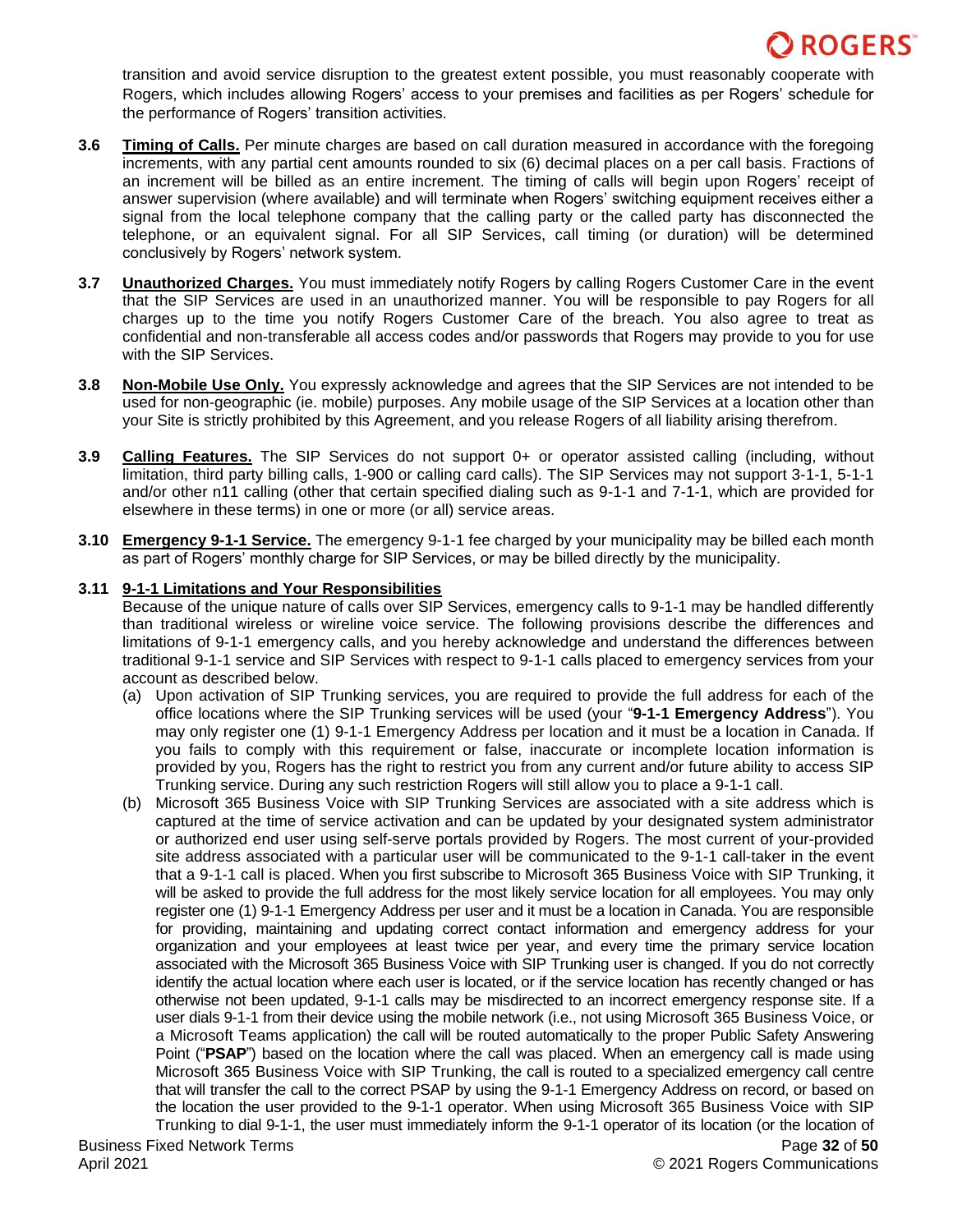the emergency, if different) if able to do so. It is important that the user not hang up unless directly told to do so, and if disconnected, immediately dial 9-1-1 again. The user should also be prepared to provide its callback number to the 9-1-1 operator. If one of your user uses Microsoft 365 Business Voice to dial 9-1-1 and the Internet connection is lost, the call to 9-1-1 will drop and the specialized emergency call centre and/or PSAP will not have any method of re-connecting with the user. If this occurs, the user should dial 9-1-1 again. You agree to provide true, accurate, current and complete 9-1-1 Emergency Address and other information to Rogers and/or Microsoft, and are responsible for maintaining and updating the 9-1-1 Emergency Address associated with all devices active on your account. If you do not update your 9-1-1 Emergency Address and your user does not correctly identify the location of the emergency, 9-1-1 calls made using Microsoft 365 Business Voice with SIP Trunking will be routed based on the previously provided 9-1-1 Emergency Address and therefore may be routed to the incorrect PSAP for the emergency location. If your user placing an emergency call is unable to speak, the dispatcher may not be able to locate the user's location if the you have failed to update the applicable 9-1-1 Emergency Address. You may update your 9-1-1 Emergency Addresses via a Rogers-provided self-serve portal. If the validation service on the self-service portal is not able to recognize the proposed 9-1-1 Emergency Address update, you will be provided with a recommendation for correction of the 9-1-1 Emergency Address. If you choose to override the recommendation, the applicable 9-1-1 Emergency Address may not be properly validated and updated. Therefore, in the event of an emergency, it is important for the user to immediately inform the 9-1-1 operator of its location (or the location of the emergency, if different). It is strongly encouraged that each user always has an alternate means of accessing 9-1-1. For technical reasons, a 9-1-1 call may produce a busy signal or take longer to answer as compared to traditional 9-1-1 calls, or if the Internet connection being used to place the call isn't working properly. The 9-1-1 service will not function if the Internet access point and underlying Wi-Fi network is not configured correctly, does not have the bandwidth to carry a call, or if the Microsoft 365 Business Voice with SIP Trunking Services are not functioning for any reason, including but not limited to, power outage, Wi-Fi or broadband service outage or suspension, network or Internet congestion or disconnection, mobile network outage or service disconnection due to billing issues or breach of your Agreement. Some features will not be available for 9-1-1 Calling using Microsoft 365 Business Voice with SIP Trunking, like Call Transfer (a user cannot transfer a 9-1-1 call or transfer another call to 9-1-1), Conference Call (a 9-1-1 call cannot be included in a conference call) and Call Forwarding (a user cannot forward calls to 9- 1-1). In addition, a user will not be able to put a 9-1-1 call on hold. The Text-to-9-1-1 service is not available for 9-1-1 Calling using Microsoft 365 Business Voice (a user cannot communicate with 9-1-1 operators via text message for deaf, hard of hearing or speech impaired users). Rogers and its service providers disclaim all responsibility for the conduct of PSAPs, all other third parties involved in the provision of emergency response services and any technical difficulties associated with the functioning of the 9-1-1 service. Rogers and its service providers do not have any control over PSAPs and are therefore not responsible for whether they answer 9-1-1 calls made using Microsoft 365 Business Voice with SIP Trunking, how they answer these calls, or how they handle these calls. Rogers and its service providers rely on third parties to assist in the provision of 9-1-1 services, and disclaim any and all liability for acts or omissions by third parties in the provision of 9-1-1 services. Neither Rogers nor its service providers, officers or employees may be held liable for any claim, damage, or loss (including, without limitation, legal fees) by, or on behalf of, you or any third-party user of 9-1-1 dialing capability over Microsoft 365 Business Voice with SIP Trunking Services.

- (c) When you place a 9-1-1 emergency call, the SIP Services will route the 9-1-1 call through a third-party specialized call centre that handles emergency calls. The emergency call centre will verbally confirm the location the subscriber is calling from then route the call to the **PSAP**. If the location cannot be verbally confirmed, the 9-1-1 call-taker will then route the call to the PSAP corresponding to the Registered Location on your account for that particular subscriber. Your subscriber must not disconnect the 9-1-1 emergency call until told to do so by the dispatcher, as the dispatcher may not have the subscriber's number or contact information. If your subscriber is inadvertently disconnected, it must call back immediately. Your subscriber should also be prepared to provide a call-back number to the 9-1-1 operator.
- (d) You are responsible for providing, maintaining and updating true, accurate, current and complete 9-1-1 Emergency Address and other information to Rogers. When you register the 9-1-1 Emergency Address, it will be validated for accuracy through a Canada Post and PSAP validation service. If you do not correctly identify the actual location where your subscribers are located, or if the account information has recently changed or has otherwise not been updated, 9-1-1 calls may be misdirected to an incorrect emergency response site. Therefore, in the event of an emergency, it is important for the subscriber to immediately inform the 9-1-1 operator of the location it is calling from (or the location of the emergency, if different). If the subscriber is unable to speak, the dispatcher will rely on the registered address that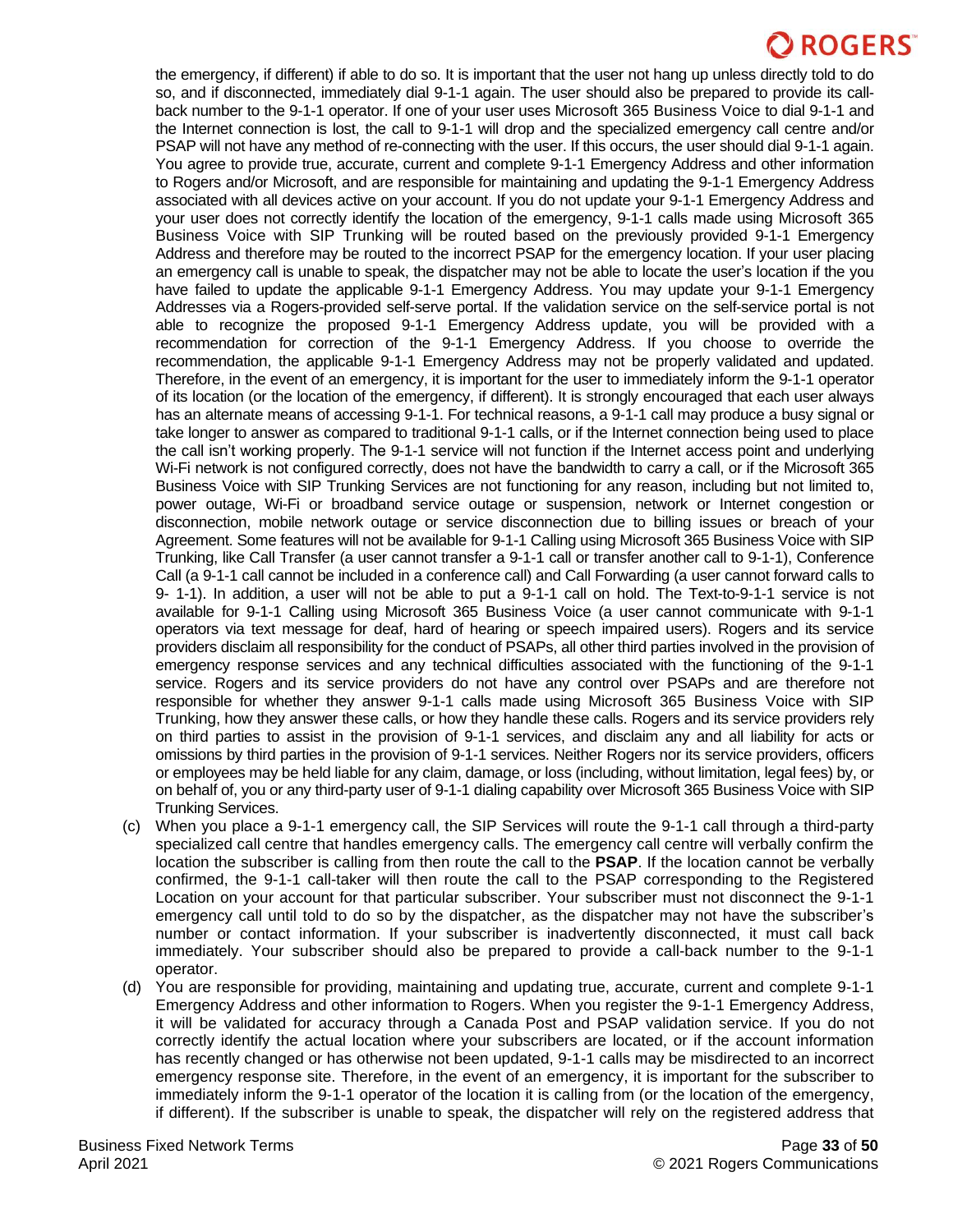was provided by you upon activation. For technical reasons, including network congestion, it is possible that a 9-1-1 emergency call will produce a busy signal or will take longer to connect when compared with traditional 9-1-1 calls while using SIP Services.

- (e) For technical reasons, the functionality of 9-1-1 SIP Services emergency calls may cease or be curtailed in various circumstances, including but not limited to: failure of service or the service access device – if your system access equipment fails or is not configured correctly, or if your SIP Services are not functioning correctly for any reason, including power outages, Rogers SIP Services outage, suspension or disconnection of the Services due to billing issues, network or Internet congestion, or network or Internet outage in the event of a power, network or Internet outage; you may need to reset or reconfigure system access equipment before being able to use the SIP Services, including for 9-1-1 emergency calls; and changing locations – if you move your system access equipment to a location other than that described in your account information or otherwise on record with Rogers.
- (f) If you are not comfortable with the limitations of 9-1-1 emergency calls, Rogers recommends that you do not purchase SIP Services, or consider an alternate means for accessing traditional 9-1-1 emergency services. Rogers recommends that you keep an alternative phone service handy to increase the reliability of access to emergency services during any service interruption.
- (g) You are responsible for notifying, and agree to notify, any user or potential users of your SIP Services of the nature and limitations of 9-1-1 emergency calls on the SIP Services as described herein. Rogers and its service providers disclaim all responsibility for the conduct of PSAPs and all other third parties involved in the provision of emergency response services. Rogers and its service providers do not have any control over PSAPs and are therefore not responsible for whether they answer 9-1-1 calls made using the SIP Services, how they answer these calls, or how they handle these calls. Rogers and its service providers rely on third parties to assist in the provision of 9-1-1 services, and disclaim any and all liability for acts or omissions by third parties in the provision of 9-1-1 services. Neither Rogers, nor its service providers, officers nor employees may be held liable for any claim, damage, or loss (including, without limitation, attorneys' fees) by, or on behalf of, you or any third-party user of Rogers' 9-1-1 dialing capability.
- (h) You waive all claims or causes of action against Rogers and its service providers, directors, officers, employees, subsidiaries and assigns, arising from or relating to Rogers' provision of 9-1-1 services unless the claims or causes of action arise from their gross negligence, recklessness, or willful misconduct.
- . **3.12 Service Interruption.** With respect to SIP Trunking Services, you acknowledge that long distance, toll free and local services (including, without limitation, emergency 9-1-1 service) may be temporarily unavailable during the porting of your telephone number(s) from your previous local telephone company's network to Rogers' network (where applicable), and agree that Rogers is not liable for any such suspension of service nor for any loss or damages that may result.
- **3.13 Unsolicited Messages.** The SIP Services may not be used to send unsolicited, bulk or commercial messages or for any other unsolicited communications. This includes, without limitation, using automatic dialing and announcing devices to or otherwise make unsolicited voice or facsimile calls and bulk mailing of commercial advertising, informational announcements, charity requests, petitions for signatures and political or religious messages. The transmission of unsolicited calls using the SIP Services for the transmission of unsolicited calls, broadcasting or transmitting unsolicited faxcsmile advertisements is regulated by the Canadian Radio-Television and Telecommunications Commission. In the event of a breach of this provision, Rogers may terminate the SIP Services for Improper Use.
- **3.14 DISCLAIMER. EXCEPT WHERE OTHERWISE REQUIRED BY APPLICABLE LAW, WHERE THE SIP SERVICES ARE PROVIDED OVER RBI, THE SIP SERVICES ARE PROVIDED "AS IS" AND "AS AVAILABLE" WITHOUT WARRANTIES OR CONDITIONS OF ANY KIND. WITHOUT LIMITING THE GENERALITY OF THE FOREGOING, NEITHER ROGERS, NOR ANY INTERNET SERVICE PROVIDER ("ISP"), WARRANTS THE PERFORMANCE, AVAILABILITY, UNINTERRUPTED USE OF OR OPERATION OF THE INTERNET, ANY CONNECTION TO THE INTERNET, THE PRODUCTS, ROGERS NETWORK OR ISP'S INTERNET FACILITIES, ROGERS EQUIPMENT, OR ANY FEATURE OF THE FOREGOING. FURTHER, NEITHER ROGERS NOR ANY ISP WARRANTS THAT ANY DATA OR FILES SENT BY OR TO YOU OR ANY OF YOUR END-USER (WHETHER BY E-MAIL OR OTHERWISE) WILL BE TRANSMITTED, TRANSMITTED IN UNCORRUPTED FORM, OR TRANSMITTED WITHIN A REASONABLE PERIOD OF TIME.**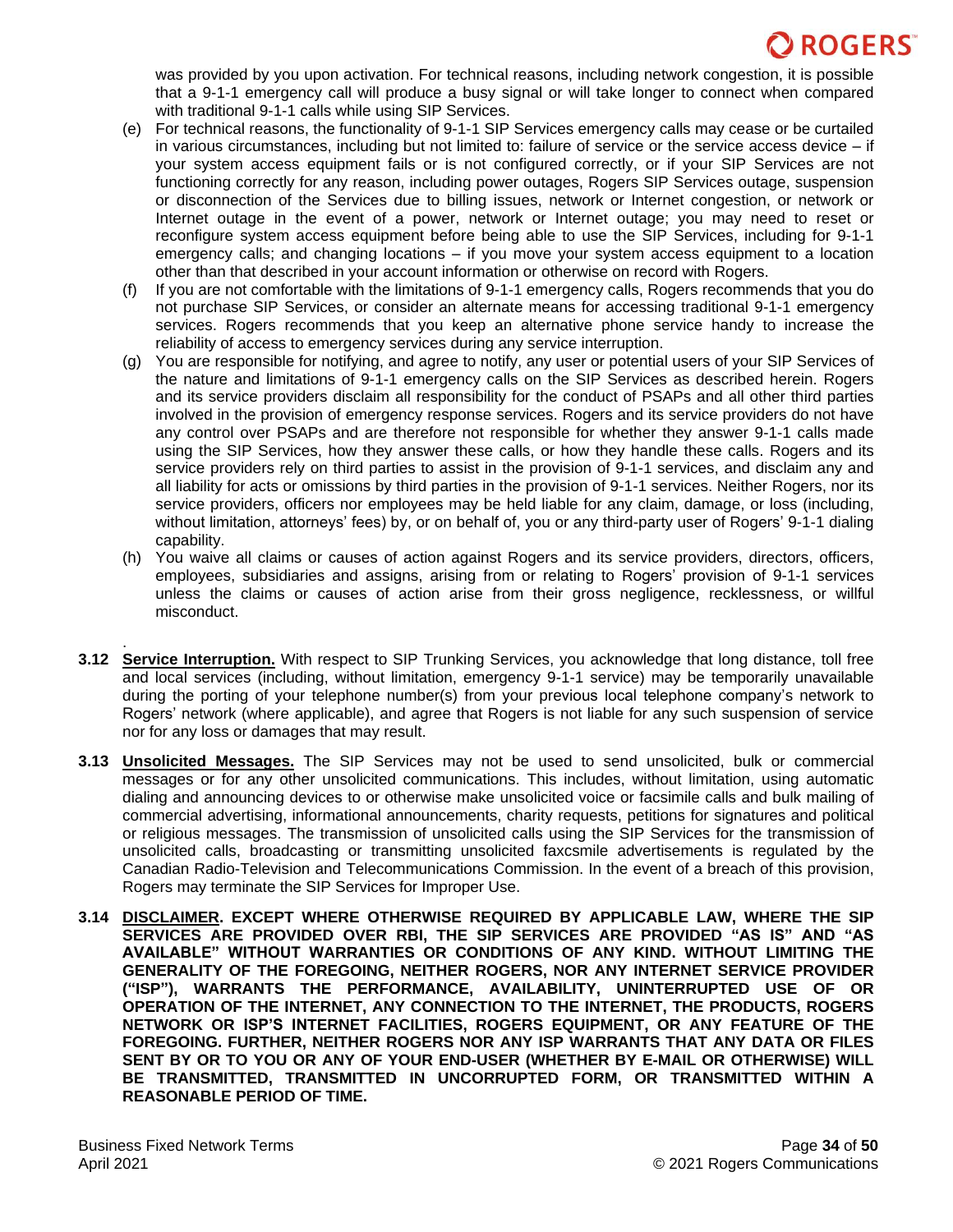**3.15 Unsolicited Messages.** The SIP Services may not be used to send unsolicited, bulk or commercial messages or for any other unsolicited communications. This includes, without limitation, using automatic dialing and announcing devices to or otherwise make unsolicited voice or facsimile calls and bulk mailing of commercial advertising, informational announcements, charity requests, petitions for signatures and political or religious messages. The transmission of unsolicited calls using the SIP Services for the transmission of unsolicited calls, broadcasting or transmitting unsolicited facsimile advertisements is regulated by the Canadian Radio-Television and Telecommunications Commission. In the event of a breach of this provision, Rogers may terminate the SIP Services for Improper Use.

### **3.16 Telephone Numbers**

- (a) Rogers cannot guarantee the availability of a telephone number prior to the activation of the applicable telephone number. Rogers is not liable for any claims, actions, demands, loss or damages resulting from the advertisement, publication, distribution or other use of a telephone number prior to, or following, the activation of the telephone number.
- (b) Rogers reserves the right to change telephone numbers assigned to SIP Services customers if such change is required by the Canadian Numbering Administrator, which governs the allocation of telephone numbers in Canada. Rogers agrees to provide reasonable notice of any such required change in telephone numbers except where circumstances beyond Rogers' reasonable control prohibit or preclude Rogers from being able to provide a reasonable period of notice.

## **4. Product Service Levels**

**4.1 Policy.** SIP Services performance should meet the applicable Service Level Agreement ("**SLA**") set out in this Section. However, where the SIP Services are provided over RBI, no SLAs are applicable, and therefore, no Service Credit will be issued by Rogers with respect to such SIP Services.

### **4.2 Access Availability and MTTR SLA.**

### **4.2.1 Access Availability SLA**

- 4.2.1.1 Access Availability Commitment. Rogers will provide you with an Access Availability performance SLA from the network access that connects a Site to the PE router at the edge of the Rogers Core Network. Network access encompasses all elements from, and including, the PE router to the designated Rogers or third party demarc on your Site. CPE is not considered as part of the network access. Access Availability commitments are determined by the type of access into a particular Site.
- 4.2.1.2 Access Availability Credit. If Rogers has failed to meet the applicable Access Availability SLA for a particular Site in any given billing month, you must contact your Rogers sales representative and apply for credit within fifteen (15) Business Days starting from the fifteenth (15<sup>th</sup>) day of the following billing month. Upon confirmation by Rogers that the Access Availability SLA was not met, Rogers will issue a Service Credit to you. The Service Credit will equal the applicable amount from Table 2 for the monthly recurring charges for the affected accesses in the applicable month.

| <b>Access Type</b>                                | <b>Monthly</b><br><b>Access</b><br><b>Availability</b> | <b>Service Credit</b>                                                                       |
|---------------------------------------------------|--------------------------------------------------------|---------------------------------------------------------------------------------------------|
| Ethernet<br>Access<br>(E10.<br>E100 and GE, 10GE) | $>99.9\%$                                              | 10% of the monthly recurring<br>Rogers<br>Ethernet access charges for the specific<br>Site. |
| <b>Ethernet Over Cable</b>                        | $>99.5\%$                                              | 10% of the monthly recurring charges for<br>EoC access charges for the affected Site.       |
| <b>Business Internet</b>                          | N/A                                                    | N/A                                                                                         |

## **TABLE 2: Access Availability SLA**

## **4.2.2 MTTRSLA**

4.2.2.1 MTTR SLA. Rogers will provide you with a Service Credit when Rogers fails to meet the MTTR SLA set out in Table 3 below. s MTTR SLAs are based on the location of and the access type deployed on your Site. MTTR SLA only apply to your locations that are within fifty (50) km (or thirty (30) miles) of a Rogers' network POP.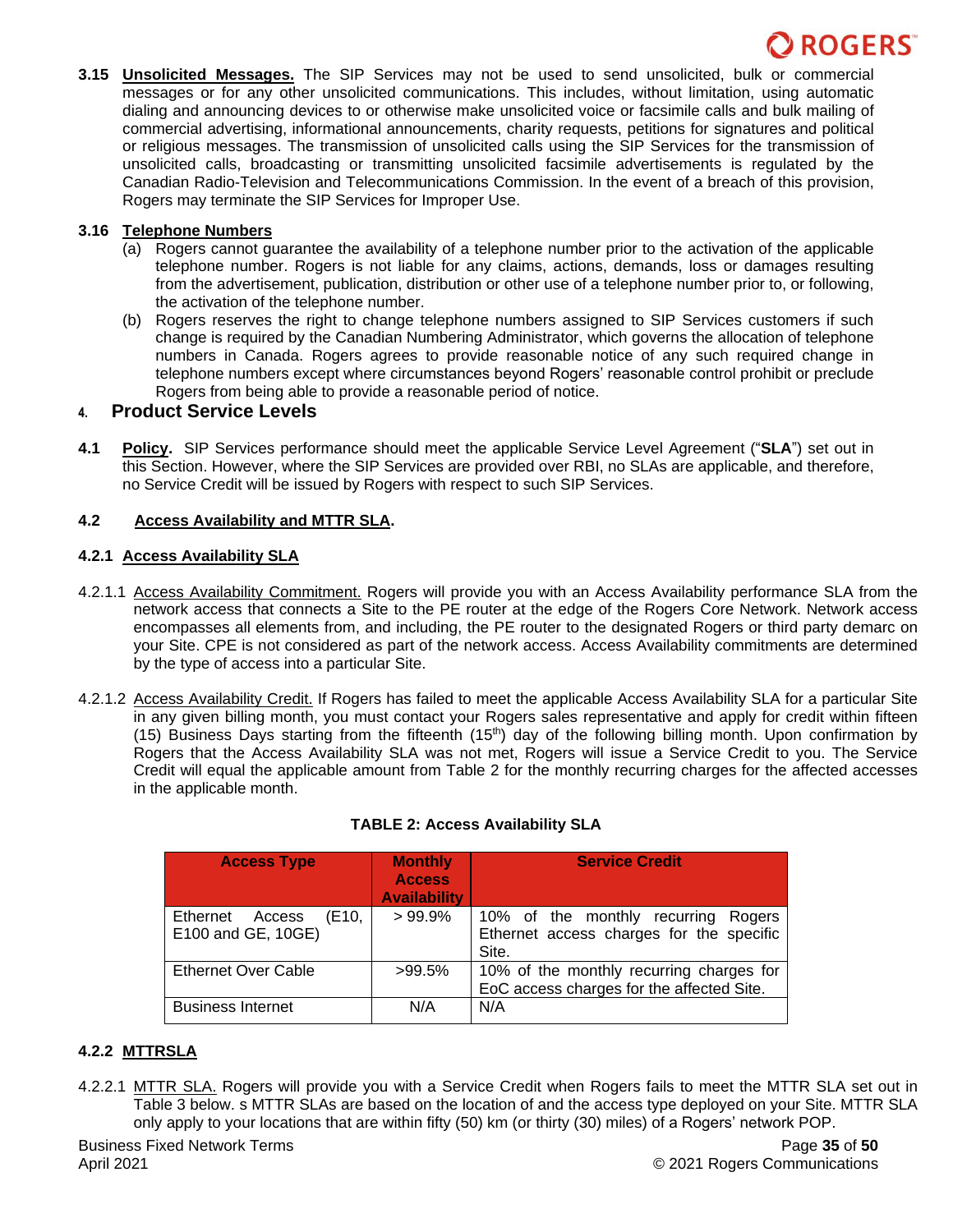

4.2.2.2 MTTR Credit. If Rogers has failed to meet the applicable MTTR SLA for a particular Site in any given billing month, you must contact your Rogers sales representative and apply for credit within fifteen (15) Business Days starting from the fifteenth (15<sup>th</sup>) day of the following billing month. Upon confirmation by Rogers that the MTTR SLA was not met, Rogers will issue a credit to you. The Service Credit will equal the applicable amount from Table 3 for the monthly recurring charges for the affected accesses in the applicable month.

| <b>Access Type</b>       | <b>Monthly MTTR</b> | <b>Service Credit</b>                        |
|--------------------------|---------------------|----------------------------------------------|
| <b>Ethernet Access</b>   | < 4 h               | 10% of the monthly recurring Rogers Ethernet |
|                          |                     | access charges for the specific Site.        |
| Ethernet over Cable      | < 48 h              | 10% of the monthly recurring charges for EoC |
|                          |                     | access charges for the affected Site.        |
| <b>Business Internet</b> | N/A                 | N/A                                          |

#### **TABLE 3: Mean Time to Repair SLA by Access Type**

- **4.3 Network Availability SLA.** Network Availability is an SLA that validates the reliability of the SIP Services on the Rogers Core Network.
- **4.3.1 Network Availability SLA**. If Network Availability does not meet or exceed the applicable percentage set out in Table 4 in a given month for reasons other than Acceptable Downtime, then Rogers will provide a Service Credit to you.
- **4.3.2 Network Availability Validation**. Customer must request each month's measurements from its Rogers sales representative by the fifteenth  $(15<sup>th</sup>)$  day of the following month. Rogers network performance reports will be used to determine Network Availability metrics and credits.
- **4.3.3 Network Availability Credit**. If you believe that Rogers has failed to meet the committed Network Availability percentage set out in Table 4, you must contact your Rogers sales representative and apply for a credit. Upon Rogers' verification that the actual Network Availability in the specific month was less than the committed Network Availability for reasons other than Acceptable Downtime, Rogers will issue a Service Credit as specified in Table 4.

### **TABLE 4: Network Availability SLA**

| <b>Committed</b><br><b>Network</b><br><b>Availability</b> | <b>Service Credit</b>                     |
|-----------------------------------------------------------|-------------------------------------------|
| Greater than or                                           | 10% of the monthly recurring SIP Services |
| equal to 99.99%                                           | charges for the affected SIP Session(s).  |

### **4.4 SLA Terms and Conditions**

**4.5 Monthly Service Credit.** The combined cumulative total of all Service Credits issued for a specific calendar month for SIP Services will not exceed the total monthly recurring charges for your affected SIP Services invoiced during such specific calendar month.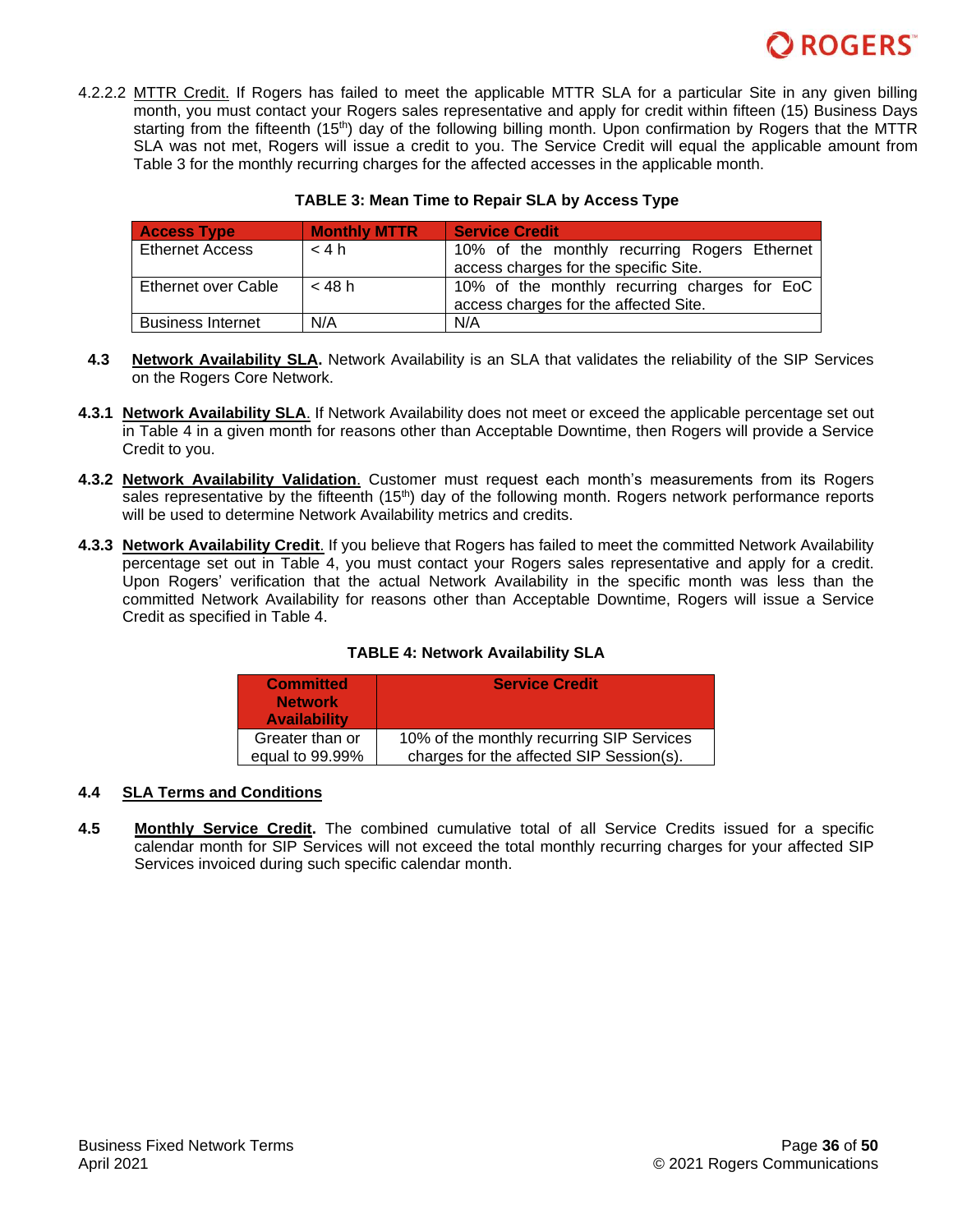

# <span id="page-36-0"></span>**Optical Wavelength**

These terms pertain specifically to Optical Wavelength supplied by Rogers to you. Optical Wavelength is a private line service that is delivered over an optical based network using Wavelength Division Multiplexor (WDM) technology. Optical Wavelength is a dedicated two-way circuit which carries full capacity services at the subscribed bandwidth. The traffic of Optical Wavelength originates at your demarcation point "A" and terminates at your demarcation point "Z". Diagram 1 below illustrates an overview of the Optical Wavelength Services architecture.

Optical Wavelength produces a scalable service at up to 100% line rate with low, constant and predictable latency performance. Optical Wavelength Services are only offered in a point to point configuration. However, if protection is desired, Optical Wavelength Services can be configured across two diverse routes around the Rogers' network to ultimately achieve high survivability. The Rogers Customer Care support centre monitors each Optical Wavelength 24x7, 365 days a year. Alarming and performance monitoring on each Optical Wavelength is transparent and non-intrusive. Optical Wavelength Services have the following features:

#### **1. Service Architecture**

1.1 Service Delivery. Optical Wavelength Services are delivered over an architecture comprising of demarcation, access network, network access point and network core. Diagram 1 below illustrates the service delivery architecture. The Customer connects the signal to the demarcation point. From there, Rogers will transport the signal over the access network and connect to a Network Access Point (NAP). The signal is configured over the best available route on the Rogers Core Network, as determined by Rogers Engineering, to obtain optimal performance. The signal is then delivered to the demarcation point at the Customer's "Z" location.



**Diagram 1 – Service Delivery Architecture**

- 1.2 Customer Premise Equipment. The Customer Premises Equipment (CPE) is network equipment physically located on the Customer premise and beyond the service demarcation point. Unless otherwise stated in the Agreement, the CPE equipment is fully owned and operated by the Customer. The CPE will enable the Customer to access the Optical Wavelength Services.
	- 1.2.1 Customer Premise Requirements. The Customer must provide Rogers personnel access to the service demarcation point for the purposes of fault restoration. The Customer's location must provide the following environmental characteristics in order to support the Optical Wavelength Services:
		- Grounded and conditioned 120 V AC Power with 15 A receptacles with no static, spikes or noises
		- 48DC power (where applicable)
		- Three Rack Units (RU) on 19 inch rack to facilitate media convertor and fibre patch panel equipment
		- A network environment suited for telecommunications equipment, which supports heating, cooling and ventilation and which keeps the area surrounding the demarcation point at a temperature no less than sixty five degrees Fahrenheit (65F) and no more than eighty five degrees Fahrenheit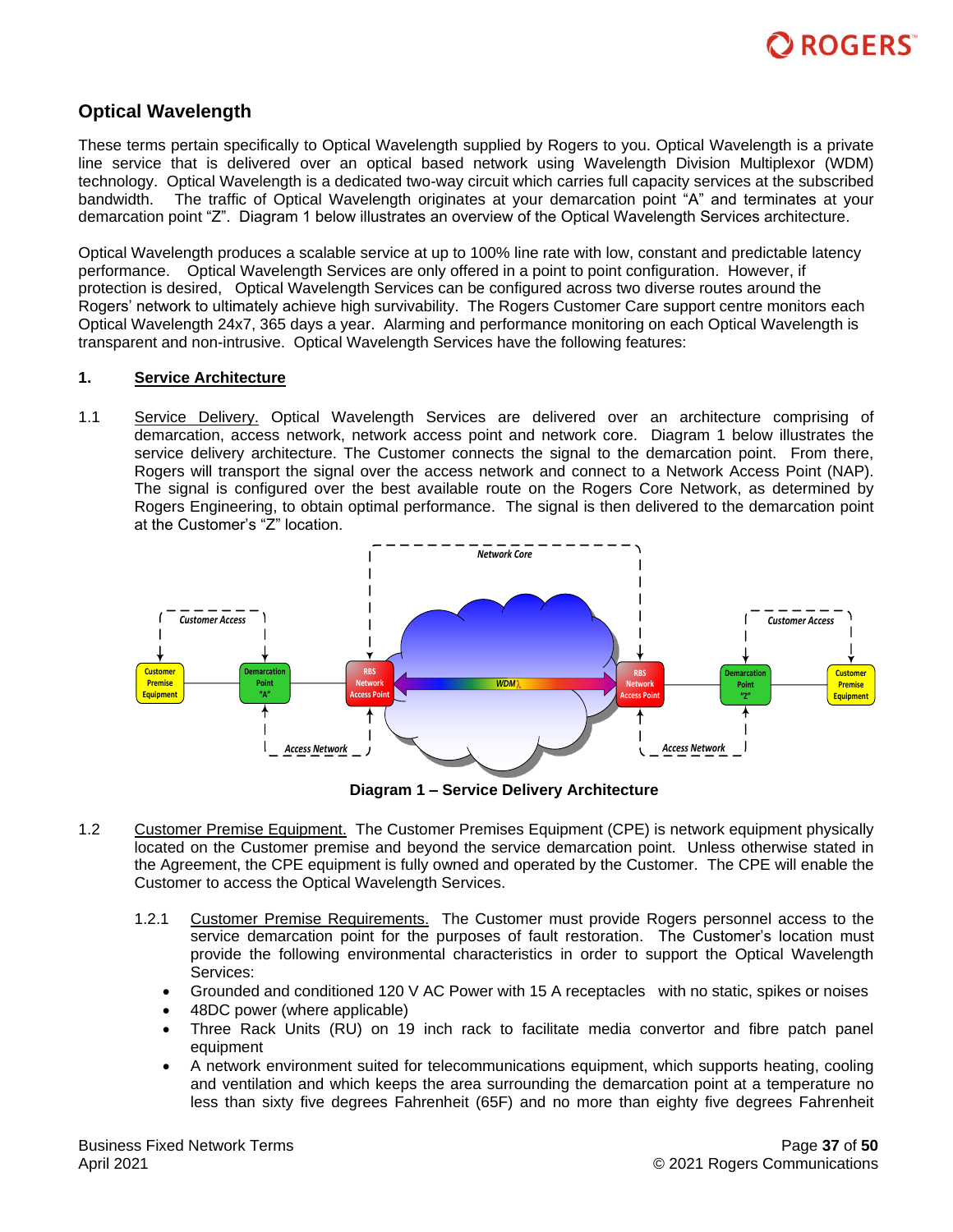

(85F), with humidity at no greater than 50 % and the air filtered by a suitable telecommunications air filtration system.

- Adequate room lighting.
- Reasonable security measures to prevent unauthorized access to the demarcation point and to allow for the authorized 24x7 emergency and standard access by Rogers personnel for maintenance and restoration.
- 1.3 Customer Access. The Customer must make arrangements and purchases their in-building fibre access to the Customer side of the service demarcation point directly from the in-building access provider. The inbuilding access method can include inter building riser fibre or room to room patch cabling. The Customer and in-building access provider together have the total responsibility for the engineering, planning, installation, performance and maintenance of the Customer in-building access fibre. For optimal service, it is recommended the Customer in-building fibre access meet or exceed ITU G.652 specifications with loss characteristics of 1 dB per patch and 0.05 dB per splice. Rogers can arrange for the Customer in-building fibre access arrangements at an additional cost, to be quoted upon Customer's request.
- 1.4 Demarcation. The service demarcation is the end point of the Rogers network where the Customer will connect to the Optical Wavelength Services. The demarcation point will be a fibre patch panel with SC bulkhead fibre connectors located in the "meet me room" or the Customer's premise. The service demarcation point will be agreed to mutually by both parties. The fibre patch panel demarcation point will permit easy Customer connection with the ability to create manual loopback testing to demonstrate circuit quality. The demarcation point shall not be more than seven (7) meters from the point of entry into the Customer's premise. If the demarcation point is greater than seven (7) meters, additional installation charges will apply. Optical Wavelength circuits will be tested to ensure that they are operating in accordance with their Service Level Agreement.

Any exceptions to the proposed demarcation point must be identified in writing by the Customer and approved by Rogers.

- 1.5 Access Network. The Access Network is a network component which interconnects the demarcation point to a Rogers' Primary Hub, providing last mile connectivity where Optical Wavelength Services demarcation point is not a Rogers Network Access Point. The Access Network could include media convertors, interbuilding riser fibre, patch cabling, or dark fibre. Rogers' Access Network fibre is compliant to ITU G.652 specifications. The preferred Access Network for service delivery is over Rogers' owned fibre infrastructure and is described as ON-NET. Services delivered into OFF-NET buildings may be sub-contracted to a third party carrier.
- 1.6 Network Access Point. A Rogers Network Access Point is a site or location that houses active equipment that is part of the Rogers Core Network. Optical Wavelength Services will be configured onto the Rogers Core Network at this location. Such locations will have diverse building optical path entrances, uninterrupted DC power source, and or a diesel generator backup.
- 1.7 Rogers Core Network. The Rogers Core Network is the aggregate of all DWDM network elements. Optical Wavelength Services will be configured between the most optimal available route over the Rogers Network Core to achieve minimum latency.
	- 1.7.1 Standards Compliance. The Rogers Core Network hardware and management systems are compliant to the following telecom industry organization standards:
		- The following Telcordia standards are supported: GR-253-CORE, GR-474-CORE, GR-499-CORE, GR-1089-CORE, GR-820-CORE, GR-2918-CORE.
		- The following ITU-T standards are supported: G.664, G.692, G.709, G.825, G.826, G. 957, G.959.1, G.8021, and ITU-T 100-GHz- spacing, C-band channels.
		- The following Request for Comments (RFC) standards are supported: 4209, 2766.

### **2. Customer Interface**

2.1 Service Interfaces. The Optical Wavelength Services support standard protocols before transport over the Rogers Core Network.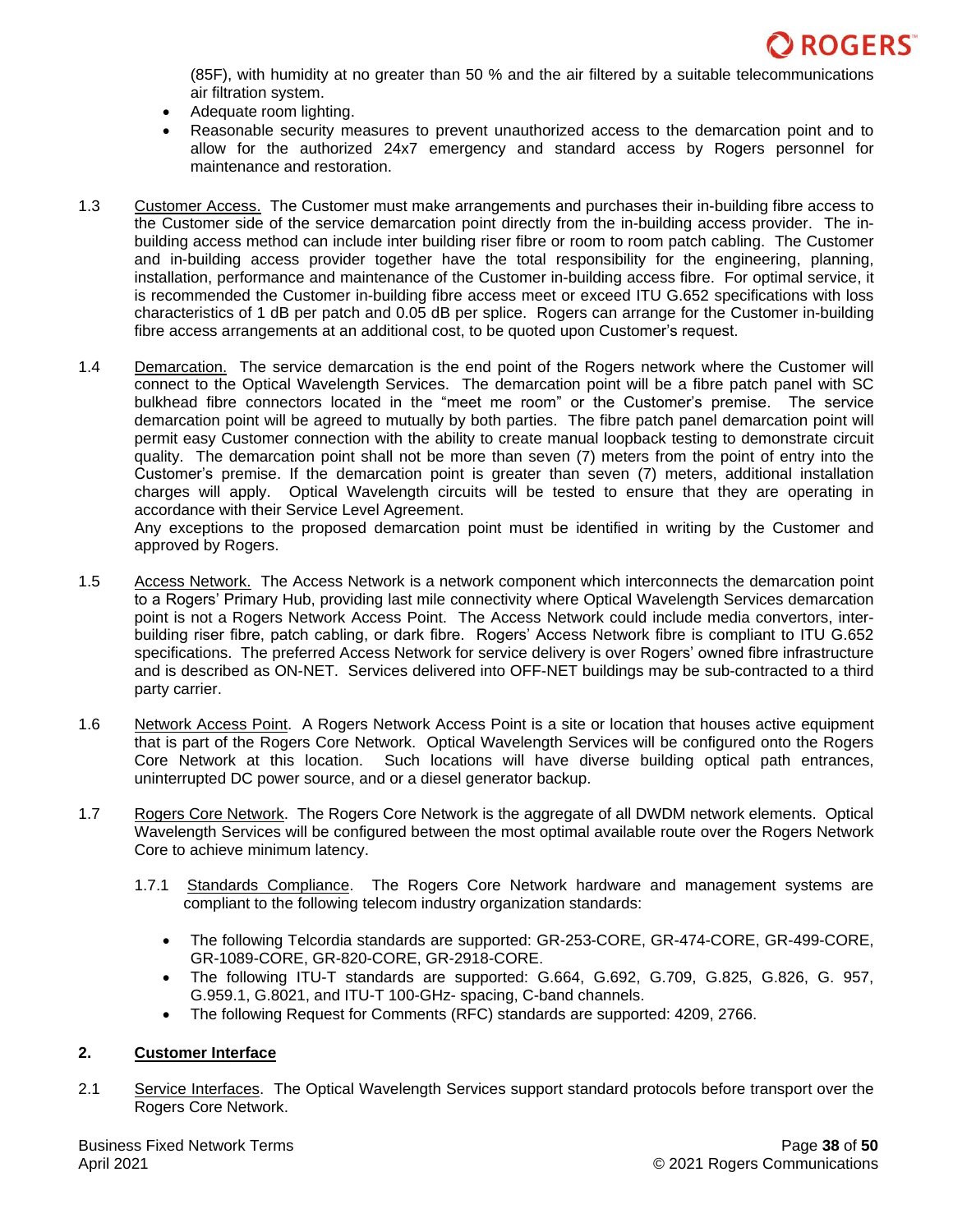

- 2.2 Optical Characteristics. All Optical Wavelength Services will be delivered to the Customer using standard optical specifications supporting the required service interfaces,
- 2.3 Attenuation. Each Optical Wavelength is delivered with appropriate optical characteristics connected to the Customer Premises Equipment. To ensure optimum performance of the link, the optical signal, in both directions, will be attenuated to desired specifications recommended by Rogers' equipment vendor and Customer's equipment vendor. Attenuation of the optical signal required at the Customer Premise Equipment beyond the demarcation point will be provided by the Customer.

### **3. Quality and Service Assurance**

3.1 Circuit Test and Turn Up. Optical Wavelength is subject to an acceptance test plan before the Optical Wavelength Services are handed over to the Customer. Test results for Optical Wavelength will be saved, provided to the Customer if requested, and recorded with the as-built documentation. All test parameters must pass with a 100% success rate and meet all applicable Rogers Service Level Agreements.

Each Optical Wavelength will be subject to a RFC2544 test. If required, a circuit can also be subject to Bit Error Rate (BER) testing, but additional fees may apply. Optical transmit and receive values will be recorded in dB as well as any attenuation used to optimize the Customer signal. The date, time, location, duration, circuit identifier and overall test summary status will be recorded in the report. The test report will cover the RFC2544 test parameters seen in Table 1, below.

| <b>Parameter</b> | <b>Units</b> | <b>Pass Threshold</b> |
|------------------|--------------|-----------------------|
| Throughput       | <b>Mbps</b>  | 100%                  |
| Latency          | us           | Circuit Specific      |

**Table 1 – Optical Wave Test Parameters**

- 3.2 Service Surveillance. The Network Operations Centre (NOC) monitors each Optical Wavelength 24x7, 365 days a year. Within the NOC are highly qualified engineers and technicians maintaining the network to the latest engineered specifications. The Rogers' NOC serves as the single point of contact for all events that occur on the network. Alarming and performance monitoring on each Optical Wavelength is transparent and non-intrusive.
- 3.3 Change Management. Rogers enforces a Change Management Policy to enable beneficial changes to the network infrastructure with minimal disruption to Services. The change management process defines when changes can be made and ensures sufficient notification is made to the Customer. Risk assessments are determined and categorized into overall impact levels. Each impact level is assigned a time slot during the week to perform the maintenance procedure. Customers will be given advanced email notification from the Rogers NOC in accordance with the terms of the Agreement. Each change management procedure is subject to multiple authorization levels before they are executed to ensure effectiveness.
- 3.4 Fault Management. The NOC will recognize, isolate, log faults and restore Services in the network. A situation may arise when the Optical Wavelength may experience degradation or outage. When calling in the outage, the Customer should provide an accurate description of the trouble with circuit identification to the NOC. It is essential that the Customer be able to provide physical access to their demarcation point to Rogers at the time of trouble should Rogers be the provider of the Customer's Access Network. Rogers will perform diagnostic testing and physical loopback testing to determine the root cause of the outage.

# **Product Terms and Conditions**

- **1. Termination Fees.** If the Customer terminates the Optical Wavelength Services for any reason other than for cause as permitted under the Agreement, or if Rogers terminates the Optical Wavelength Services for cause as permitted under the Agreement, the Customer shall pay to Rogers, as liquidated damages and not as a penalty, a termination fee which is an amount which is equal to the sum of:
	- (a) fifty percent (50%) of the average monthly charges for the terminated Service(s) (as determined over the previous three months) multiplied by the number of months remaining in the Service Term from the effective date of termination;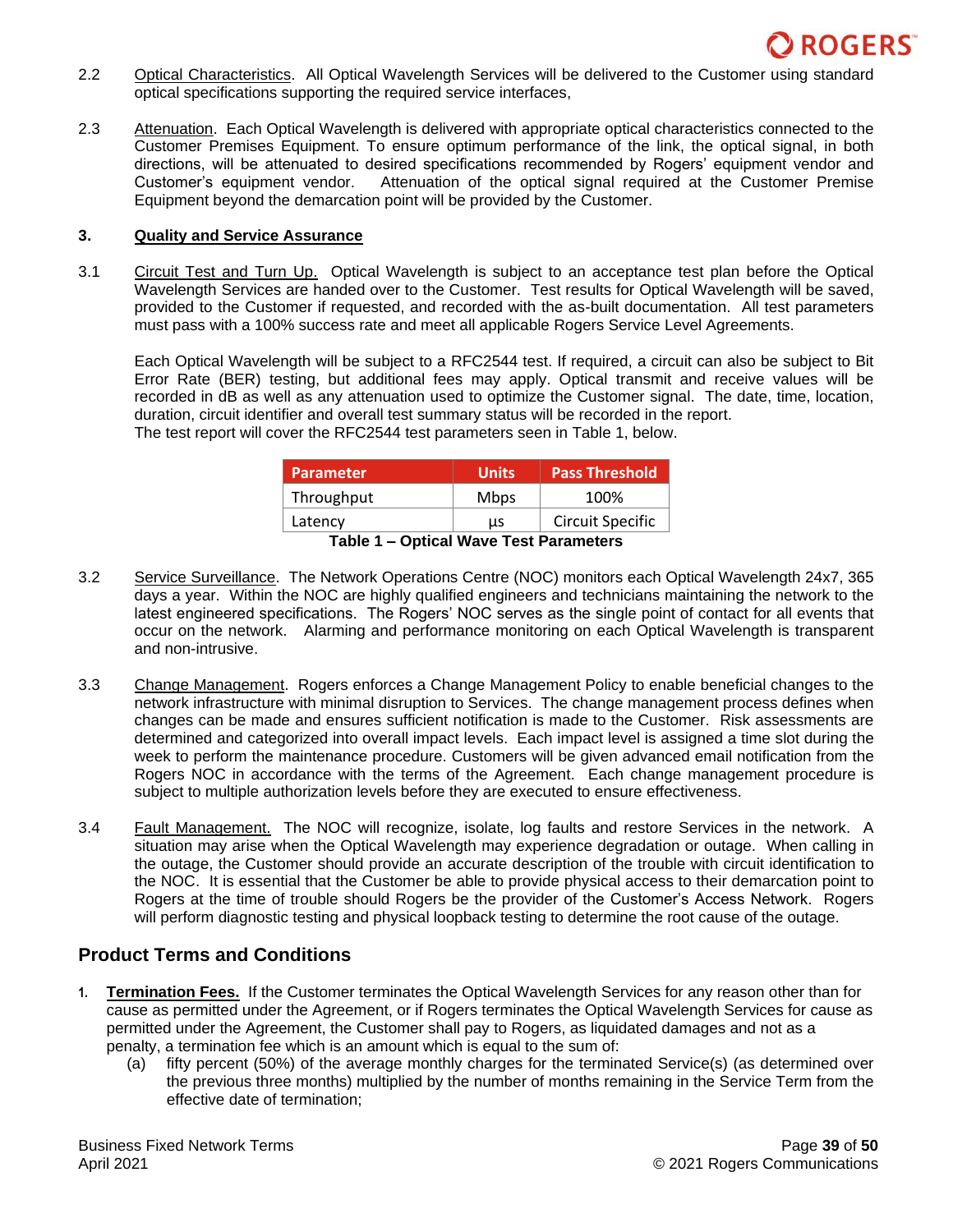

- (b) any cost which Rogers must continue to pay to third parties for the remainder of the applicable Service Term as a result of the early termination of the applicable Services that exceeds the amount set out in (a) above, and
- (c) a lump sum representing the amortized remainder of any waived or discounted installation or one-time charges associated with the terminated Service(s) in consideration of the Customer's commitment to the Service Term for such Services.

Where the Customer terminates the Services prior to the expiration of the applicable Service Term, the Customer must either return all Rogers Equipment associated with the Services to Rogers, or pay Rogers for the fair market value of such Rogers Equipment.

Such termination liability shall be payable on the effective date of any and all terminations.

- **2. Invoicing.** Monthly recurring charges for Optical Wavelength Services are invoiced monthly in advance on the first of each month. Charges for MPLS Services will commence as of the Service Effective Date. In the first month the charges will be prorated for the number of days in the month after the Service Effective Date. Rogers will, by way of invoice or otherwise, notify the Customer of the Service Effective Date. Service level credits will be applied to Customer's invoice within two billing cycles after Rogers' approval of a Customer's request.
- **3. Additional Work.** Work requested by Customer and performed by Rogers or its sub-contractors that is outside the scope of the Services as described in these terms will be billed to Customer at Rogers' then current time and material rates. Work requested and performed outside of Rogers' Business Hours will be subject to an additional charge, to be quoted upon request.
- **4. Hardware.** All hardware purchased from Rogers is covered by the hardware manufacturer's original warranty. Upon request, the Rogers sales team will provide the Customer with up-to-date warranty information for the hardware. The risk of loss or damage to any materials or hardware shall pass to the Customer upon receipt at the Customer's premises, notwithstanding that title to all materials and hardware purchased outright shall pass to the Customer only upon final payment, where applicable.
- **5. Hardware Maintenance.** Where applicable, fees hardware maintenance are charged annually and payable at the time of Services activation and each annual anniversary thereafter. Such maintenance Services, unless terminated by the Customer in writing at least sixty (60) days prior to the annual anniversary of the Service Term, shall be automatically renewed on an annual basis until expiration of the Service Term for the associated Services. Where hardware maintenance Services are provided by the hardware manufacturer or another third party, certain additional terms and conditions may apply.

# **Product Service Level Agreement ("SLA")**

Optical Wavelength Services include a series of SLAs that validate the reliability of the Rogers Core Network, and personnel, in delivering the Optical Wavelength Services. The Service Availability (Access and Core), MTTR, Latency, Bandwidth, and Packet Loss SLAs are available to the Customer as part of the basic Optical Wavelength Services offering.

**1. Policy.** If the Customer experiences performance that does not meet the applicable metrics set out in the following SLAs, then Rogers will issue the Customer a service credit in accordance with the terms of the applicable SLA. All defined terms are set out below.

### **2. Service Availability and MTTR Commitments.**

- **2.1** Service Availability
	- 2.1.1 Service Availability Commitment. Rogers will provide the Customer with an Optical Wavelength Service Availability performance level. Service Availability commitments specifically pertain to a particular Optical Wavelength circuit, between and including the demarcation points, Access Network (where provided by Rogers), and the Rogers Core Network. CPEs and Customer in-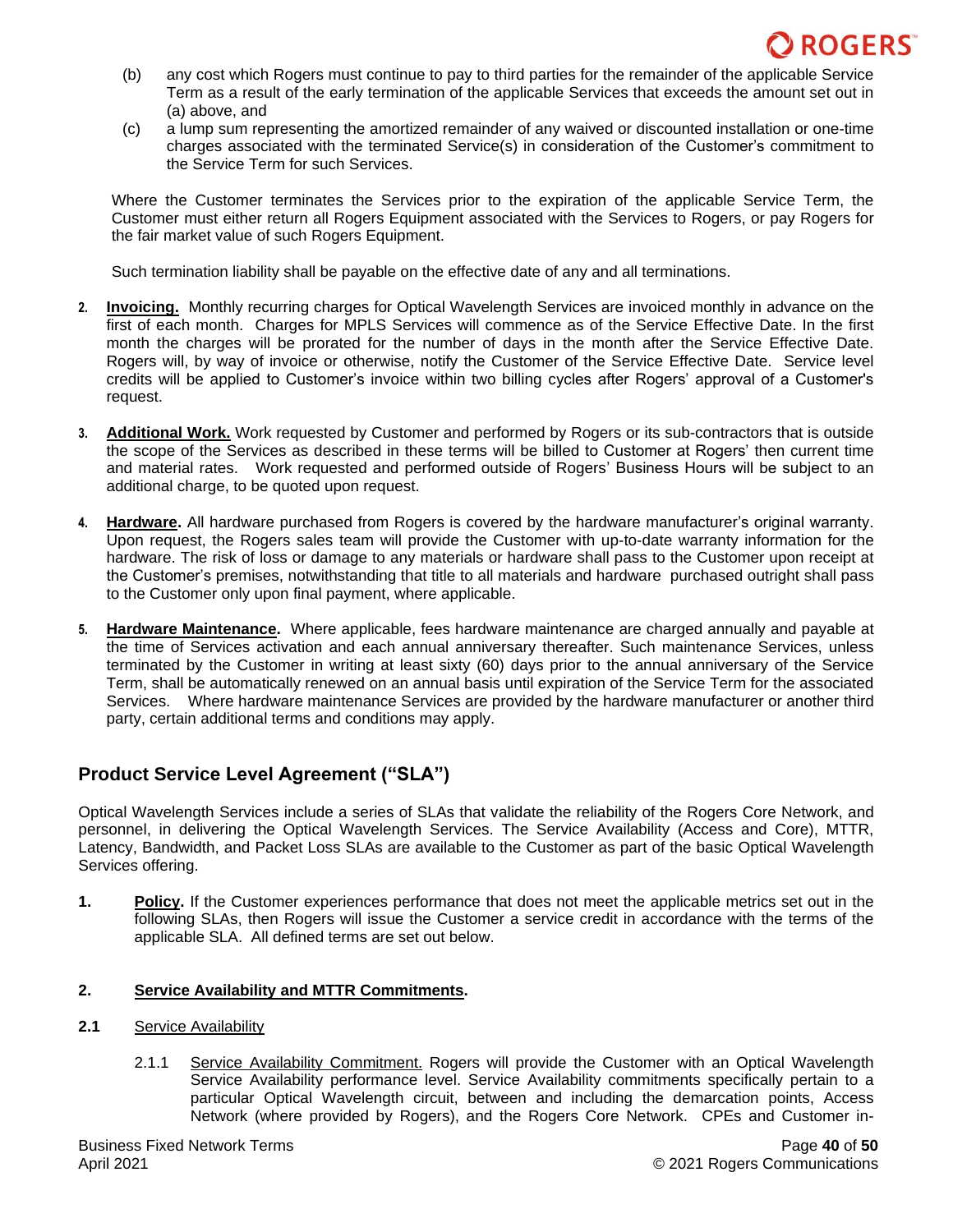

building fibre access are specifically excluded. The Service Availability Commitment can be found in Table 2 below.

2.1.2 Service Availability Service Credit. If a Customer believes that Rogers has failed to meet an applicable Service Availability commitment for a particular Optical Wavelength circuit in any given billing month, then the Customer must contact their Rogers' sales representative and apply for a Service Credit within fifteen (15) Business Days starting from the fifteenth (15th) day of the following billing month. Upon Rogers' verification that the Service Availability for a particular Optical Wavelength circuit over a given billing month was less than the committed Service Availability metric for reasons other than Acceptable Downtime, Rogers will issue a Service Credit to the Customer. The Service Credit will equal the applicable amount from Table 2 for the monthly recurring charges for the affected Optical Wavelength circuit(s) in the applicable month.

| <b>Service Availability</b>             |               |                                              |  |
|-----------------------------------------|---------------|----------------------------------------------|--|
|                                         | <b>Metric</b> | <b>Service Credit</b>                        |  |
| Optical                                 |               | 10% of the monthly recurring Optical         |  |
| Wavelength                              | 99.90%        | Wavelength Services charges for the affected |  |
| Service                                 |               | Optical Wavelength circuit(s)                |  |
| Table 2 Carvina Availability Cammitmant |               |                                              |  |

### **2.2** Mean Time to Repair (MTTR)

- 2.2.1 MTTR Commitment. Rogers will provide the Customer with two types of MTTR performance levels: Network MTTR, which is only valid for Service Outage Time between Network Access Points (NAPs); and Fibre MTTR, which is valid between and including the demarcation points, Access Network (where provided by Rogers) and the Rogers Core Network. CPEs and Customer in-building access are specifically excluded from both the Network MTTR and the Fibre MTTR. MTTR commitments only apply to Customer locations that are within fifty (50) km or thirty (30) miles of a Rogers NAP. The MTTR guarantees can be found in Table 3 below.
- 2.2.2. MTTR Service Credit. If a Customer believes that Rogers has failed to meet an applicable MTTR Commitment in any given billing month, then the Customer must contact their Rogers' sales representative and apply for a credit within fifteen (15) Business Days starting from the fifteen (15<sup>th</sup>) day of the following billing month. Upon Rogers' verification that an MTTR Commitment for the Optical Wavelength Services over a given month was greater than the committed MTTR metric for reasons other than Acceptable Downtime, Rogers will issue a Service Credit to the Customer. The Service Credit will equal the applicable amount from Table 3 for the monthly recurring charges for the affected Optical Wavelength circuit(s) in the applicable month.

| <b>MTTR</b>    |                                              |                                      |
|----------------|----------------------------------------------|--------------------------------------|
| <b>Type</b>    | <b>Metric</b>                                | <b>Service Credit</b>                |
| <b>Network</b> | 4 hrs.                                       | 10% of the monthly recurring Optical |
|                | Wavelength Services charges for the affected |                                      |
| Fibre          | 12 hrs.                                      | Optical Wavelength circuit(s).       |
| $\blacksquare$ |                                              |                                      |

### **Table 3 – MTTR Commitment**

**3. Service Performance Commitments.** Service Performance metrics are a measure of how well data travels through the Optical Wavelength Services.

### **3.1** Latency

3.1.1 Latency Commitment. Optical Wavelength Services Latency commitment is listed below in Table 4. Latency metrics are one-way trip measurements. The Optical Wavelength Services will be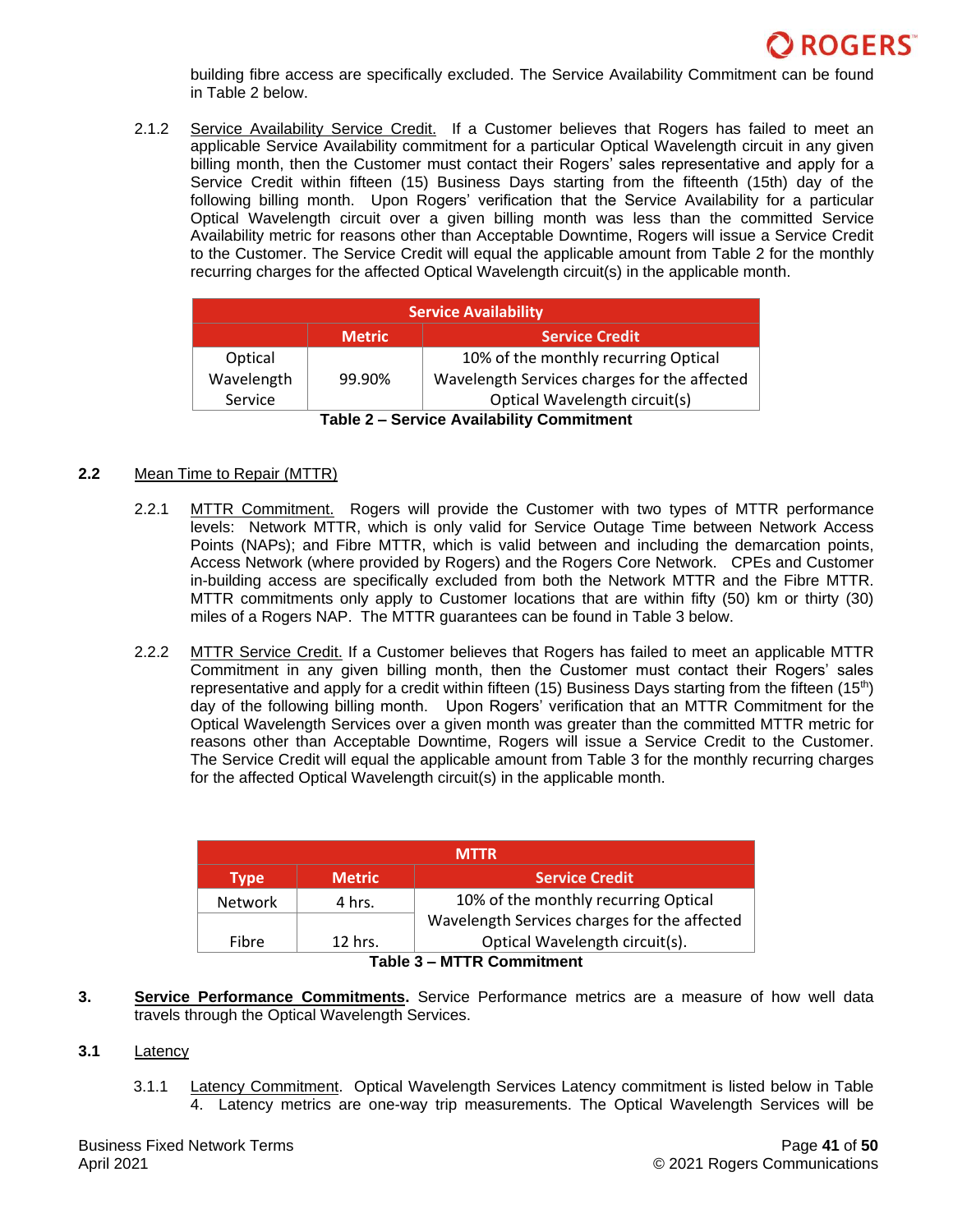

configured on the best available network route to optimize latency unless otherwise agreed to in writing by the Customer and Rogers.

**3.1.2** Latency Service Credit. If the Customer believes that Rogers has failed to meet its Latency commitment set out in Table 4, the Customer must provide Rogers with details of the Customer data that substantiates the belief and request that Rogers test the circuit. The Customer must cooperate with Rogers' reasonable requirements and provide access to the service demarcation point upon request in order to retain its rights to any applicable Service Credit. Upon Rogers' verification that the actual Latency is greater than the committed Latency for reasons other than Acceptable Downtime, Rogers will issue a Service Credit to the Customer as specified in Table 4.

| <b>One-way Latency</b> |                 |                   |                                                                               |
|------------------------|-----------------|-------------------|-------------------------------------------------------------------------------|
|                        | <b>Distance</b> | <b>Metric</b>     | <b>Service Credit</b>                                                         |
|                        | $< 150$ km      | $< 1$ ms          |                                                                               |
|                        | < 500 km        | $<$ 3 ms          |                                                                               |
|                        | < 1000 km       | $< 6 \text{ ms}$  |                                                                               |
|                        | < 2000 km       | $<$ 12 ms         | 10% of the monthly recurring Optical                                          |
|                        | $<$ 3000 km     | $<$ 18 ms         | Wavelength Services charges for the affected<br>Optical Wavelength circuit(s) |
|                        | < 4000 km       | $< 24 \text{ ms}$ |                                                                               |
|                        | < 5000 km       | $<$ 30 ms         |                                                                               |
|                        | < 6000 km       | $<$ 36 ms         |                                                                               |

**Table 4 – Latency Commitment**

### **3.2** Bandwidth.

- 3.2.1 Bandwidth Commitment. Rogers commits that 100% line rate Bandwidth will pass through the Rogers Core Network and be delivered to each demarcation point for a particular Optical Wavelength circuit. The Bandwidth performance metric is referenced in Table 5 below.
- 3.2.2 **Bandwidth Service Credit.** If the Customer believes that Rogers has failed to meet its Bandwidth commitment set out in Table 5, the Customer must provide Rogers with details of the Customer data that substantiates the belief and request that Rogers test the circuit. The Customer must cooperate with Rogers' reasonable requirements and provide access to the service demarcation point upon request in order to retain its rights to any applicable Service Credit. Upon Rogers' verification that the actual Bandwidth being delivered is less than the committed Bandwidth for reasons other than Acceptable Downtime, Rogers will issue a Service Credit to the Customer as specified in Table 5.

### **3.3** Packet Loss.

- 3.3.1 Packet Loss Commitment. Rogers commits that the Packet Loss will not exceed the performance metric referenced in Table 5 below.
- 3.3.2 Packet Loss Service Credit. If the Customer believes that Rogers has failed to meet its Packet Loss commitment set out in Table 5, the Customer must provide Rogers with details of the Customer data that substantiates the belief and request that Rogers test the circuit. The Customer must co-operate with Rogers' reasonable requirements and provide access to the service demarcation point upon request in order to retain its rights to any applicable Service Credit. Upon Rogers' verification that the actual Packet Loss is greater than the committed Packet Loss for reasons other than Acceptable Downtime, Rogers will issue a Service Credit to the Customer as specified in Table 5.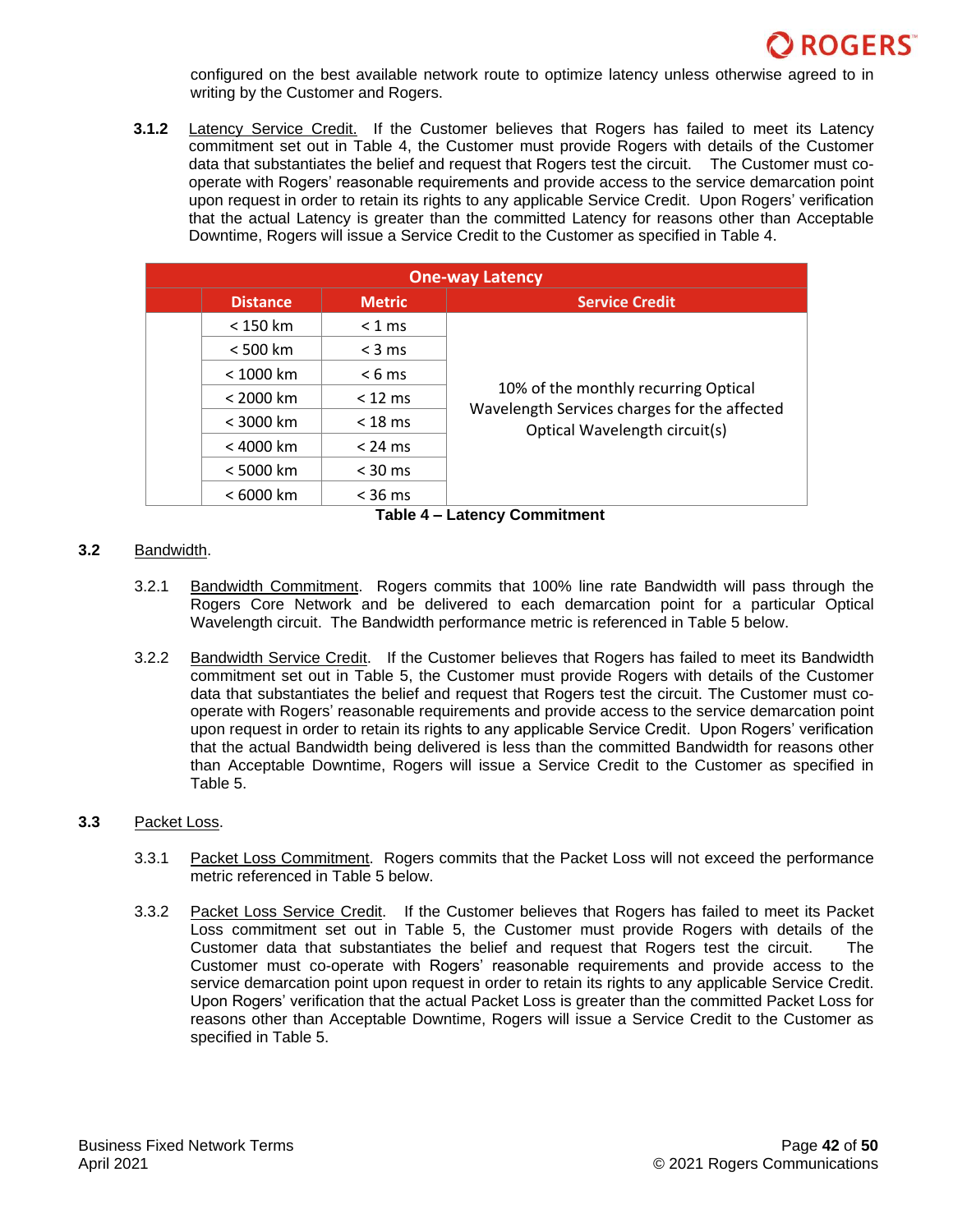

| <b>Service Performance</b>                    |               |                                       |  |
|-----------------------------------------------|---------------|---------------------------------------|--|
| <b>SLA</b>                                    | <b>Metric</b> | <b>Service Credit</b>                 |  |
| Packet Loss                                   | $< 0.01\%$    | 10% of one month's Optical Wavelength |  |
|                                               |               | charges for the affected Optical      |  |
| <b>Bandwidth</b>                              | 100%          | Wavelength circuit(s)                 |  |
| Camilae Deufouseauer Commitmente<br>$T - L L$ |               |                                       |  |

**Table 5 – Service Performance Commitments**

# **Definitions**

**The following definitions are used in relation to Optical Wavelength. Any capitalized terms not defined below are defined in the Agreement.**

- 1. Acceptable Downtime. In calculating whether or not Rogers has met its Service Level Agreements in any specific month, Service Outage Time for any of the reasons set out below will not be factored into the SLA calculations:
	- a) Customer delays including, but not limited to: (i) acts or omissions by the Customer, its agents or vendors; (ii) inaccurate, incomplete or changes to previously accepted orders; (iii) unavailable and/or faulty Customer premises, unavailable and/or faulty Customer premise equipment (CPE) and/or facilities necessary to install the Services; or, (iv) extension of demarcation point by Customer without Rogers approval;
	- b) during an event of Force Majeure, as set out in the Agreement;
	- c) Customer's failure to materially comply with its obligations as defined in the Agreement, including failure to pay valid past-due amounts; order suspensions due to Customer's credit worthiness;
	- d) during Scheduled Maintenance;
	- e) troubles resolved as "No Trouble Found";
	- f) time attributed to Customer's delay in responding to Rogers requests for assistance to repair an Out of Service event;
	- g) the failure of any Customer owned and maintained equipment on the Customer's premise, beyond the local demarcation device;
	- h) hardware, operating system, and application failures or security breaches on LAN components, WAN components, servers, or workstations that were not configured by Rogers;
	- i) failures or security breaches caused by improper use, improper care, or damage to Rogers equipment by the Customer's employees or a third party;
	- j) failures or security breaches caused by the movement of Rogers equipment by the Customer or a third party, electrical and power irregularities, or abnormal use; or
	- k) failures or security breaches, where an Rogers device's configuration, IOS/Software, or hardware has been modified by the Customer or a third party.
	- 2. Bandwidth means the bit rate of the Customer subscribed service. Bandwidth is measured as bits per second (bps).
	- 3. Business Day means Monday to Friday inclusive, excluding statutory holidays observed in the Province of Ontario.
	- 4. Business Hours means 8:00am to 5:00pm local time on a Business Day.
	- 5. Core Network means the Rogers core network. This includes all network infrastructure between, and including the Network Access Points.
	- 6. Latency means the measure of total time taken for a packet to travel one-way from demarcation "A" to the destination demarcation "Z". The main sources of latency are processing delays in the network elements and propagation delay along the transmission medium. Service latency is calculated as the median value (50th) percentile of a cumulative distribution of all source-to-destination latency probes calculated during a testing period.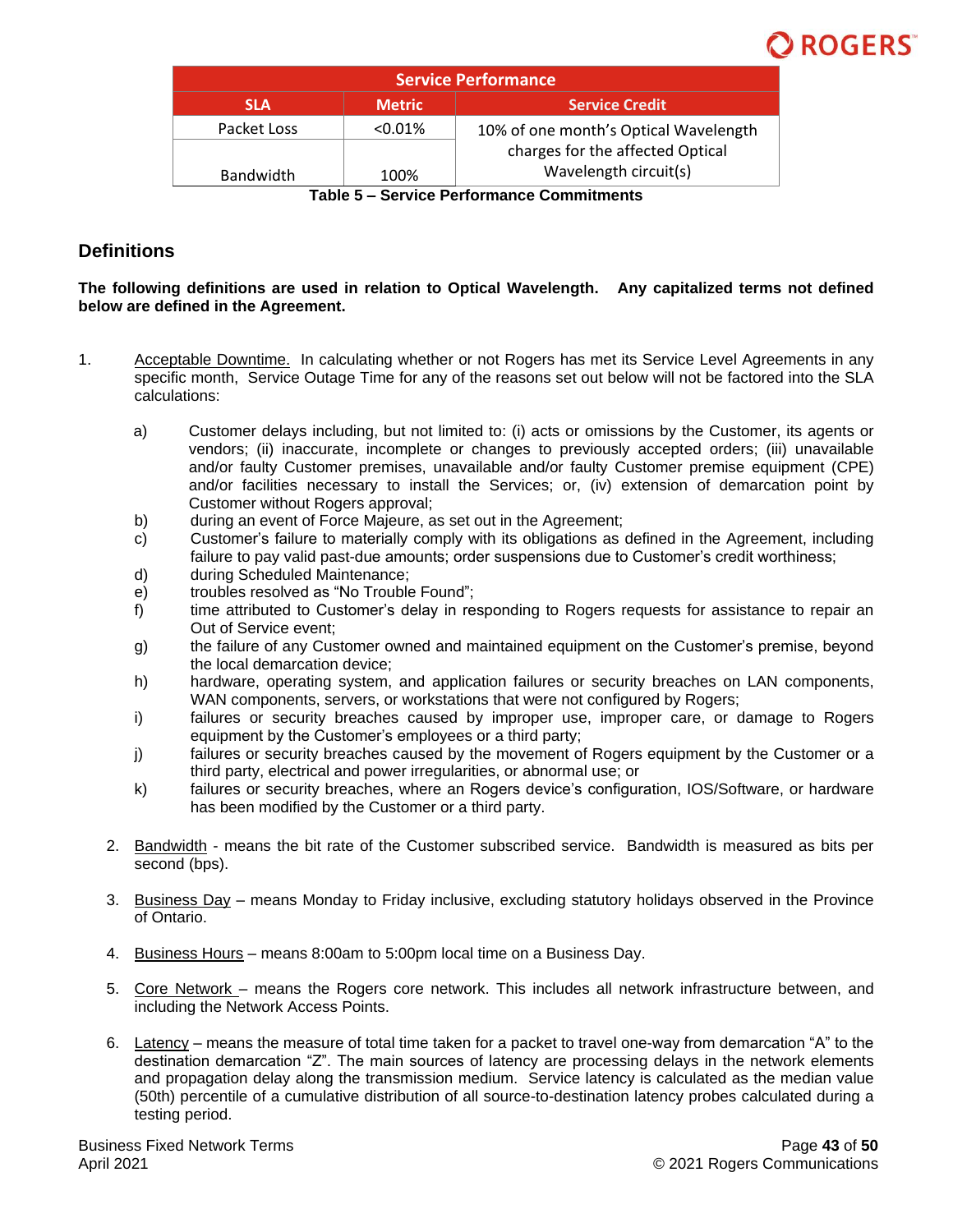

7. Mean Time to Repair (MTTR) – means the average length of time it took to repair Optical Wavelength Services during a specific month. MTTR metrics are based solely on the Service Outage Time statistics collected by the Rogers Trouble Reporting System (TRS). Rogers's MTTR structure comprises of two components; Network and Fibre. Network MTTR is only valid for service outage between Rogers Network Access Points (NAP's). Fibre MTTR is valid for any damage between and including the demarcation points, Access Network (where provided by Rogers) and the Rogers Core Network. MTTR is calculated with the following formula:

> **Mean Time to Repair =** <u>*Number of trouble tickets issued in that month*<br> *Number of trouble tickets issued in that month*</u> Network outage time in one month (hours)

- 8. No Trouble Found means Customer reports a problem that cannot be duplicated by Rogers, after reasonable efforts to do so. For example, a Customer reports an Out of Service condition, but Rogers sees the Services up and active with no evidence of a recent outage.
- 9. Out of Service When a specific Customer access is unable to transmit or receive data, an "Out of Service" condition will be recorded for the specific Customer access in the Rogers Trouble Reporting System. Following Customer notification, a Rogers' technician will validate the outage and will manually declare an Out of Service condition in the Rogers Trouble Reporting System.
- 10. Packet Loss means the percentage of service frames not successfully delivered between demarcation points over the Optical Wavelength Services during a testing period.

Packet Loss is expressed as a percentage and calculated as follows:

$$
(1 - \frac{Number\ of\ frames\ delivered\ to\ destination}{Number\ of\ frames\ sent\ to\ the\ destination}) \times 100
$$

#### **Packet Loss =**

- 11. Scheduled Maintenance. Scheduled Maintenance means any maintenance activities performed on the Rogers network to which Customer's facilities are connected provided that Customer shall be given at least ten (10) days' advance notice of such maintenance activities. Such activities are typically performed during the standard maintenance window on Mondays to Fridays, 00:01 and 6:00 am local time.
- 12. Service Availability means the percentage of time in a given month that a specific Optical Wavelength circuit was available for useful transmission. Service Availability metrics are measured against service outage time statistics collected by the Rogers TRS.

Service Availability is expressed as a percentage and calculated as follows:

Service Availability =<br>(*Total amount of circuit time in a specific month* (*minutes*)–Total validated outag time (minutes)) X 100 Total amount of circuit time in a specific month (minutes)

- 13. Service Outage Time Total time during a specific calendar month that a specific Optical Wavelength circuit is unable for the Customer's use, excluding Acceptable Downtime. Service Outage Time is the total of all recorded Out of Service conditions collected by the Rogers Trouble Reporting System (TRS) for a particular Optical Wavelength circuit during a specific month.
- 14. Site. A Site means a geographic location where one or more of the Customer's Services is delivered.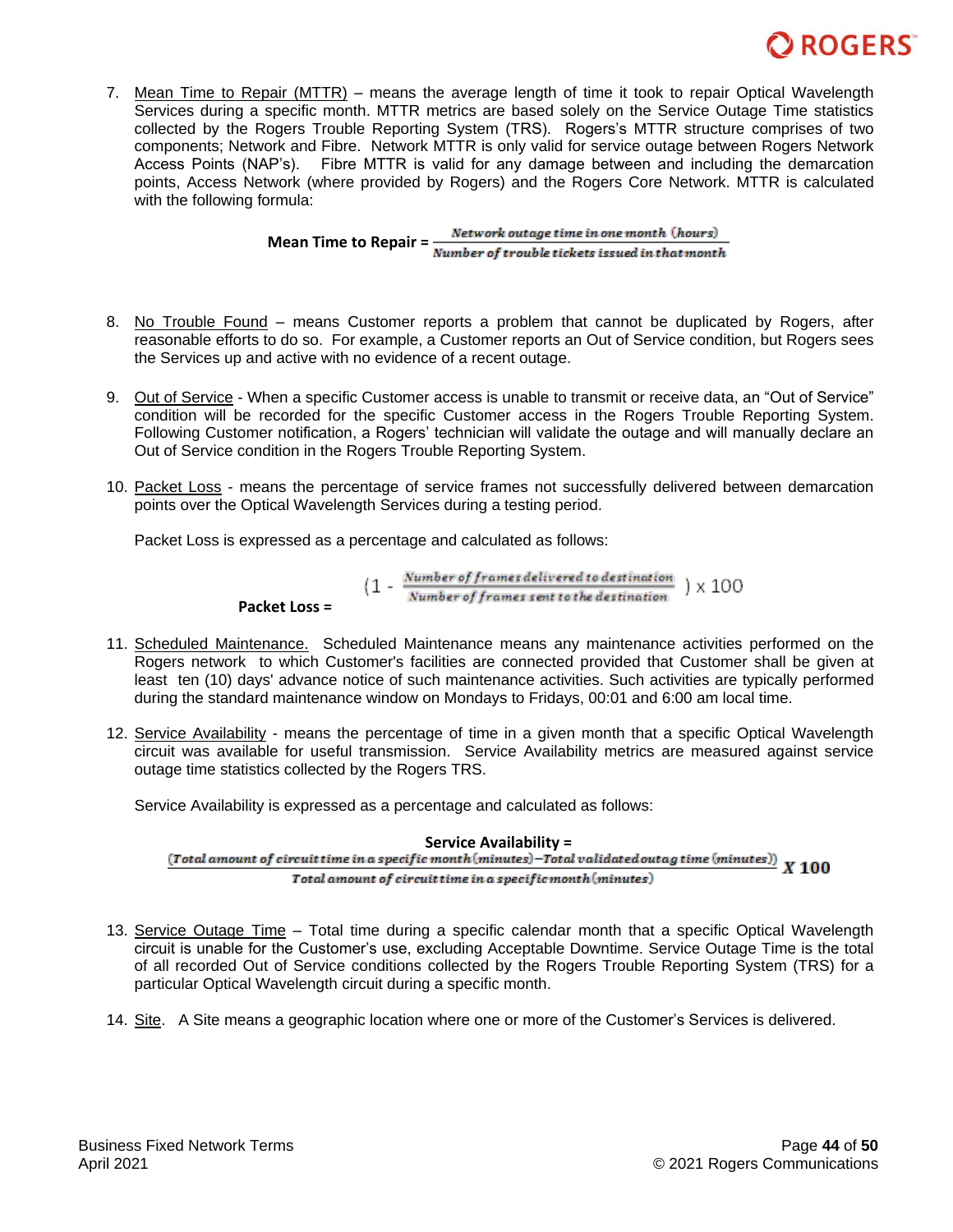

### <span id="page-44-0"></span>**LTE Fixed Wireless Access**

The following terms pertain specifically to LTE Fixed Wireless Access supplied by Rogers to you. LTE Fixed Wireless Access Services which provide high speed wireless access and connection to the Internet utilizing the Rogers LTE wireless network. LTE Fixed Wireless Access Services have the following features:

1.1 Term Plan and Monthly Plan: The Services are offered with both Term Plan and Monthly Plan options. Certain features and conditions may only be available on one plan type (Term Plan or Monthly Plan) as noted below. A Site first activated on the Monthly Plan can upgrade to the Term Plan at any time upon your request to Rogers. A Site first activated on the Term Plan may only downgrade to the Monthly Plan by paying the Termination Fees associated with the early termination of the Term Plan. Any discounts offered on the Term Plan will not be eligible on the Monthly Plan, in the event of a downgrade. Notwithstanding anything to the contrary in your Agreement, each Monthly Plan will have an Initial Service Term of one (1) month.

For both the Term Plan and Monthly Plan, you will begin each billing month at the lowest tier cost for the applicable plan, as indicated in Table 1 below, and automatically flex to the higher data tier(s) based on their actual data usage in a particular month. Where a percentage discount is provided in the Agreement, the discount will be applied to the standard Term Plan rates set out in Table 1 below. The amount you pay in a given month will be based on the lowest Data Flex Plan Tier for the applicable Term Plan or Monthly Plan that accommodates your actual data usage for that month (e.g. if you use 80 GB in a month on the Term Plan, they will flex to the 100 GB tier and pay \$199.99 for the month. If you only use 6 GB in a month on the Term Plan, you will pay \$99.99).

Services on a Term Plan are, by default, installed by Rogers. Services on a Monthly Plan are, by default, selfinstalled.

| LTE FWA TERM PLAN FLEX TIERS                                                                                                |                                           |  |
|-----------------------------------------------------------------------------------------------------------------------------|-------------------------------------------|--|
| Data Included in Term Plan Flex<br><b>Plan Tier</b>                                                                         | <b>Monthly</b><br><b>Recurring Charge</b> |  |
| 10 GB                                                                                                                       | \$99.99                                   |  |
| 20 GB                                                                                                                       | \$129.99                                  |  |
| 100 GB                                                                                                                      | \$199.99                                  |  |
| 250 GB                                                                                                                      | \$349.99                                  |  |
| 500 GB                                                                                                                      | \$449.99                                  |  |
| Each Site activating on a Term Plan will also be charged an<br>Activation Fee of \$299.00 as of the Service Effective Date. |                                           |  |

### **Table 1: LTE FWA Flex Plan Tiers**

| LTE FWA MONTHLY PLAN FLEX TIERS                        |                                           |  |
|--------------------------------------------------------|-------------------------------------------|--|
| Data Included in Monthly Plan Flex<br><b>Plan Tier</b> | <b>Monthly</b><br><b>Recurring Charge</b> |  |
| 10 GB                                                  | \$199.99                                  |  |
| 20 GB                                                  | \$229.99                                  |  |
| 100 GB                                                 | \$299.99                                  |  |
| 250 GB                                                 | \$449.99                                  |  |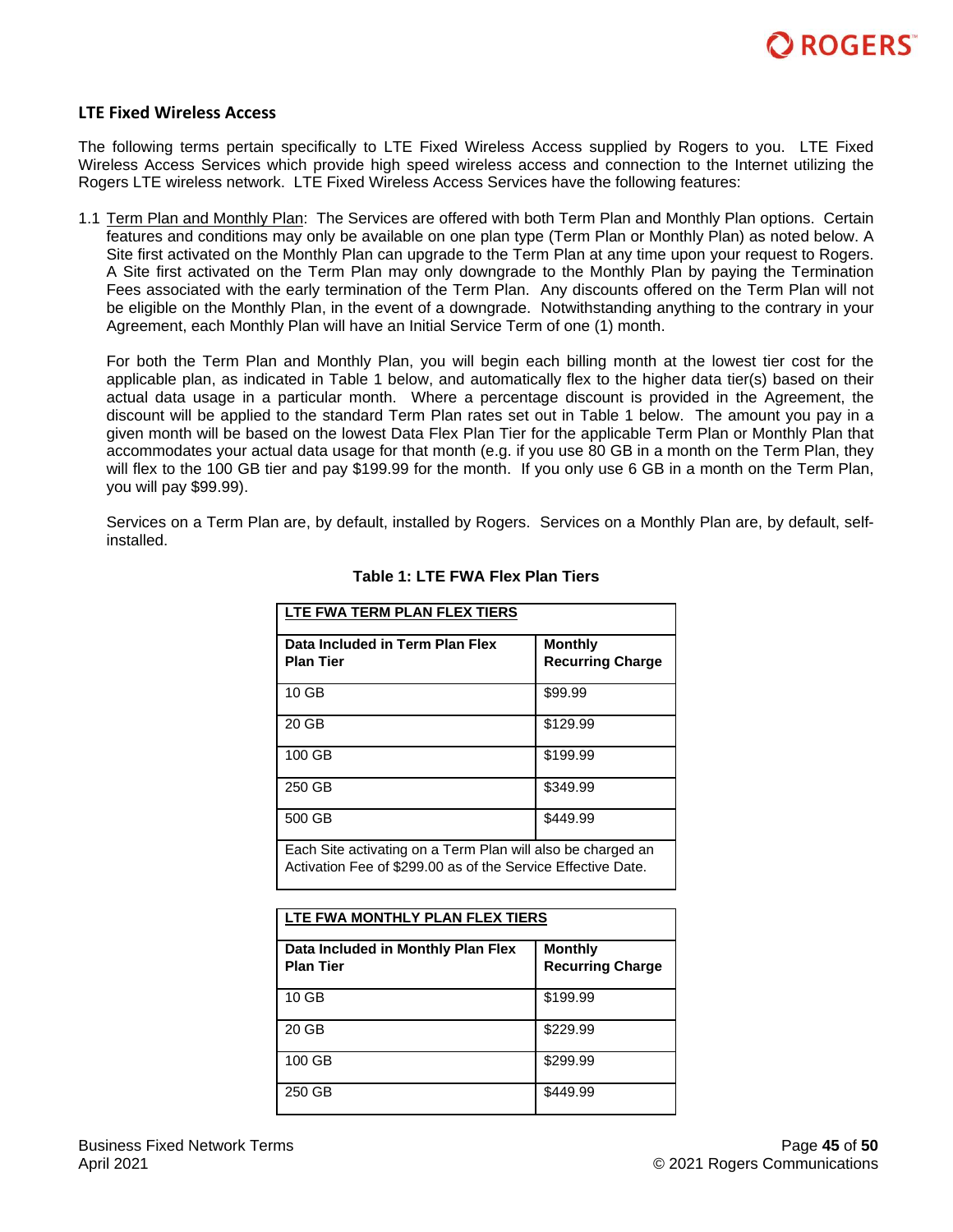| 500 GB                                                          | \$549.99 |
|-----------------------------------------------------------------|----------|
| Each Site activating on a Monthly Plan will also be charged     |          |
| an Activation Fee of \$299.00 as of the Service Effective Date. |          |

- 1.2 Wireless Connectivity: The Services are delivered by connecting your end-user devices wirelessly to a Rogersprovided router-modem device, which in turn connects to the Internet via the Rogers Wireless Network, as shown in Diagram 1 below. The connection speed between your end-user devices and the Internet is up to 25Mbps download and up to 10Mbps upload. You will purchase the LTE Flex Data package as specified in the Agreement.
- 1.3 Equipment Rental. The Monthly Recurring Charges set out in the Agreement include a separate line item for the monthly rental charges of one (1) modem-router (for Monthly Plans and Term Plans) and one (1) network antenna (where required) per fixed wireless connection. The rented equipment constitutes Rogers Equipment, as defined in the Agreement.
- 1.4 Enhanced Security. The Services include Enhanced Security, which leverages a foundational component of the Internet called Domain Name Server (DNS). DNS is a system that automatically translates Internet addresses to the numeric addresses used by computers, smartphones, and tablet devices. Enhanced Security manages a dynamic list of known Internet addresses that have security threats, updated in near real time. When an attempt is made to connect to a compromised site, the connection is not completed and the "blocked" page notice is shown.
- 1.5 IP Addresses. Each LTE Fixed Wireless Access connection is provided with one (1) public IP address.
- 1.6 Support. Rogers will provide you with installation and ongoing service support through its Service Delivery and Customer Care (for Monthly Plans and Term Plans) organization. You can contact Rogers Customer Care for LTE Fixed Wireless Access at 1-877-274-3375.





# **Product Terms and Conditions**

1.1 **Termination Fees.** If you terminate one or more LTE Fixed Wireless Access connection for any reason other than for cause as permitted under the Agreement, or if Rogers terminates the LTE Fixed Wireless Access for cause as permitted under the Agreement, you shall pay to Rogers, as liquidated damages and not as a penalty, a termination fee which is an amount that is equal to the sum of:

(i) \$50.00 per month remaining in the Service Term (plus applicable taxes), and applies for each connection that is deactivated;

**ROGERS**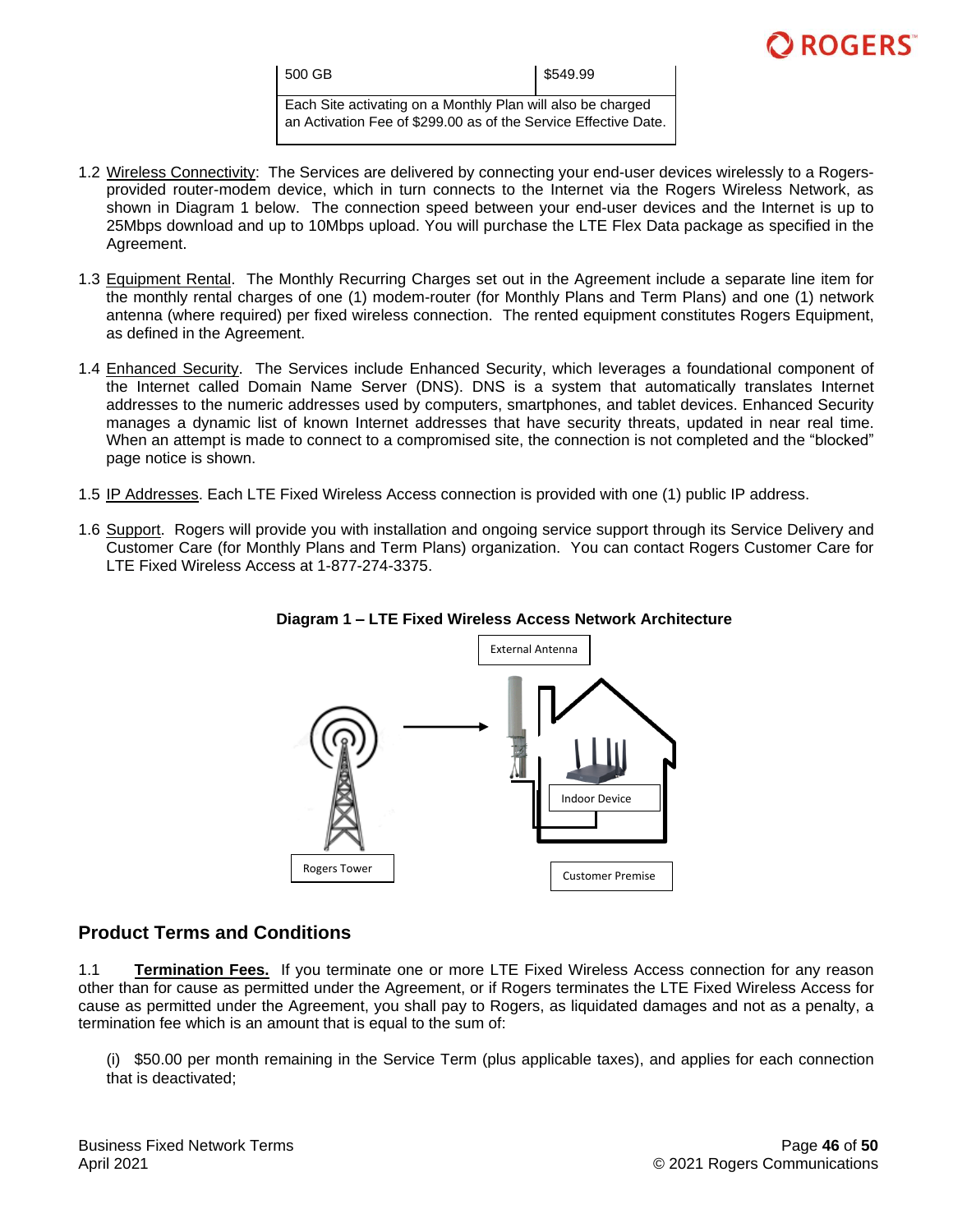(ii) the amount equal to the aggregated total of any credits (activation, conversion, renewal or otherwise) or any waived or discounted charges or any other form of economic inducement provided to you in consideration of your Service Term, prorated by the number of months remaining under the Service Term as follows: the total of the above mentioned credit amounts at the time the Line was activated divided by the total number of months in the Service Term and then multiplied by the number of months remaining in the Service Term.

Where you terminate the LTE Fixed Access Services prior to the expiration of the applicable Service Term, you must either return all Rogers Equipment associated with the LTE Fixed Access Services to Rogers or pay Rogers for the fair market value of such Rogers Equipment.

For LTE Fixed Access Services that you self-installed (see Section 1.4 below) Rogers will provide a return service label to you via email. You will be required to package the LTE Fixed Access rental equipment with sufficient protection to prevent any damage in transit and attach the provided return service label to the package. The LTE Fixed Access rental equipment must be returned within thirty (30) calendar days of the return service label being provided to you. If Rogers does not receive the returned device within thirty (30) calendar days, you will be charged the fair market value for the unreturned rental equipment. If the returned rental equipment is non-functional or in such condition that it is not able to be refurbished, you will be charged the fair market value for such damaged equipment.

We acknowledge and agree that the Termination Fees are payable by you as a genuine pre-estimate of liquidated damages and not as a penalty. Such Termination Fees shall be invoiced on the effective date of any and all terminations and are payable in accordance with the terms of the Agreement.

**1.2 Invoicing.** Monthly recurring charges for LTE Fixed Wireless Services are invoiced monthly in arrears based on your data usage in the previous month. Charges for LTE Fixed Wireless Services will commence as of the Service Effective Date. In the first month the charges may be prorated for the number of days remaining in the month after the Service Effective Date.

- **1.3 Additional Charges.** The following circumstances may give rise to additional charges to be paid by you in respect of the LTE Fixed Wireless Services:
- a) Missed Appointments: You must be at the Site at the agreed upon date and time for access to the location by the installation technician. If the installation technician arrives at the Site and there is no access, a missed appointment fee of \$500.00 will be charged.
- b) Cancellations/Postponements: A \$500.00 cancel-before-start fee will be charged for orders or install appointments cancelled or postponed within two (2) Business Days prior to the scheduled installation date.
- c) Failure to Provide LOA: If an installation is not possible owing to your failure to provide a signed Letter of Authority (LOA), as described below, prior to the installation time for a particular Site, the \$500 cancelbefore-start fee will apply.
- d) Additional Wiring Cost: If Rogers accepts an order for installation that requires wiring and other installation costs that exceed Rogers' then-current capital investment threshold amount ("**CITA**") (which as at the Service Effective Date is \$1,500) at any particular Site, Rogers will notify you of the estimated cost differential – i.e.: the estimated differential amount above the CITA. If you wish to proceed, in addition to the standard installation and other fees set out in the Agreement, you shall pay Rogers that portion of actual out-of-pocket costs that exceed the then current CITA.
- e) Additional Work. Work requested by you and performed by Rogers or its sub-contractors that is outside the scope of these terms will be billed to you at Rogers' then current time and material rates. Work requested and performed outside of Rogers' Business Hours will be subject to an additional charge, to be quoted upon request.
- f) Travel Costs: Where a Site is three hundred kilometres (300km) or more from a Rogers' Point of Presence (POP), Rogers reserves the right to charge you a "Technician Travel Fee" for installation or support Services provided to any such remote Site. Rogers will provide you with a quote outlining the Technician Travel Fee for any Site subject to such additional charge, and will only proceed with the installation or additional work for such a Site following your acceptance of the quoted Technician Travel Fee.

**1.4 Self Installation.** Where you purchase the Services on a Monthly Plan, or elect to self-install, the Rogers Equipment required to install and activate the Services will be delivered to your service address for the Services, along with supporting documentation that includes installation instructions. Upon receipt of such Rogers Equipment, you will have the option of calling Rogers Customer Care at a designated support number to talk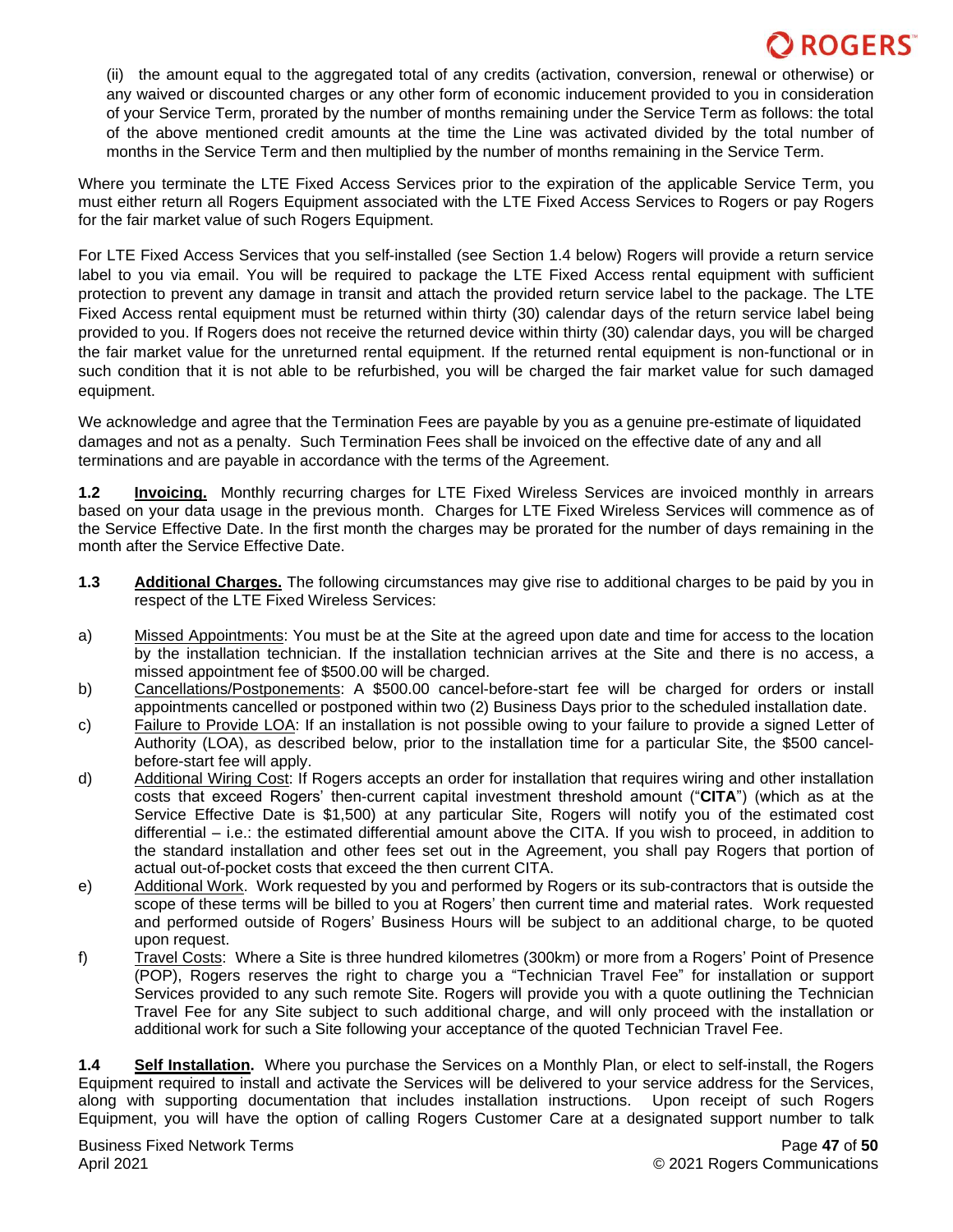through the installation of the Rogers Equipment and Services. You acknowledge that you is responsible during any self-install to install the Rogers Equipment for the Services in the optimal location and configuration described in the supporting documentation and described (where applicable) by the Rogers Customer Care agent, and that failure to follow such instructions may result in the Services failing to perform optimally. You must call Rogers Customer Care at the number provided in the self-installation guidelines to confirm that the LTE Fixed Access Services have been successfully installed.

**1.5 Failed Installation.** For reasons including, but not limited to, external or internal building factors, line of sight or unique atmospheric conditions, you or Rogers may be unable to install the Services at the Site in a manner that is consistent with the expected service experience described in these terms. If, after reasonable efforts by both of us, this situation occurs, the delivery of the Services will be considered a failed installation and you will be released from any obligation to purchase, and Rogers will be released from any obligation to deliver, the Services at such Site, without any liability other than your obligation to return the Rogers Equipment pursuant to the terms and conditions of the Agreement.

**1.6 Equipment Configuration.** The router-modem, external antenna and other hardware devices are configured to provide the maximum connection capabilities between your end-user devices and the Rogers Wireless Network. Actual connection speeds may vary with Internet/network traffic, environmental or other factors.

**1.7 Service Orders**. You may: (i) order Services for new or existing Sites; and (ii) order changes or additions to previous orders at existing Sites; in each case by signing an Agreement specifying the Services to be ordered, changed, or added, as the case may be.

**1.8 Letter of Authority**. For each Site not owned by you, prior to the scheduled Services installation date, you are responsible for assisting Rogers to secure a Letter of Authority from the Site's owner or landlord, in the form and content that Rogers reasonably requires, authorizing Rogers to install the Services and associated Rogers Equipment at the Site. For self-installed Services, you are responsible to ensure that it has the necessary Site owner or landlord authority to self-install the Services and associated Rogers Equipment.

**1.9 Changes to Services**. The Services to be provided on the Service Effective Date are described herein, however, they may be slightly changed from time to time. For the most up-to-date description of the Services check https://www.rogers.com/cms/pdf/en/business-fixed-network-terms-en.pdf. Your experience of LTE Fixed Wireless Services may vary from Site to Site depending on the location of the Site and the time of provisioning.

**1.10 Suspension of Services.** For Services on a Term Plan, you may request a temporary suspension for one or more connections, provided that the Service for each such suspended connection has been active for a minimum of six (6) months at the time the request is made. During any such suspension, you will pay \$39.00 per month per suspended connection. A temporary suspension of the Service is only available for a maximum of six (6) months in any calendar year.

**1.11 Fair Usage.** The Services include a fair data usage policy. If a single LTE Fixed Wireless Access connection reaches 2TB of data usage per month, Rogers will charge you, in addition to the applicable usage tier Fees, an excess overage fee of \$500.00 per month for each connection that reaches this threshold and a further \$500.00 will be charged per month and per connection for each additional terabyte of data used beyond 2TB (i.e. at 3TB, 4TB, and so on). Notwithstanding that you will be charged upon reaching these various overage thresholds, Rogers reserves the right to suspend the Services that breach the fair data usage policy of 2TB at any time. This fair data usage overage charge is subject to change, at Rogers' sole discretion, without notice.

**1.12 Data Rounding and Rating**. Actual billed rates for data usage may vary from those quoted as a result of, without limitation, rounding and usage patterns. You agree that, to the extent there is any dispute as to the amount of data transmitted to and from a single LTE Fixed Wireless access connection in a particular period of time, then the amount of data transmitted as calculated by Rogers' systems shall govern.

**1.13 Rogers Facilities.** The Services will be provided to you using the Rogers Wireless Network where the Site is located within the area that Rogers provides the Services (which area may be enlarged or reduced in scope from time to time by Rogers in its sole discretion). You acknowledge that the geographic areas within which Rogers provides different Services may vary. You acknowledge and agree that Rogers reserves the right in its discretion and without notice to you, from time to time to make changes in any aspect of the Rogers Wireless Network.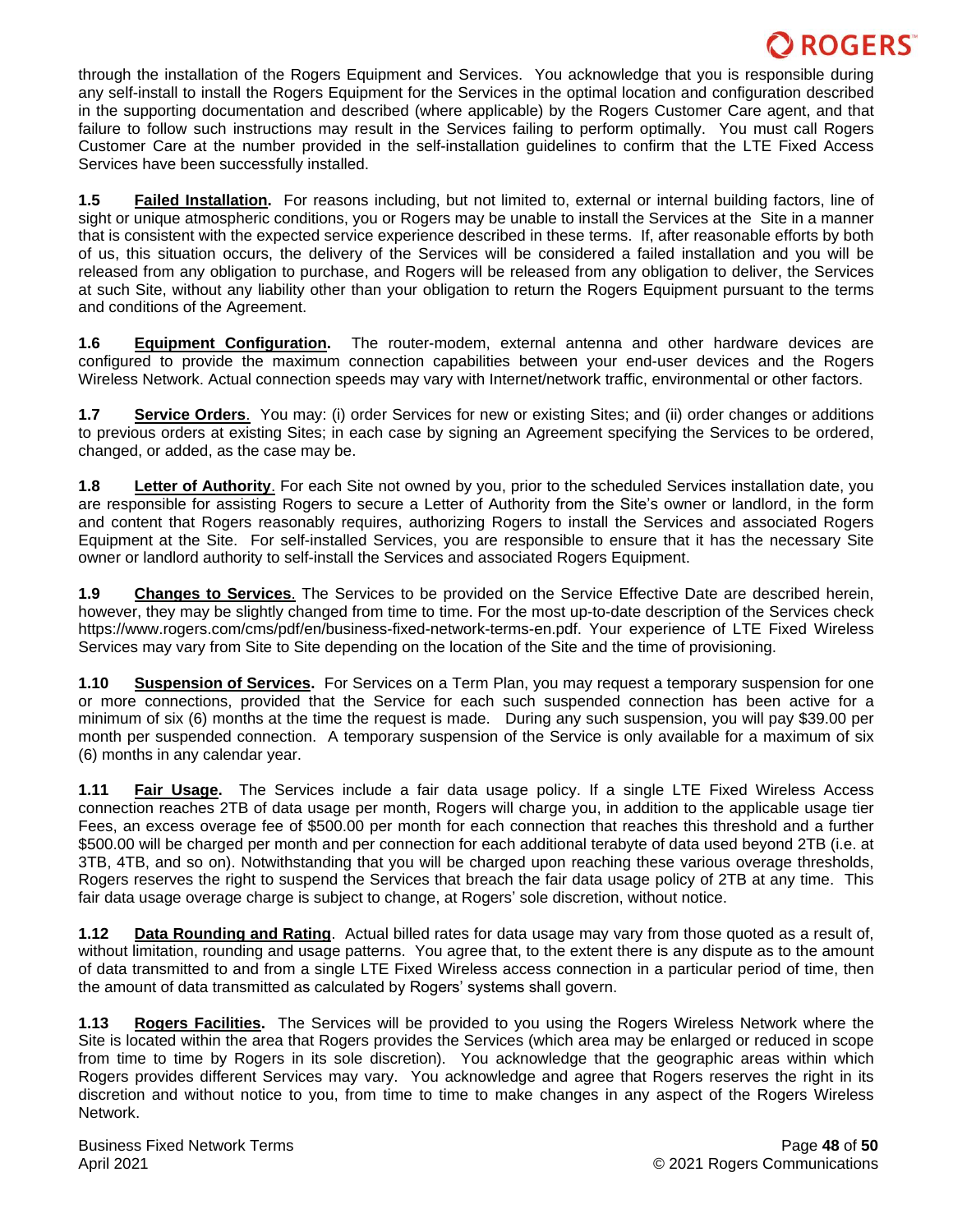In addition to Rogers' rights set forth in the Agreement, Rogers shall have the right to suspend all or part of the Services or access to the Services immediately if Rogers reasonably suspects or determines that there is a malfunction, abuse, incorrect configuration or use of the devices, Rogers Equipment, the Services, or the Rogers Wireless Network. You agree that, to maintain or improve service, or for other business reasons, Rogers may at its sole discretion modify or temporarily restrict or suspend all or part of the Services without notice.

You acknowledge that the Services are subject to transmission limitations caused by atmospheric or topographical conditions or equipment failures beyond the reasonable control of Rogers. The Services may be temporarily refused, interrupted or curtailed due to governmental regulations or orders, system capacity limitations or equipment modifications, upgrades, reallocations, repairs, maintenance and similar activities necessary for the proper operation of the Services.

**1.14 NO WARRANTY. YOU ACKNOWLEDGE AND AGREE THAT THE SERVICES AND ALL DEVICES, OTHER ROGERS EQUIPMENT AND THIRD PARTY SERVICES ARE PROVIDED BY ROGERS "AS IS" AND "AS AVAILABLE" AND, TO THE EXTENT PERMITTED BY LAW, WITHOUT WARRANTY BY ROGERS OF ANY KIND WHATSOEVER, EXPRESS OR IMPLIED, INCLUDING, BUT NOT LIMITED TO, WARRANTIES OF MERCHANTABLE QUALITY, FITNESS FOR A PARTICULAR PURPOSE, INFRINGEMENT, OR THOSE ARISING FROM A COURSE OF DEALING OR USAGE OF TRADE. WITHOUT LIMITING THE GENERALITY OF THE FOREGOING, ROGERS SHALL HAVE NO LIABILITY WHATSOEVER TO YOU FOR: (I) ANY INTERRUPTIONS OR DISRUPTIONS OF THE SERVICES, THE INTERNET OR THE THIRD PARTY SERVICES OR ANY OTHER DAMAGES SUFFERED BY YOU WHICH ARE CAUSED BY DIRECTLY OR INDIRECTLY BY ANY FAILURES OF THE DEVICES, OTHER ROGERS EQUIPMENT, THE SERVICES, THE ROGERS WIRELESS NETWORK, THE INTERNET OR THE THIRD PARTY SERVICES; (II) ANY POWER FAILURES; (III) ANY ACTS OR OMISSIONS OF YOU OR YOUR OFFICERS, EMPLOYEES, AGENTS OR CONTRACTORS INCLUDING, WITHOUT LIMITATION, DEFAMATION OR COPYRIGHT INFRINGEMENT; (IV) ANY DISRUPTION OF ANY PART OF THE EQUIPMENT USED TO PROVIDE THE SERVICES BY PARTIES OTHER THAN ROGERS; (V) ANY INFRINGEMENT OF INTELLECTUAL PROPERTY RIGHTS ARISING FROM OR IN CONNECTION WITH YOUR USE OF THE DEVICES, OTHER ROGERS EQUIPMENT, THE SERVICES OR THE THIRD PARTY SERVICES; (VI) ANY EVENT OF FORCE MAJEURE, AS DESCRIBED IN THE AGREEMENT; OR (VII) ANY SUSPENSION OR TERMINATION OF THE SERVICES**

**FURTHER, TO THE EXTENT PERMITTED BY LAW, ROGERS DOES NOT WARRANT THE PERFORMANCE, AVAILABILITY, UNINTERRUPTED USE OF OR OPERATION OF THE INTERNET OR YOUR CONNECTION TO THE INTERNET. ROGERS DOES NOT WARRANT THAT ANY DATA OR FILES SENT BY OR TO YOU (WHETHER BY E-MAIL OR OTHERWISE) WILL BE TRANSMITTED, TRANSMITTED IN UNCORRUPTED FORM, OR TRANSMITTED WITHIN A REASONABLE PERIOD OF TIME.**

# **Service Levels Objectives**

**1.1 Purpose.** These Service Level Objectives ses out Rogers' objectives with regards to the LTE Fixed Wireless Access.Rogers may update these Service Level Objectives from time to time without prior notice to you.

## **1.2 Service Level Objectives**

1.2.1 Mean Time to Repair (MTTR) Objective.Rogers offers a Mean Time to Repair (MTTR) performance objective that measures the duration of time that the Rogers Equipment that connects a Site to the Rogers Wireless Network is Out of Service, as set out in Table 2 below. Such Rogers Equipment encompasses all elements from, and including, the router-modem to the network antenna located at the Site. Customer Premise Equipment (CPE) is not considered as part of the network access. MTTR objectives are based on the location of the applicable Site. MTTR objectives only apply to Sites that are within one hundred and fifty (150) km of a Rogers' Tech Support dispatch location.

| <b>TABLE 2: Mean Time to Repair Objective</b> |                               |                |
|-----------------------------------------------|-------------------------------|----------------|
| <b>Access Type</b>                            | <b>Monthly MTTR Objective</b> | Service Credit |
| LTE Fixed Wireless Access                     | ∸4 h                          | N/A            |

Mean Time to Repair (MTTR) is measured by calculating the average length of time it took to respond to and implement a repair for a particular access issue raised by you during a specific month. The MTTR is an objective only and Rogers will use commercially reasonable efforts to meet the objective. Rogers is not liable for any failure